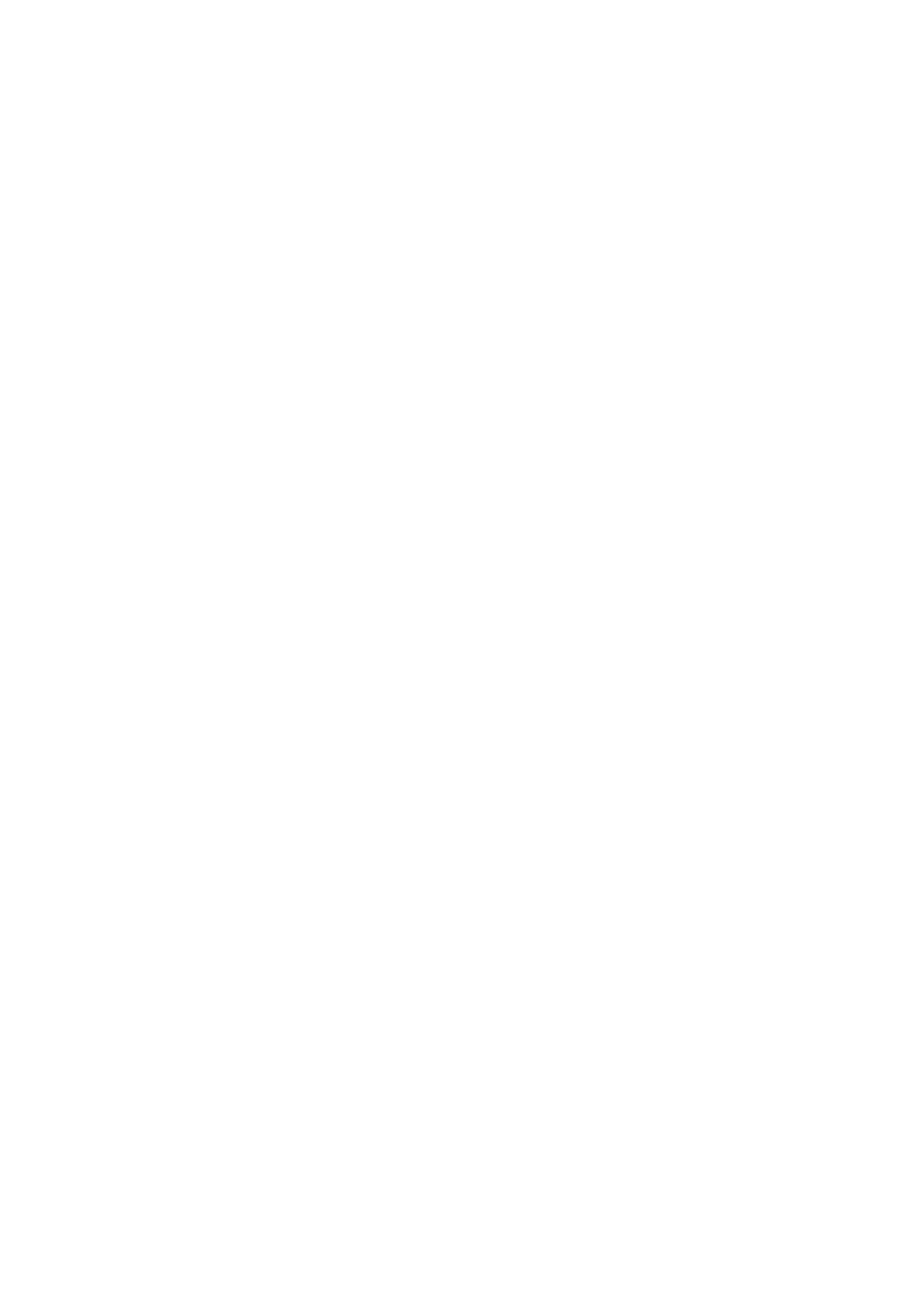

# House of Commons

Business, Innovation and Skills and Education Committees

Sub-Committee on Education, Skills and the Economy

# **Careers education, information, advice and guidance**

### **First Joint Report of the Business, Innovation and Skills and Education Committees of Session 2016–17**

*First Report of the Business, Innovation and Skills Committee of Session 2016–17*

*First Report of the Education Committee of Session 2016–17*

*Report, together with formal minutes relating to the report*

*Ordered by the House of Commons to be printed 29 June 2016*

**HC 205** Published on 5 July 2016 by authority of the House of Commons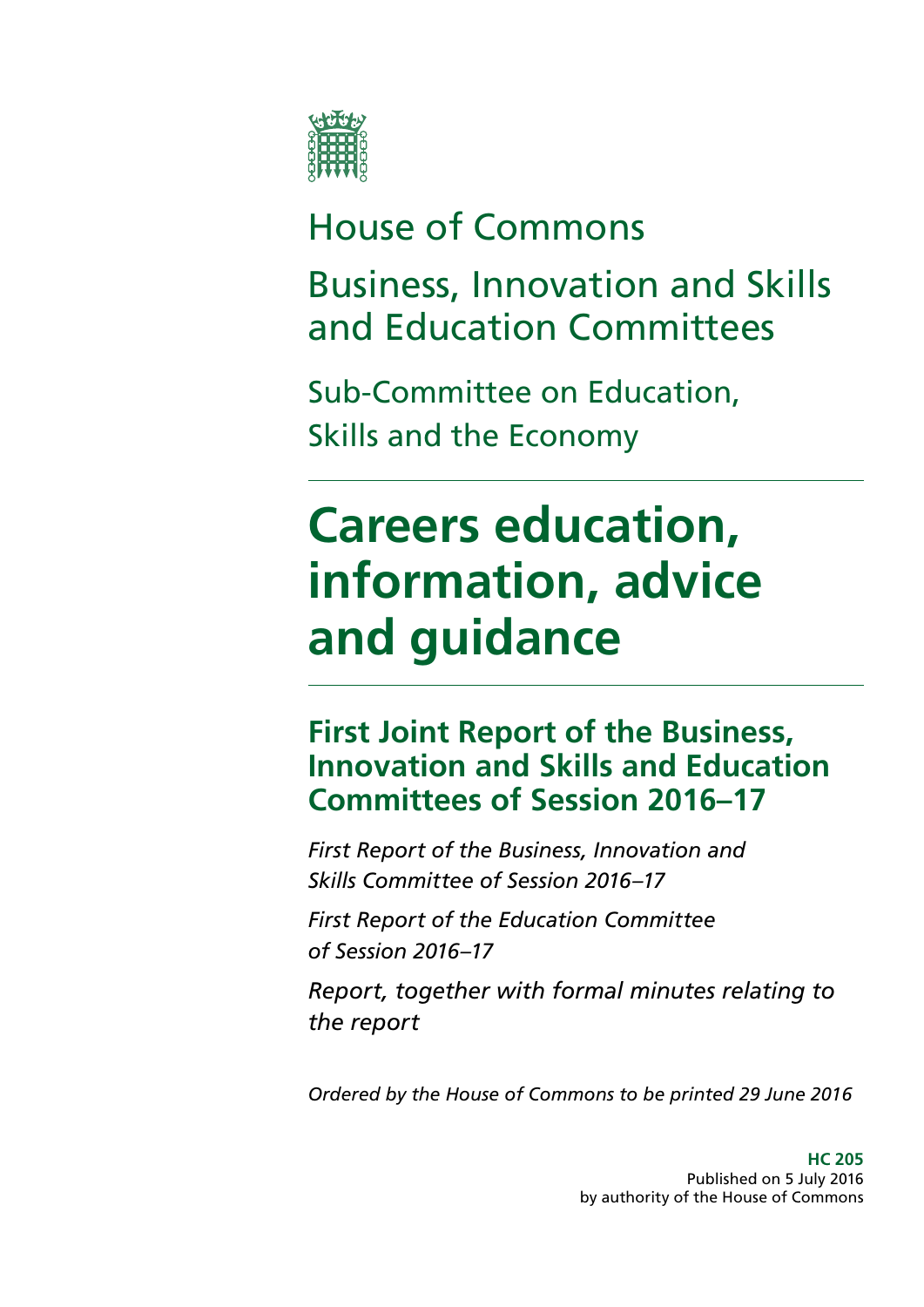#### **Business, Innovation and Skills Committee**

The Business, Innovation and Skills Committee is appointed by the House of Commons to examine the expenditure, administration, and policy of the Department for Business, Innovation and Skills.

#### **Current membership**

[Mr Iain Wright](http://www.parliament.uk/biographies/commons/mr-iain-wright/1478) MP (*Labour, Hartlepool*) (Chair) [Paul Blomfield](http://www.parliament.uk/biographies/commons/paul-blomfield/4058) MP (*Labour, Sheffield* Central) [Richard Fuller](http://www.parliament.uk/biographies/commons/richard-fuller/3912) MP (*Conservative, Bedford*) [Peter Kyle](http://www.parliament.uk/biographies/commons/peter-kyle/4505) MP (*Labour, Hove*) [Amanda Milling](http://www.parliament.uk/biographies/commons/amanda-milling/4454) MP (*Conservative, Cannock Chase*) [Jonathan Reynolds](http://www.parliament.uk/biographies/commons/jonathan-reynolds/4119) MP (*Labour (Co-op), Stalybridge and Hyde*) [Amanda Solloway](http://www.parliament.uk/biographies/commons/amanda-solloway/4372) MP (*Conservative, Derby North*) [Michelle Thomson](http://www.parliament.uk/biographies/commons/michelle-thomson/4422) MP (*Independent, Edinburgh West*) [Kelly Tolhurst](http://www.parliament.uk/biographies/commons/kelly-tolhurst/4487) MP (*Conservative, Rochester and Strood*) [Craig Tracey](http://www.parliament.uk/biographies/commons/craig-tracey/4509) MP (*Conservative, North Warwickshire*) [Chris White](http://www.parliament.uk/biographies/commons/chris-white/4114) MP (*Conservative, Warwick and Leamington*)

#### **Education Committee**

The Education Committee is appointed by the House of Commons to examine the expenditure, administration, and policy of the Department for Education and its associated public bodies.

#### **Current membership**

[Neil Carmichael MP](http://www.parliament.uk/biographies/commons/neil-carmichael/4104) (*Conservative, Stroud)* (Chair) [Lucy Allan MP](http://www.parliament.uk/biographies/commons/lucy-allan/4411) (*Conservative, Telford*) [Ian Austin MP](http://www.parliament.uk/biographies/commons/ian-austin/1511) (*Labour, Dudley North*) [Michelle Donelan MP](http://www.parliament.uk/biographies/commons/michelle-donelan/4530) (*Conservative, Chippenham*) [Marion Fellows MP](http://www.parliament.uk/biographies/commons/marion-fellows/4440) (*Scottish National Party, Motherwell and Wishaw*) [Suella Fernandes MP](http://www.parliament.uk/biographies/commons/suella-fernandes/4475) (*Conservative, Fareham)* [Lucy Frazer MP](http://www.parliament.uk/biographies/commons/lucy-frazer/4517) (*Conservative, South East Cambridgeshire*) [Catherine McKinnell MP](http://www.parliament.uk/biographies/commons/catherine-mckinnell/4125) (*Labour, Newcastle upon Tyne North*) [Ian Mearns MP](http://www.parliament.uk/biographies/commons/ian-mearns/4000) (*Labour, Gateshead*) [Stephen Timms MP](http://www.parliament.uk/biographies/commons/stephen-timms/163) (*Labour, East Ham*) [William Wragg MP](http://www.parliament.uk/biographies/commons/william-wragg/4429) (*Conservatives, Hazel Grove*)

The following were also members of the Education Committee during this inquiry: [Kate Hollern](http://www.parliament.uk/biographies/commons/kate-hollern/4363) MP (*Labour, Blackburn*) [Caroline Nokes](http://www.parliament.uk/biographies/commons/caroline-nokes/4048) MP (*Conservative, Romsey and Southampton North*) [Kate Osamor](http://www.parliament.uk/biographies/commons/kate-osamor/4515) MP (*Labour (Co-op), Edmonton*)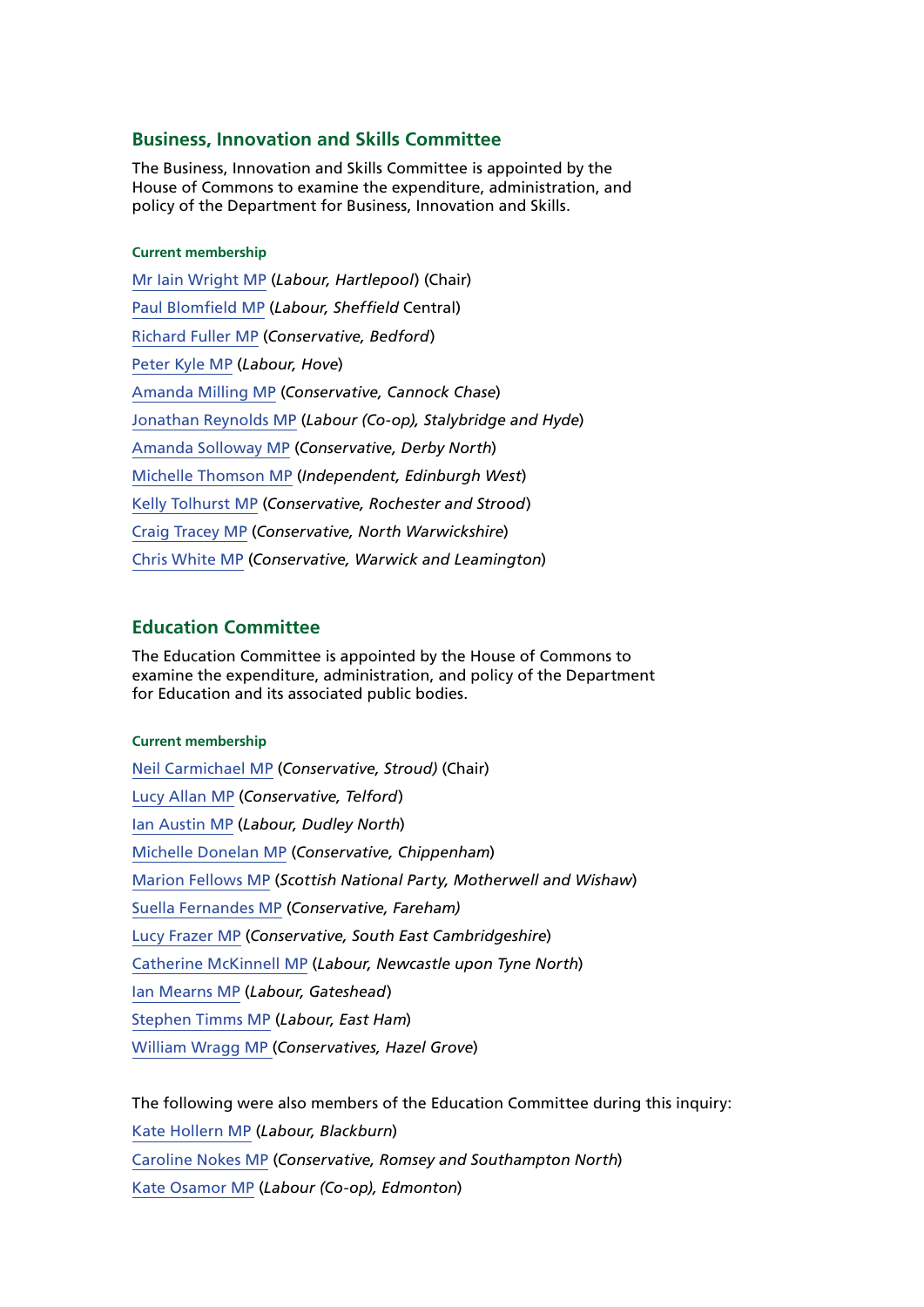#### **Sub-Committee on Education, Skills and the Economy**

The Sub-Committee on Education, Skills and the Economy brings together Members from the Education Committee and the Business, Innovation and Skills Committee to examine issues around education and skills, and how they impact upon business and the economy.

#### **Current membership**

The Chairs of the Sub-Committee are Neil Carmichael MP and Mr Iain Wright MP.

The Members of the Sub-Committee are Paul Blomfield MP, Michelle Donelan MP, Lucy Frazer MP, Catherine McKinnell MP, Ian Mearns MP, Amanda Milling MP, Jonathan Reynolds MP, Michelle Thomson MP, Stephen Timms MP, Chris White MP and William Wragg MP.

Ian Austin MP, Suella Fernandes MP, Kate Hollern MP, Amanda Solloway MP and Craig Tracey MP were also Members of the Sub-Committee during this inquiry.

#### **Powers**

The Committees are departmental select committees, the powers of which are set out in House of Commons Standing Orders, principally in Standing Order No 152. The powers of the Committees to work together and agree joint reports are set out in Standing Order No. 137A. These Standing Orders are available on the Internet via [www.parliament.uk](http://www.parliament.uk/).

#### **Publication**

Committee reports are published on the Committee's website at [www.parliament.uk/education-skills-and-economy](http://www.parliament.uk/education-skills-and-economy) and in print by Order of the House.

Evidence relating to this report is published on the inquiry publications page of the [Committee's website](http://www.parliament.uk/business/committees/committees-a-z/commons-select/education-skills-and-economy/).

#### **Committee staff**

Chris Shaw (Clerk), Kevin Maddison (Second Clerk), Jack Dent (Inquiry Manager), Jonathan Arkless (Senior Committee Clerk), Simon Armitage (Committee Assistant), Gary Calder (Senior Media Officer), Alex Gore (Media Officer)

#### **Contacts**

All correspondence should be addressed to the Clerk of the Sub-Committee on Education, Skills and the Economy, House of Commons, London SW1A 0AA. The telephone number for general enquiries is 020 7219 1376; the Committee's email address is [esecom@parliament.uk](mailto:esecom@parliament.uk)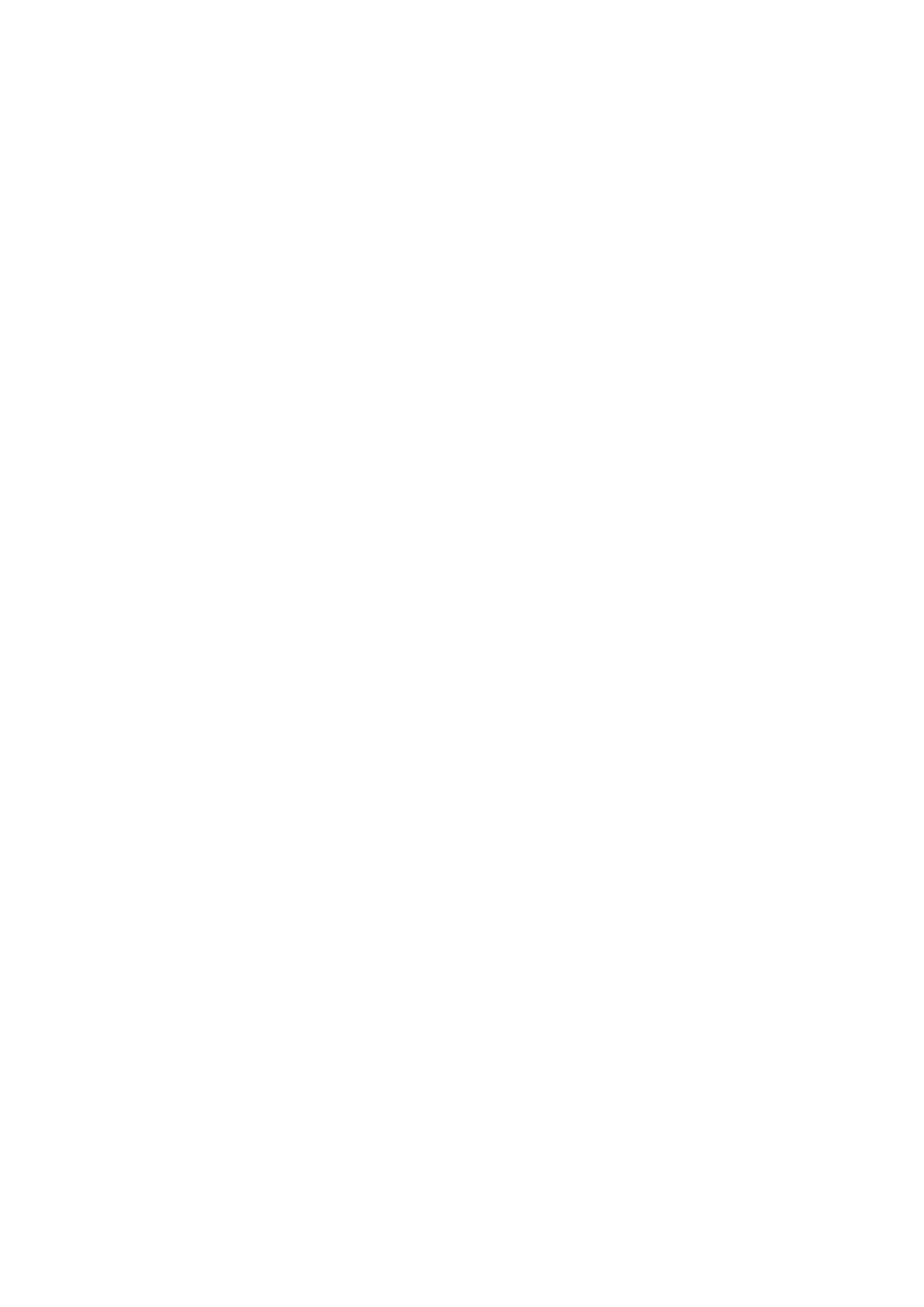### **Contents**

| <b>Summary</b>                          |                                                           |                   |
|-----------------------------------------|-----------------------------------------------------------|-------------------|
| 1                                       | <b>Introduction</b>                                       | 4                 |
|                                         | Background                                                | 4                 |
|                                         | Our inquiry                                               | 4                 |
|                                         | Terminology                                               | 5                 |
|                                         | Our Report                                                | 6                 |
| $\overline{2}$                          | <b>Quality of careers advice in schools</b>               | 7                 |
|                                         | What should schools be doing?                             | 8                 |
|                                         | Incentivising schools                                     | 10                |
|                                         | Ofsted                                                    | 11                |
|                                         | Destination data                                          | $12 \overline{ }$ |
| 3                                       | A more co-ordinated approach                              | 14                |
|                                         | <b>National bodies</b>                                    | 14                |
|                                         | Ministerial responsibility                                | 14                |
|                                         | National Careers Service and Careers & Enterprise Company | 14                |
|                                         | Jobcentre Plus                                            | 15                |
|                                         | Co-ordination                                             | 16                |
|                                         | The careers guidance market place                         | 17                |
|                                         | Quality standards                                         | 18                |
|                                         | The careers guidance profession                           | 19                |
| 4                                       | The labour market                                         | 21                |
|                                         | Role and capacity of Local Enterprise Partnerships        | 22                |
| 5                                       | The role of employers                                     | 24                |
|                                         | Work experience                                           | 26                |
| 6                                       | <b>Conclusion</b>                                         | 28                |
| <b>Conclusions and recommendations</b>  |                                                           | 29                |
|                                         | <b>Formal Minutes of the Sub-Committees</b>               | 33                |
| <b>Formal Minutes of the Committees</b> |                                                           | 34                |
| <b>Witnesses</b>                        |                                                           |                   |
| <b>Published written evidence</b>       |                                                           | 37                |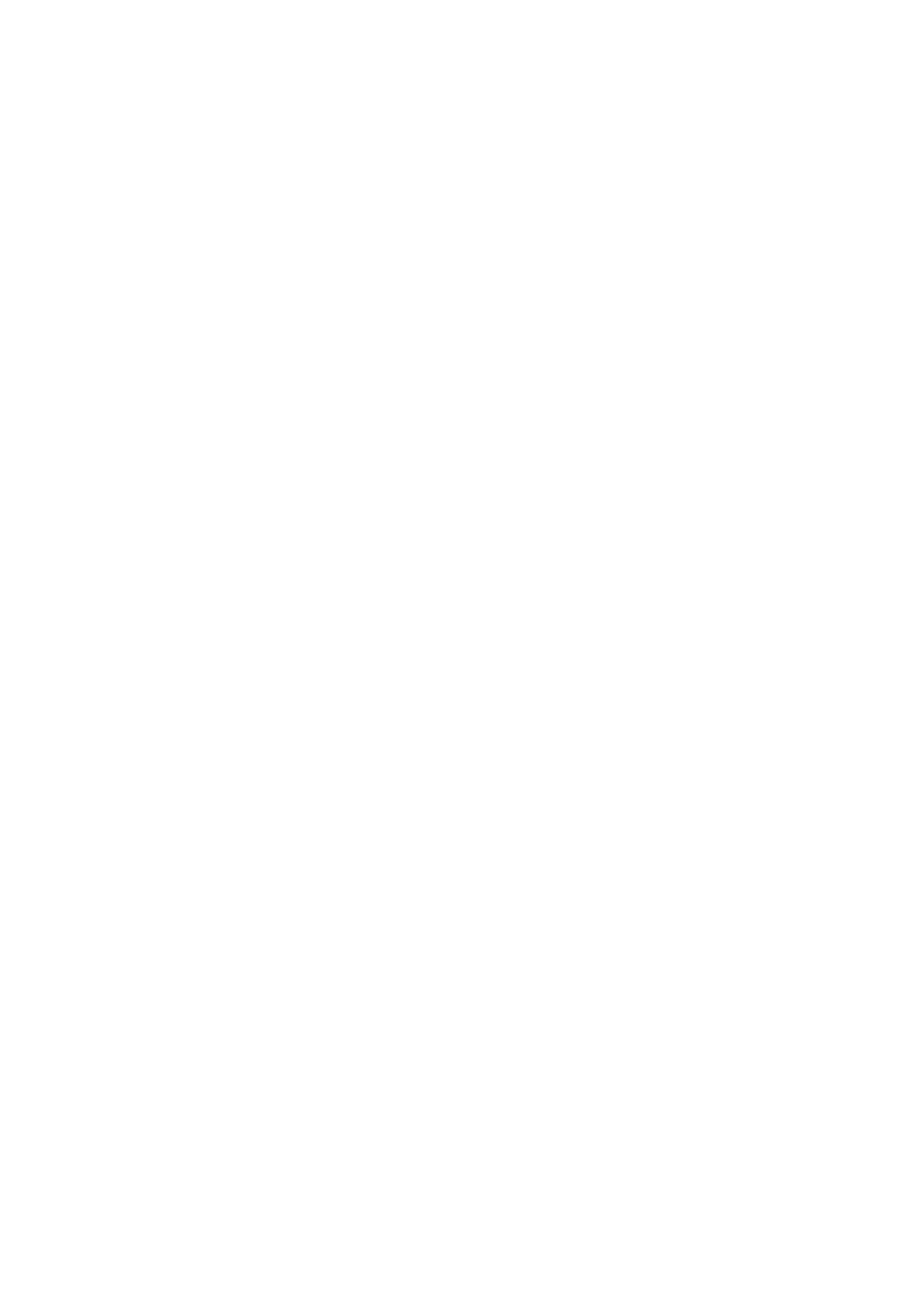### <span id="page-8-0"></span>Summary

Careers education, information, advice and guidance in English schools is patchy and often inadequate. Too many young people are leaving education without the tools to help them consider their future options or how their skills and experiences fit with opportunities in the job market. This failure is exacerbating skills shortages and having a negative impact on the country's productivity.

The Government is shortly to publish a careers strategy. This strategy is urgently needed and must take strong action to improve careers provision. We have suggested a number of areas upon which it should concentrate:

- Government policy should be to incentivise schools to bring their careers provision up to standard and to hold them to account when they fail to do so. Ofsted's role should be strengthened, and schools downgraded if careers provision is not effective.
- The complex web of national organisations should be untangled. There should be a single Minister in charge of careers provision for all ages, and a rationalisation of the Government-funded organisations delivering careers programmes. The Careers & Enterprise Company should be empowered to act as the umbrella organisation it was intended to be.
- Steps should also be taken to bring order to the congested market place of service providers and websites. The Quality in Careers and matrix Standards should be merged into a single brand.
- Careers advice and guidance should be grounded in accurate information about the labour market. The Government should ensure that Local Enterprise Partnerships have the capacity—and are encouraged—to provide up-to-date, good quality labour market information to schools, colleges and careers professionals in their areas.
- Finally, all young people should be given the opportunity to understand better the world of work, through engagement with employers and meaningful work experience.

By taking the steps we recommend, the Government can finally create a careers system that helps both to prepare our young people well for their future lives and to give the economy a workforce with the skills it needs.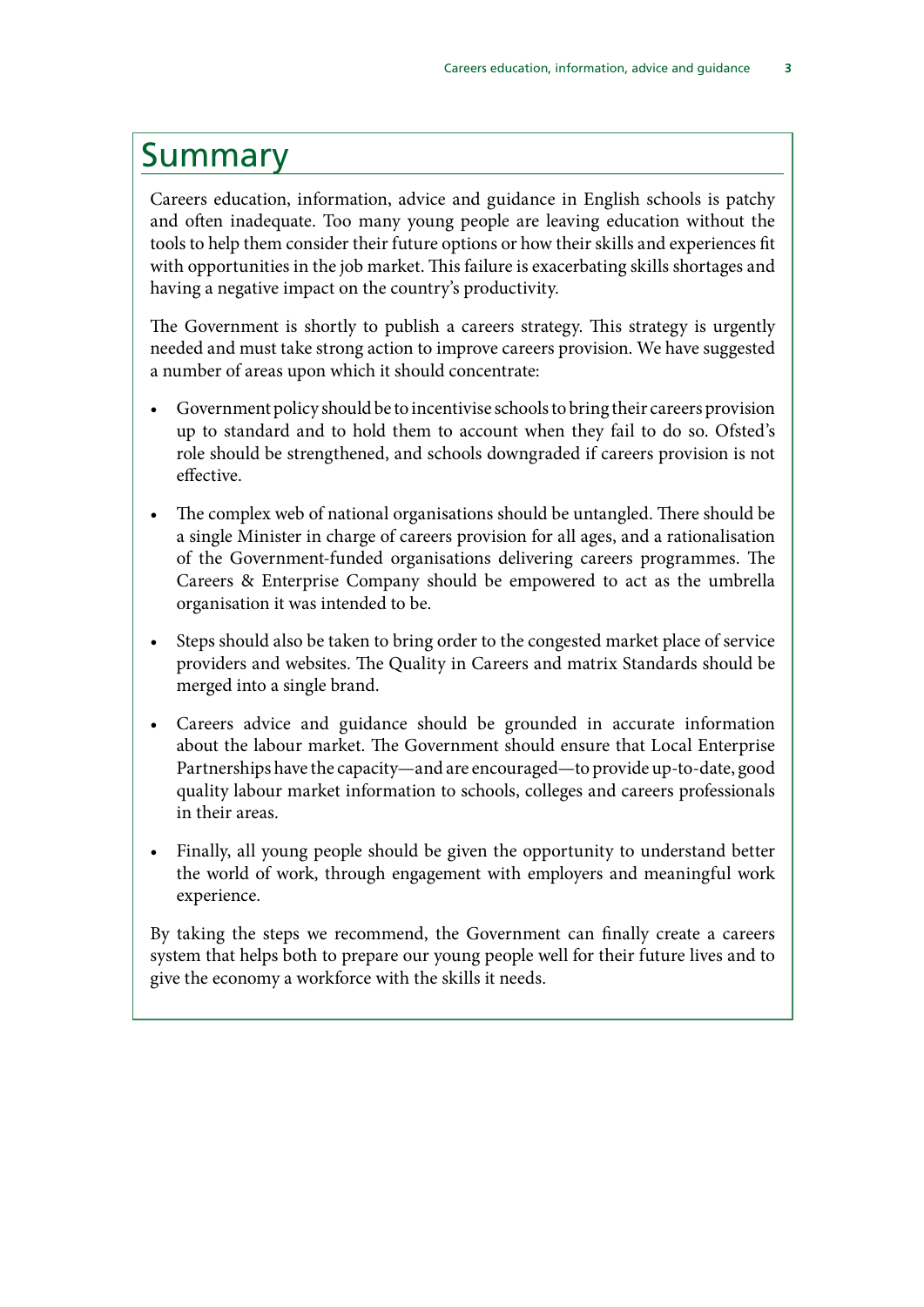## <span id="page-9-0"></span>**1** Introduction

### **Background**

1. As members of the House of Commons Education and Business, Innovation and Skills Committees, we came together in December 2015 to form the Sub-Committee on Education, Skills and the Economy. Our aim is to bring greater co-ordination to the scrutiny of education and skills policy and its impact on the economy. We chose careers advice, information and guidance as the subject for our first inquiry. It is an area of policy that straddles the Departments of Business, Innovation and Skills and Education and, given recent criticisms of the quality of careers provision in English schools, one that we considered merited further scrutiny.

2. Over the past five years, there have been a number of changes to the way careers guidance for young people is delivered. Until 2012, responsibility rested with local authorities and was delivered through the Connexions service. The Education Act 2011 placed a statutory duty on local authority maintained schools in England to secure access to independent, impartial careers guidance for their pupils in years 9-11.<sup>1</sup> This duty came into force in 2012, at the same time as the Government released schools in England from the statutory duties to provide careers education<sup>2</sup> and work-related learning.<sup>3</sup> In 2013, the Government extended the careers guidance duty to cover years 8–13.4 Many academies and all sixth-form and further education colleges are subject to similar requirements through their funding agreements.<sup>5</sup> More recently, in 2014, the Government announced the creation of a new national organisation, the Careers & Enterprise Company, to "transform the provision of careers education and advice for young people and inspire them about the opportunities offered by the world of work".6

3. The Government has since announced that it plans to publish a careers strategy. Sam Gyimah MP, Parliamentary Under-Secretary of State at the Department for Education, told us that the strategy would "set out a vision to 2020" and would cover provision for all ages.7 The strategy was due to be published in Spring 2016, but this timetable appears to have slipped to later in the year.<sup>8</sup> We were pleased that Mr Gyimah committed to feeding our findings and recommendations into the strategy.<sup>9</sup>

### **Our inquiry**

4. The previous Education Committee conducted an inquiry into careers guidance in 2013, looking in particular at how schools were implementing the new duty. The Report

9 Q197

<sup>1</sup> Education Act 2011, [section 29](http://origin-www.legislation.gov.uk/ukpga/2011/21/section/29). Years 9–11 include young people aged 13–16.

<sup>2</sup> Education Act 2011 (Commencement No. 4 and Transitional and Savings Provisions) Order 2012 (SI [2012/1087](http://origin-www.legislation.gov.uk/uksi/2012/1087/pdfs/uksi_20121087_en.pdf))

<sup>3</sup> Education (Amendment of the Curriculum Requirements for Fourth Key Stage) (England) Order 2012 ([SI 2012/2056\)](http://origin-www.legislation.gov.uk/uksi/2012/2056/pdfs/uksi_20122056_en.pdf)

<sup>4</sup> The Careers Guidance in Schools Regulations 2013 ([SI 2013/709\)](http://www.legislation.gov.uk/uksi/2013/709/pdfs/uksi_20130709_en.pdf). Years 8–13 include young people aged 12–18.

<sup>5</sup> Department for Business, Innovation and Skills and Department for Education, *[Securing Independent Careers](https://www.gov.uk/government/uploads/system/uploads/attachment_data/file/207240/Securing-Independent-Careers-Guidance.pdf) [Guidance: Guidance for General Further Education Colleges and Sixth Form Colleges](https://www.gov.uk/government/uploads/system/uploads/attachment_data/file/207240/Securing-Independent-Careers-Guidance.pdf)*, June 2013, para 1. Department for Education, *[Careers guidance and inspiration in schools: Statutory guidance for governing bodies,](https://www.gov.uk/government/uploads/system/uploads/attachment_data/file/440795/Careers_Guidance_Schools_Guidance.pdf) [school leaders and school staff](https://www.gov.uk/government/uploads/system/uploads/attachment_data/file/440795/Careers_Guidance_Schools_Guidance.pdf)*, March 2015, page 4

<sup>6</sup> Department for Education, ["New careers & enterprise company for schools"](https://www.gov.uk/government/news/new-careers-and-enterprise-company-for-schools), 10 December 2014

<sup>7</sup> Q195

<sup>8</sup> Department for Education [\(CAD 1 39\)](http://data.parliament.uk/writtenevidence/committeeevidence.svc/evidencedocument/subcommittee-on-education-skills-and-the-economy/careers-advice-information-and-guidance/written/28849.html) para 16, Q195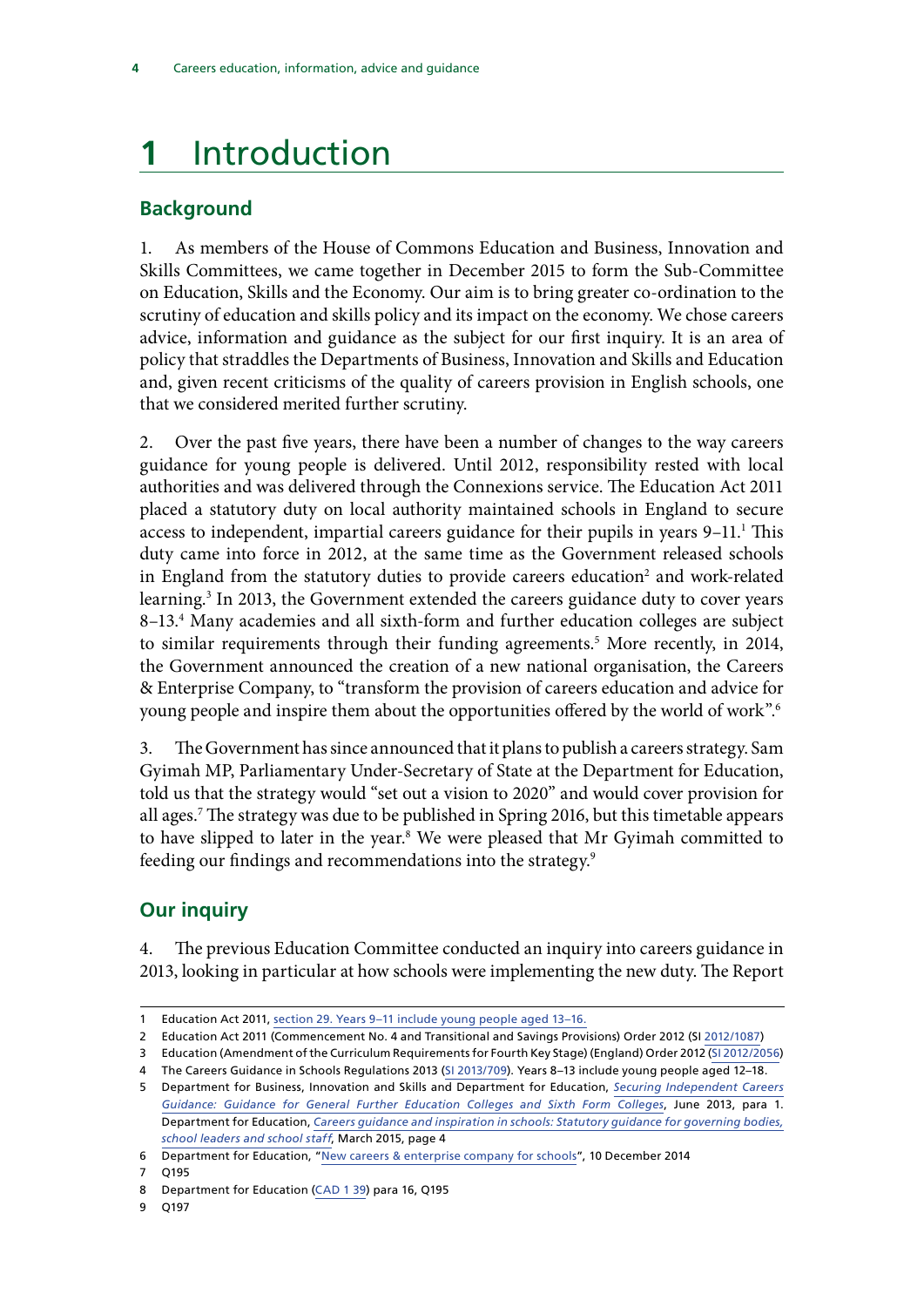<span id="page-10-0"></span>raised serious concerns about the effect of the introduction of the duty on the quality of careers guidance.10 The Committee also held an oral evidence session following up on its findings with the Secretary of State for Education, Rt Hon Nicky Morgan MP, in January 2015.11

5. The Sub-Committee launched our inquiry on 8 December 2015, the day after we held our first meeting.12 We received over 130 written submissions. We held four oral evidence sessions, between February and April 2016, hearing from a range of experts and others involved in the delivery of careers services, as well as Ofsted, national bodies responsible for careers provision, and finally the two responsible Ministers: Nick Boles MP, Minister for Skills in both the Department for Education and the Department for Business, Innovation and Skills, and Sam Gyimah MP, Parliamentary Under-Secretary of State in the Department for Education. We held an engagement event with around 30 young people from a range of different backgrounds to hear about their personal experiences of careers information, advice and guidance.13 In addition, to see examples of good practice in careers provision, we visited St Marylebone School and Westminster Kingsway College in London. We are very grateful to those who gave us evidence, to the young people who came to our seminar and the organisations and individuals who helped us organise it, to the school and college who hosted us, and to all whom we met during our visit.

#### **Terminology**

6. There are a number of terms used to describe different careers interventions, and there is inevitably some overlap between them. In 2013, the Education Committee set out the working definitions below, which we will also use in this Report:

- **Careers education** is the delivery of learning about careers as part of the curriculum. Careers education is often closely related to work-experience and other forms of workrelated learning.
- **Work-related learning** is the provision of opportunities to develop knowledge and understanding of work and to develop skills for employability through direct experiences of work.
- **Careers information** is the provision of information and resources about courses, occupations and career paths.
- **Careers advice** is more in-depth explanation of information and how to access and use information.
- **Careers guidance or careers counselling** is a deeper intervention in which an individual's skills, attributes and interests are explored in relation to their career options.14

<sup>10</sup> Education Committee, Seventh Report of Session 2012–13, *[Careers Guidance for Young People: The impact of the](http://www.publications.parliament.uk/pa/cm201213/cmselect/cmeduc/632/63202.htm) [new duty on schools](http://www.publications.parliament.uk/pa/cm201213/cmselect/cmeduc/632/63202.htm)*, HC 632. See also Chapter 2.

<sup>11</sup> [Oral evidence taken before the Education Committee on 7 January 2015,](http://data.parliament.uk/writtenevidence/committeeevidence.svc/evidencedocument/education-committee/careers-guidance-followup/oral/17257.html) HC (2014–15) 333

<sup>12</sup> Sub-Committee on Education, Skills and the Economy, ["Careers advice, information and guidance inquiry launched](https://www.parliament.uk/business/committees/committees-a-z/commons-select/education-skills-and-economy/news-parliament-2015/career-advice-evidence-15-16/)", 8 December 2015

<sup>13</sup> The event was arranged by Parliamentary Outreach with the assistance of Centrepoint, Fixers, Groundwork UK, Nacro, Upreach, Youth Employment UK and YMCA. We also received advice about the event from Jonathan Hopkins.

<sup>14</sup> Education Committee, Seventh Report of Session 2012–13, *[Careers Guidance for Young People: The impact of the](http://www.publications.parliament.uk/pa/cm201213/cmselect/cmeduc/632/63202.htm) [new duty on schools](http://www.publications.parliament.uk/pa/cm201213/cmselect/cmeduc/632/63202.htm)*, HC 632, para 17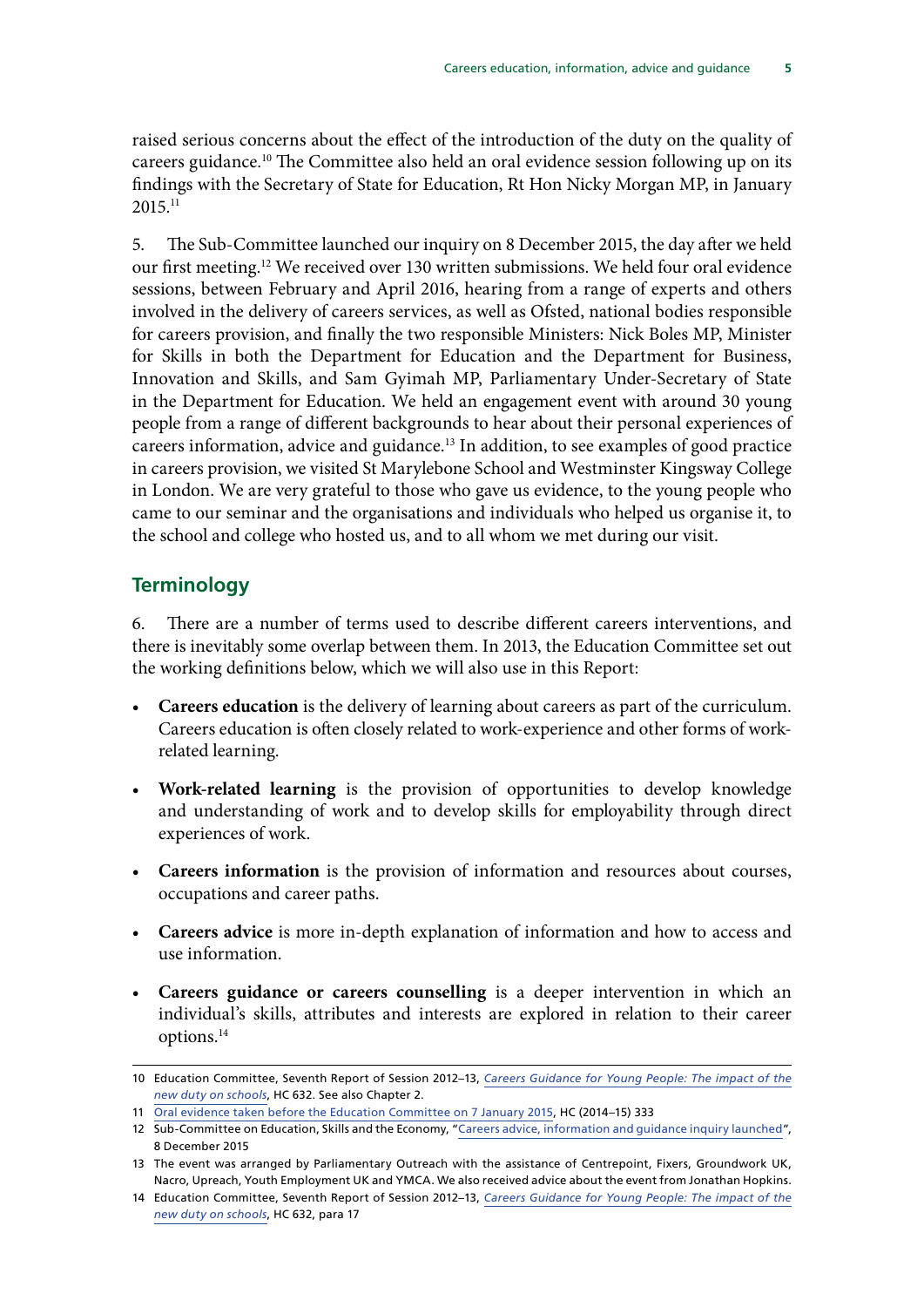### <span id="page-11-0"></span>**Our Report**

7. We initially intended to focus our work on careers advice, information and guidance, but several pieces of evidence suggested that they could not be considered in isolation from careers education. We therefore also include in the report some findings on careers education. We have also concentrated primarily on provision in English schools, as this was the area which our evidence suggested needed the most attention.

- 8. This Report falls into four main parts:
- Chapter 2 considers the quality of careers education, information, advice and guidance in English schools and how it could be improved;
- Chapter 3 examines the current structures for the delivery of careers services and how they might be simplified;
- Chapter 4 looks at links between careers provision and the labour market, and how careers education, information, advice and guidance can help to address the country's skills shortages;
- Chapter 5 considers the potential for employers to play a greater role in careers education, information, advice and guidance.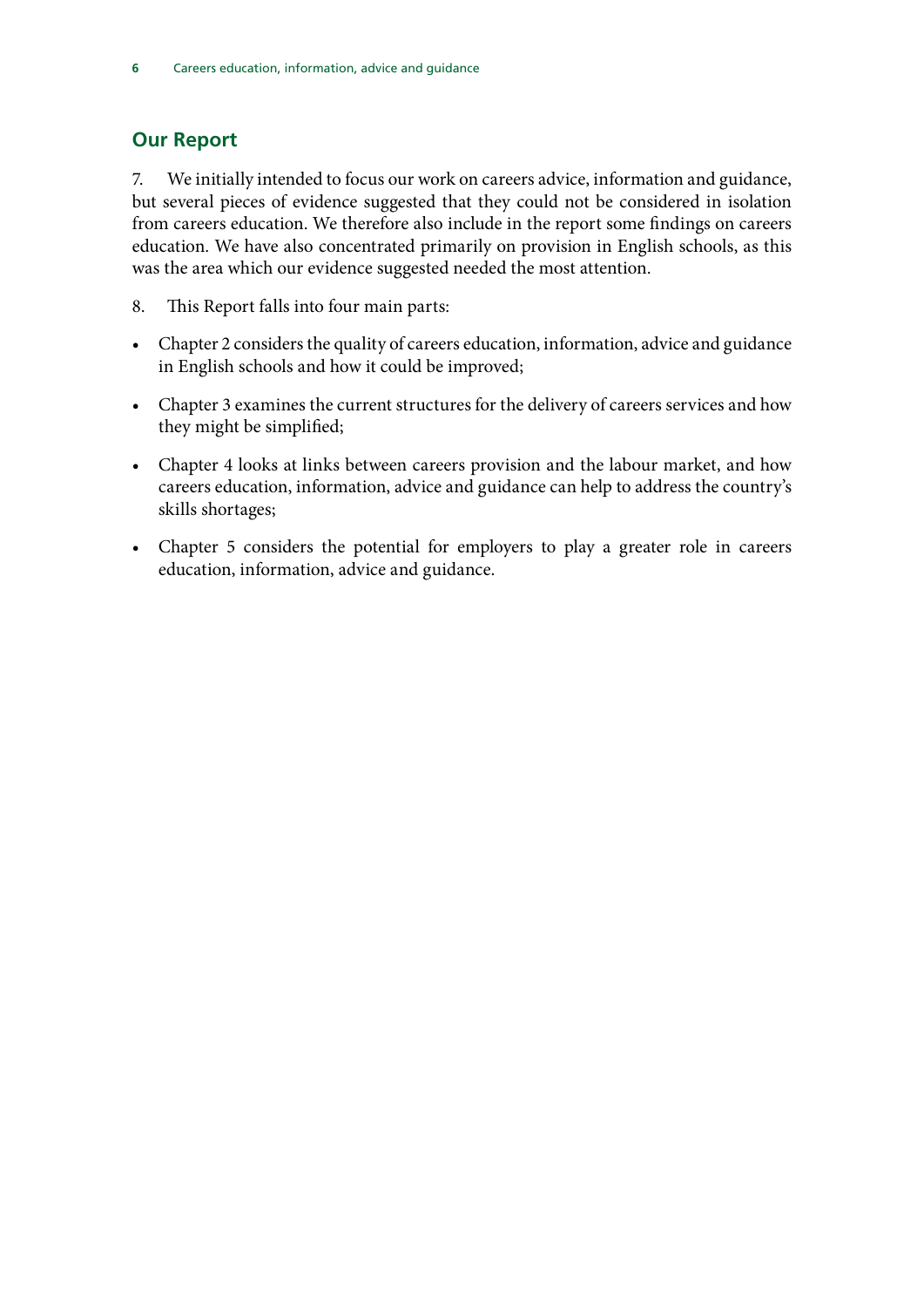### <span id="page-12-0"></span>**2** Quality of careers advice in schools

9. The previous Education Committee's 2013 Report, *Careers guidance for young people: The impact of the new duty on schools*, described the Government's decision to transfer responsibility for careers information, advice and guidance to schools as "regrettable", stating that:

The weaknesses of the school-based model have been compounded by the failure to transfer to schools any budget with which to provide the service. This has led, predictably, to a drop in the overall level of provision.<sup>15</sup>

The Report added that "urgent steps must be taken by the Government to ensure that the current settlement meets the needs of young people".16

10. We heard that, in spite of the Education Committee's call for action, many schools were still not providing their students with good quality careers information, advice and guidance. We were told time and again that the quality of careers provision in English schools was "patchy" and that while there were some excellent examples—one of which, St Marylebone School, we visited—in too many cases careers information, advice and guidance was not good enough.<sup>17</sup> Ofsted, the body responsible for inspecting schools, has been particularly critical of schools' provision of careers guidance. It stated that its inspectors were "finding that young people are still not receiving sufficient information on the full range of career options available to them to ensure that they are making informed choices about their next steps at the age of 16".18 Sir Michael Wilshaw, Her Majesty's Chief Inspector, told the Education Committee in September 2015 that careers guidance was "a disaster area in schools".19

11. We also heard that some groups were more likely to access careers provision than others: Professor Louise Archer and Dr Julie Moote, from the ASPIRES 2 longitudinal research project at King's College, London,<sup>20</sup> said that their analyses had suggested that "careers provision is not just patchy but is patterned—particularly in terms of social mobility". They found that "girls, minority ethnic, working-class, lower-attaining and students who are unsure of their aspirations or who plan to leave education post-16 are all significantly less likely to report receiving careers education".<sup>21</sup>

12. The concerns about the quality of careers information, advice and guidance in schools were brought home to us at the informal event we held with young people. Many of those attending told us that they had not received good quality careers advice whilst at school. We heard a number of recurring concerns, including that:

<sup>15</sup> Education Committee, Seventh Report of Session 2012–13, *[Careers Guidance for Young People: The impact of the](http://www.publications.parliament.uk/pa/cm201213/cmselect/cmeduc/632/63202.htm) [new duty on schools](http://www.publications.parliament.uk/pa/cm201213/cmselect/cmeduc/632/63202.htm)*, HC 632, para 31

<sup>16</sup> Education Committee, Seventh Report of Session 2012–13, *[Careers Guidance for Young People: The impact of the](http://www.publications.parliament.uk/pa/cm201213/cmselect/cmeduc/632/63202.htm) [new duty on schools](http://www.publications.parliament.uk/pa/cm201213/cmselect/cmeduc/632/63202.htm)*, HC 632, para 32

<sup>17</sup> See, for example, Fair Train ([CAD 70\)](http://data.parliament.uk/writtenevidence/committeeevidence.svc/evidencedocument/subcommittee-on-education-skills-and-the-economy/careers-advice-information-and-guidance/written/27080.html), Career Development Institute ([CAD 76\)](http://data.parliament.uk/writtenevidence/committeeevidence.svc/evidencedocument/subcommittee-on-education-skills-and-the-economy/careers-advice-information-and-guidance/written/27086.html) para 1.2, CSW Group ([CAD 107](http://data.parliament.uk/writtenevidence/committeeevidence.svc/evidencedocument/subcommittee-on-education-skills-and-the-economy/careers-advice-information-and-guidance/written/27127.html)) para 4, Greater Manchester Combined Authority ([CAD 115\)](http://data.parliament.uk/writtenevidence/committeeevidence.svc/evidencedocument/subcommittee-on-education-skills-and-the-economy/careers-advice-information-and-guidance/written/27142.html) para 1.1

<sup>18</sup> Ofsted [\(CAD 31](http://data.parliament.uk/writtenevidence/committeeevidence.svc/evidencedocument/subcommittee-on-education-skills-and-the-economy/careers-advice-information-and-guidance/written/27002.html)) para 2

<sup>19</sup> [Evidence taken before the Education Committee on 16 September 2015,](http://data.parliament.uk/writtenevidence/committeeevidence.svc/evidencedocument/education-committee/the-work-of-ofsted/oral/21696.html) HC (2015–16) 400, Q26 [Sir Michael Wilshaw]

<sup>20</sup> Professor Archer and Dr Moote described the ASPIRES 2 project as "the second phase of a major national longitudinal research project, funded by the Economic and Social Research Council, investigating young people's science aspirations and career choices age 10-19".

<sup>21</sup> Professor Louise Archer and Dr Julie Moote ([CAD 13](http://data.parliament.uk/writtenevidence/committeeevidence.svc/evidencedocument/subcommittee-on-education-skills-and-the-economy/careers-advice-information-and-guidance/written/26872.pdf)) paras 2 and 15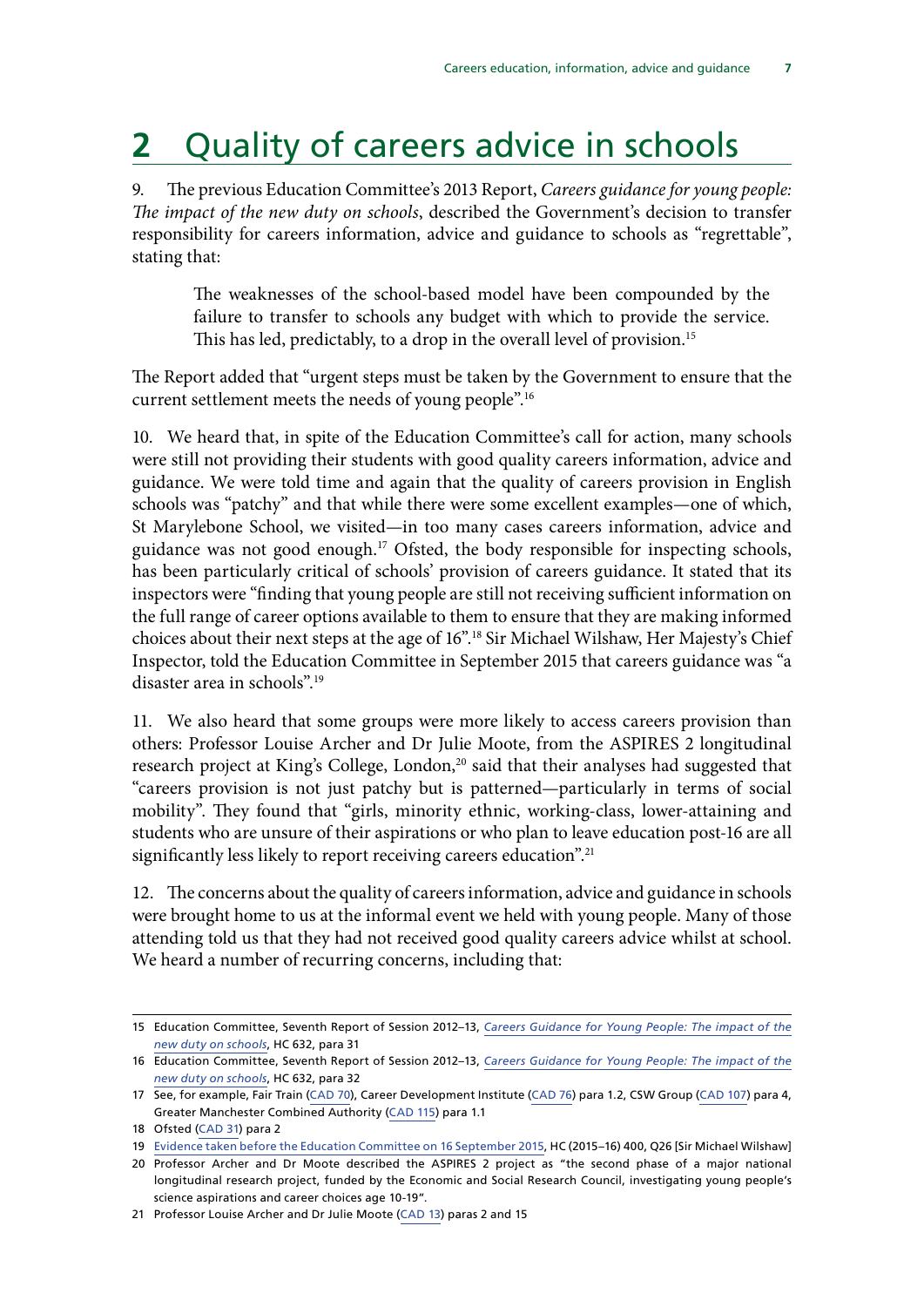- <span id="page-13-0"></span>• Careers advice was not sufficiently tailored towards the needs of individual students, with young people being 'pigeonholed' for particular careers or receiving advice that was too generic to be useful;
- Advice was provided by non-specialist staff who lacked awareness of the modern jobs market and knowledge of non-university paths;
- Some schools, particularly those with sixth forms, pushed students towards academic routes and did not inform them of other routes such as apprenticeships;
- There was a lack of support and encouragement for students with special educational needs.

13. We heard mixed views as to whether careers information, advice and guidance in schools was beginning to improve. Professor Sir John Holman, who had produced a report on careers guidance on behalf of the Gatsby Foundation, stated the provision of careers advice was "getting better, just, with the potential to get a lot better".<sup>22</sup> Other experts were more pessimistic. Dr Deirdre Hughes, Principal Research Fellow at the University of Warwick, pointed to evidence that "England was beginning to slip behind other countries such as Saudi Arabia, Singapore, Japan, Switzerland and many others".<sup>23</sup> Professor Ann Hodgson, Co-Director of the Centre for Post-14 Education and Work at University College, London, said that since the 1980s:

we seem to have gone round and round in circles and very much come back to the same point. It is constantly recycling and I am afraid not necessarily improving, in my view.<sup>24</sup>

14. The Minister responsible for careers guidance in schools, Sam Gyimah, told us that the quality was "improving mainly in terms of school leaders taking more of an active interest, but also the revised statutory guidance that the Department published and the work that the Department is doing is beginning to bear some fruit".<sup>25</sup>

15. **It is three years since the Education Committee produced a Report raising serious concerns about the quality of careers information, advice and guidance in schools and yet provision remains patchy across England. We are very disappointed that careers advice and guidance is still poor in so many schools: the system has failed too many young people for far too long. The Government's careers strategy is urgently needed and must include immediate steps to ensure all young people have access to high quality information, advice and guidance.** In this Report we will set out what the key steps should be.

### **What should schools be doing?**

16. While the quality of careers information, advice and guidance in English schools is undoubtedly patchy, there appears to be no shortage of reports setting out how it could be improved. Our evidence pointed in particular to recent research conducted by Professor

<sup>22</sup> Q3

<sup>23</sup> Q3

<sup>24</sup> Q3

<sup>25</sup> Q190. See Department for Education, *[Careers guidance and inspiration in schools: Statutory guidance for governing](https://www.gov.uk/government/uploads/system/uploads/attachment_data/file/440795/Careers_Guidance_Schools_Guidance.pdf) [bodies, school leaders and school staff](https://www.gov.uk/government/uploads/system/uploads/attachment_data/file/440795/Careers_Guidance_Schools_Guidance.pdf)*, March 2015.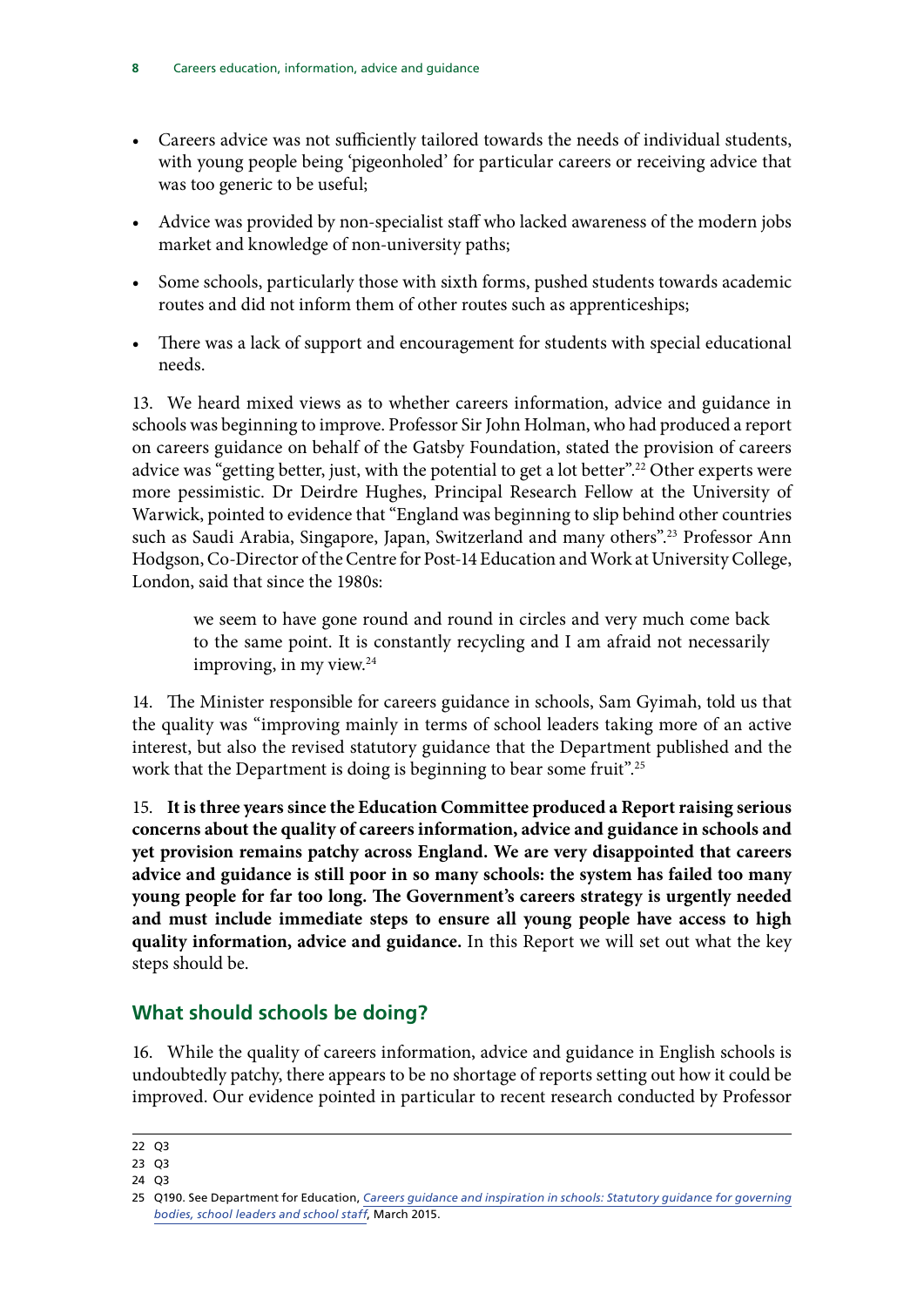Sir John Holman for the Gatsby Foundation, which drew on visits to English schools and six countries where careers guidance was considered to be good.<sup>26</sup> Using this research, the Gatsby Foundation's report set out what it considered to be the eight key benchmarks of good careers guidance in schools (see box below).27 The Gatsby Foundation's project team surveyed a 10% sample of English secondary schools in 2013 and found that no school fulfilled five of the eight benchmarks and most fulfilled only one. The Foundation is now funding a pilot in the North East of England, in part "to find out which benchmarks are easiest to reach, and which are the hardest, and how to overcome the challenges".<sup>28</sup> In addition, the Careers & Enterprise Company has developed a tool to enable schools to benchmark their activities against the Gatsby benchmarks.<sup>29</sup>

The Gatsby Foundation's eight benchmarks of good careers guidance

- (1) A stable careers programme
- (2) Learning from career and labour market information
- (3) Addressing the needs of each pupil
- (4) Linking curriculum learning to careers
- (5) Encounters with employers and employees
- (6) Experiences of workplaces
- (7) Encounters with further and higher education
- (8) Personal guidance

17. A key message from the Gatsby Foundation's research appears to be that effective careers provision has to include a range of different interventions by schools. This point was also reflected in our written evidence. Our evidence focussed in particular on the need for a combination of independent and impartial advice and guidance, careers education delivered through the school curriculum, and the ability for students to meet with employers to hear about the world of work. Adviza, a careers and employability charity, stated:

We firmly believe that quality careers provision needs to consist of a robust programme of careers education [ … ] for at least years 7-13, encounters with employers and experience of the world of work along with impartial guidance to help individuals to interpret all of these inputs and make robust, well thought through decisions.<sup>30</sup>

18. During our visit to St Marylebone School, we saw how it had developed an effective careers programme including all three of these elements. The school employed two

27 Gatsby Foundation, *[Good Career Guidance](http://www.gatsby.org.uk/uploads/education/reports/pdf/gatsby-sir-john-holman-good-career-guidance-2014.pdf)*, April 2014, page 7

<sup>26</sup> Gatsby Foundation, *[Good Career Guidance](http://www.gatsby.org.uk/uploads/education/reports/pdf/gatsby-sir-john-holman-good-career-guidance-2014.pdf)*, April 2014. For references to this report in our written evidence, see, for example, Reed in Partnership [\(CAD 4](http://data.parliament.uk/writtenevidence/committeeevidence.svc/evidencedocument/subcommittee-on-education-skills-and-the-economy/careers-advice-information-and-guidance/written/26451.html)) para 15, National Association of Head Teachers [\(CAD 18](http://data.parliament.uk/writtenevidence/committeeevidence.svc/evidencedocument/subcommittee-on-education-skills-and-the-economy/careers-advice-information-and-guidance/written/26941.html)) para 3 and UnLTD ([CAD 24](http://data.parliament.uk/writtenevidence/committeeevidence.svc/evidencedocument/subcommittee-on-education-skills-and-the-economy/careers-advice-information-and-guidance/written/26983.html)) paras 12 to 16. The submission from the Gatsby Foundation itself [\(CAD 8\)](http://data.parliament.uk/writtenevidence/committeeevidence.svc/evidencedocument/subcommittee-on-education-skills-and-the-economy/careers-advice-information-and-guidance/written/26681.html) summarises the research.

<sup>28</sup> Gatsby Foundation ([CAD 8\)](http://data.parliament.uk/writtenevidence/committeeevidence.svc/evidencedocument/subcommittee-on-education-skills-and-the-economy/careers-advice-information-and-guidance/written/26681.html) paras 4 to 8

<sup>29</sup> Q 135 [Claudia Harris]

<sup>30</sup> Adviza ([CAD 16](http://data.parliament.uk/writtenevidence/committeeevidence.svc/evidencedocument/subcommittee-on-education-skills-and-the-economy/careers-advice-information-and-guidance/written/26906.html)) para 1.1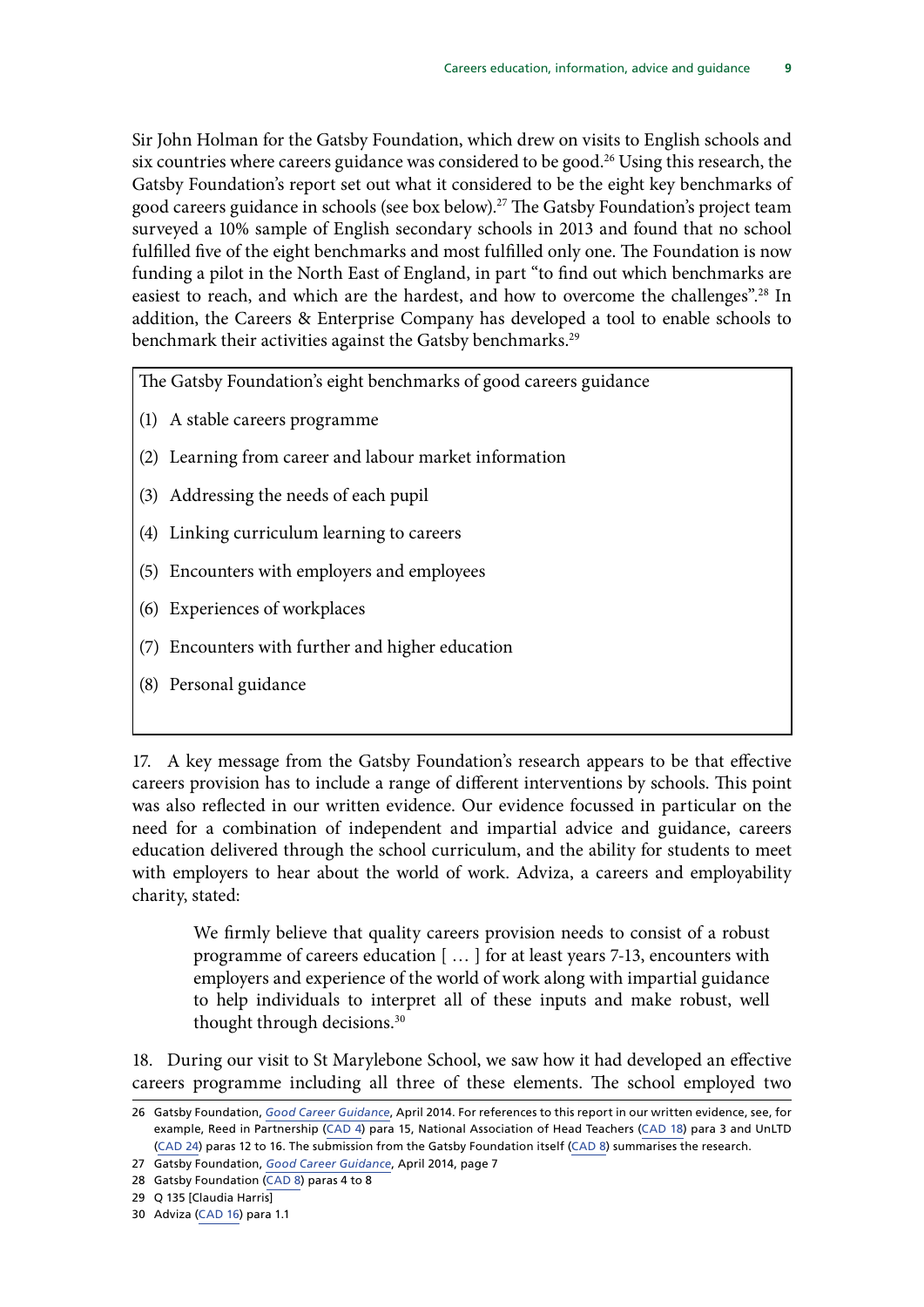<span id="page-15-0"></span>independent careers advisers, who gave students one-to-one guidance. It enriched the curriculum with careers-related content, so that students were encouraged to think throughout their schooling about the pathways available to them. It had also done a lot of work to build links with employers.<sup>31</sup> We were told that a great deal of resource had been put into careers activity. There was clear commitment to careers provision from the governors, senior leadership and staff, and supportive parents used social networks to broaden the opportunities provided to students. The students we met spoke very highly of the careers education and guidance they had received. The school's work with employers had also been recognised in an Ofsted best practice publication.<sup>32</sup>

19. **An effective school careers programme should include a combination of impartial and independent advice and guidance, careers education embedded in the curriculum, and opportunities for students to engage with employers. We consider the Gatsby Foundation's eight benchmarks a useful statement of the careers provision to which all schools should be aspiring. The Government's policy objective should be to incentivise all schools to ensure their careers provision is brought up to a good standard and to hold them to account when they fail to do so.**

#### **Incentivising schools**

20. We heard that some schools might not be giving sufficient priority to careers information, advice and guidance because the accountability system was increasingly focussed on academic progress and attainment. When we visited St Marylebone School, we formed the view that the school had been able to give more priority to careers provision because its "outstanding" Ofsted judgment had released it from some of the accountability pressures other schools faced. Professor Ann Hodgson told us that the "benchmarks that they are judged against by Ofsted and in performance tables are all to do with acquiring examinations".<sup>33</sup> Graham Stuart MP, Chair of the All-Party Parliamentary Group on Careers Information, Advice and Guidance, said that head teachers faced "pressure—and even lose their jobs—if their schools fail to meet performance targets on a range of issues, for example exam results and Ofsted inspections" but had "no comparable incentive to treat careers advice as a priority".34

21. We also heard that schools with sixth forms were particularly reluctant to provide impartial advice and guidance, because there was a financial incentive for them to encourage students to stay on for A-levels. The British Chambers of Commerce told us that its members reported "a lack of willingness from some schools to signpost students to apprenticeships and other vocational pathways", which they said was because "the per pupil school funding system favours encouraging pupils down the A-level route as it is a source of funding for the school, if it has a Sixth Form".<sup>35</sup> Several of the young people who attended our engagement event told us that their schools had encouraged them to stay on for the sixth form and had done little to encourage them to consider vocational qualifications. In contrast, St Marylebone School told us that one of its impartial careers advisers held one-to-one meetings with all year 11 students to discuss the different

33 Q11

<sup>31</sup> See para [67](#page-29-1)

<sup>32</sup> Ofsted, [Business partnerships and employer engagement supporting outstanding achievement: St Marylebone](https://www.gov.uk/government/uploads/system/uploads/attachment_data/file/392311/St_20Marylebone_20CofE_20School_20-_20Good_20practice_20example.pdf) [Church of England School](https://www.gov.uk/government/uploads/system/uploads/attachment_data/file/392311/St_20Marylebone_20CofE_20School_20-_20Good_20practice_20example.pdf), 11 February 2013

<sup>34</sup> Graham Stuart MP ([CAD 50](http://data.parliament.uk/writtenevidence/committeeevidence.svc/evidencedocument/subcommittee-on-education-skills-and-the-economy/careers-advice-information-and-guidance/written/27055.html)) para 5

<sup>35</sup> British Chambers of Commerce ([CAD 80](http://data.parliament.uk/writtenevidence/committeeevidence.svc/evidencedocument/subcommittee-on-education-skills-and-the-economy/careers-advice-information-and-guidance/written/27091.html)) para 4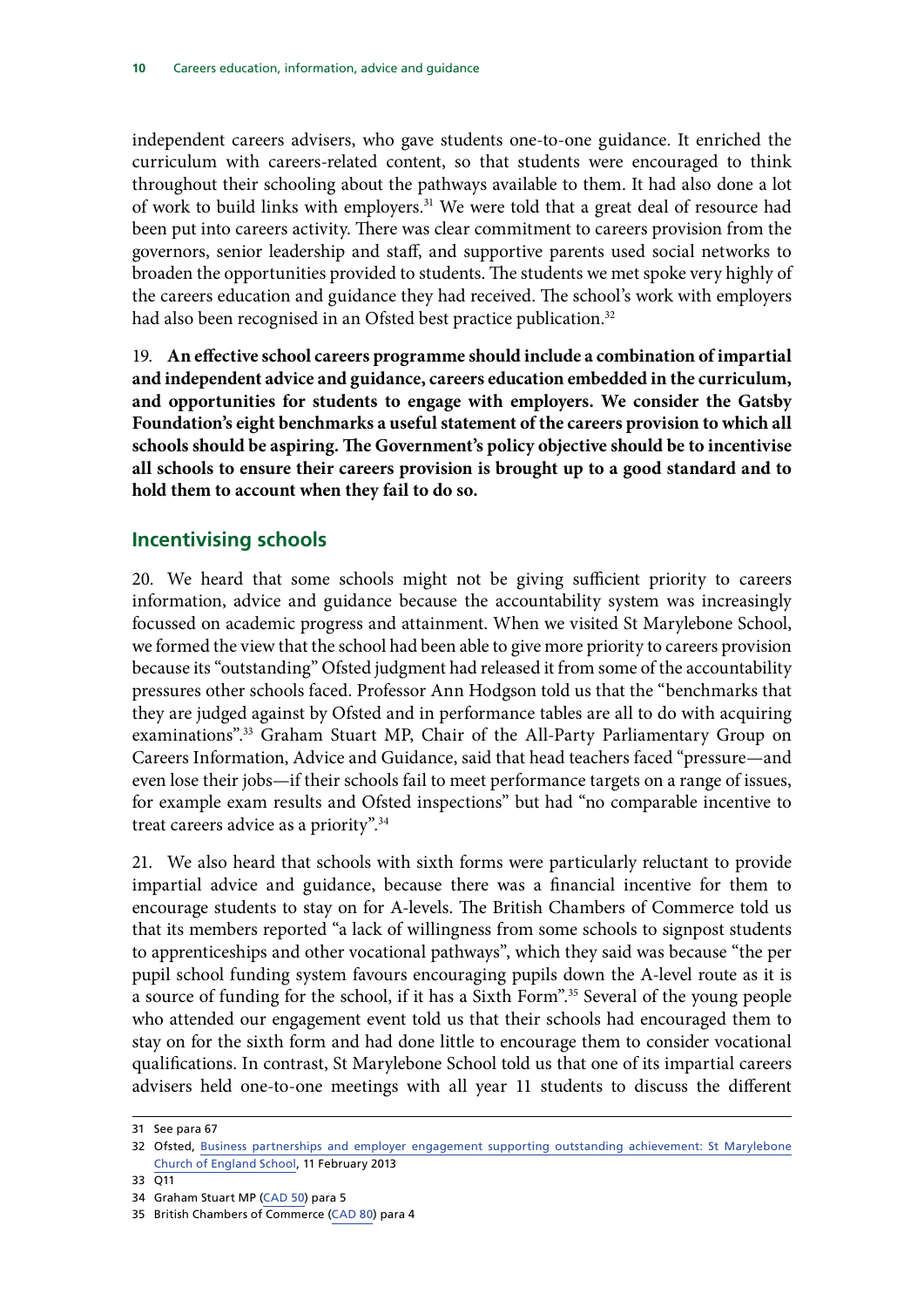<span id="page-16-0"></span>options available, including A-levels, further education and apprenticeships: a significant proportion of students subsequently chose not to stay on in the sixth form but to pursue other options at age 16. In our view, this approach is the right one; it is clear that other schools could do more to ensure their students receive similarly impartial advice, although we recognise that there are resource constraints for many schools.

22. In January 2016, the Government announced that it would be introducing new legislation, under which schools would "be required by law to collaborate with colleges, university technical colleges and other training providers to ensure that young people are aware of all the routes to higher skills and the workplace, including higher and degree apprenticeships".<sup>36</sup> Katharine Horler, Chair of the Board of Careers England, an organisation representing careers services providers, told us that this new law was "to be welcomed", but questioned how it was going to be enforced, saying that it was "all very well having a law, but how are they going to know whether schools do or don't do it?".<sup>37</sup> Mr Gyimah told us that "in part of the legislation, we will be making sure that we are looking at ways of enforcing it".38

#### 23. *We welcome the Government's intention to legislate to require schools to collaborate with training providers and look forward to seeing further details of how it will work in practice. We recommend that the Government set out robust mechanisms to ensure that the new law is well-publicised and properly enforced.*

#### *Ofsted*

24. We heard that Ofsted could do more to hold schools to account for their careers provision. In 2015, Ofsted introduced its new common inspection framework for education, skills and early years, under which providers receive an overall effectiveness judgment<sup>39</sup> and graded judgments in four areas, one of which relates to "personal development, behaviour and welfare".<sup>40</sup> This judgment includes a bullet point relating to the successful promotion of and support for "choices about the next stage of [students'] education, employment, self-employment or training, where relevant from impartial careers advice and guidance".<sup>41</sup> It was suggested that if Ofsted were to give greater attention to careers provision in its inspection judgments, schools would have more incentive to take it seriously. The Liverpool City Region Employment and Skills Board called for Ofsted "to place more attention on the quality and impartiality of careers provision within schools and colleges", stating that "the requirement to have outstanding careers provision as a gateway to an overall judgement of outstanding would ensure that more schools took this seriously".<sup>42</sup> Future Academies, a multi-academy trust, said that:

Careers Advice in school is not an Ofsted judgement–therefore it doesn't get truly measured. Something that isn't measured doesn't have to get done and is this the crux of the issue?<sup>43</sup>

<sup>36</sup> ["New law will end 'outdated snobbery' towards apprenticeships"](https://www.gov.uk/government/news/new-law-will-end-outdated-snobbery-towards-apprenticeships), Department for Education press release

<sup>37</sup> Q114

<sup>38</sup> Q249

<sup>39</sup> The framework states that in making a judgment, inspectors will consider "whether the standard of education, training or care is good or outstanding. If it is not at least good, inspectors will consider whether it requires improvement or is inadequate".

<sup>40</sup> Ofsted, [The common inspection framework: education, skills and early years](https://www.gov.uk/government/uploads/system/uploads/attachment_data/file/461767/The_common_inspection_framework_education_skills_and_early_years.pdf), August 2015, paras 23–24

<sup>41</sup> Ofsted, [The common inspection framework: education, skills and early years](https://www.gov.uk/government/uploads/system/uploads/attachment_data/file/461767/The_common_inspection_framework_education_skills_and_early_years.pdf), August 2015, para 31

<sup>42</sup> Liverpool City Region Employment and Skills Board [\(CAD 81](http://data.parliament.uk/writtenevidence/committeeevidence.svc/evidencedocument/subcommittee-on-education-skills-and-the-economy/careers-advice-information-and-guidance/written/27092.html))

<sup>43</sup> Future Academies ([CAD 57](http://data.parliament.uk/writtenevidence/committeeevidence.svc/evidencedocument/subcommittee-on-education-skills-and-the-economy/careers-advice-information-and-guidance/written/27063.html)) para 11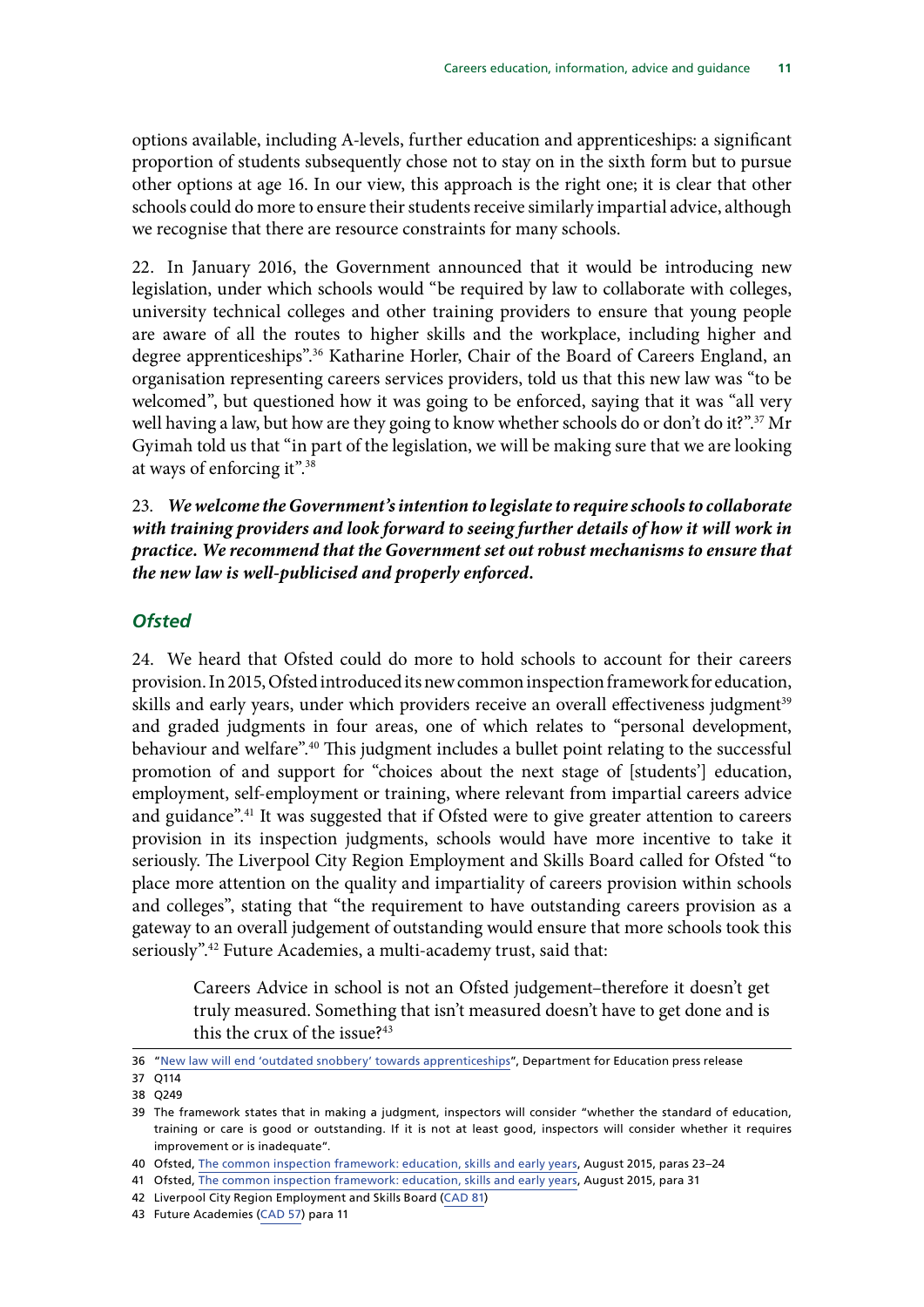<span id="page-17-0"></span>25. Sean Harford, Ofsted's National Director of Education, told us that Ofsted had "sharpened the focus on careers in our inspections" but added that "it would have to be quite bad and outweigh a lot of other good work for this to downgrade a school".<sup>44</sup> The Skills Minister, Nick Boles, suggested that this position should change, stating that:

We need to start seeing a few schools marked down in their Ofsted judgment because they have failed to provide independent advice and guidance on the full range of options; the jungle drum will work pretty quickly once that starts happening.<sup>45</sup>

26. In our view, preparing young people for the world of work and guiding them towards decisions about their future are critical to what schools, especially secondary schools, do. They should be judged on how well they fulfil these roles. **We welcome the increased emphasis Ofsted has placed on careers provision but agree with the Minister for Skills that it should be downgrading schools that do not provide effective information, advice and guidance.**

27. *We recommend that Ofsted introduce a specific judgment on careers information, advice and guidance for secondary schools, and set clear criteria for making these judgments. The Common Inspection Framework should be amended to make clear that a secondary school whose careers provision is judged as "requires improvement" or "inadequate" cannot be judged to be "outstanding" overall; likewise, a secondary school should be unable to receive an overall judgment of "good" if its careers provision is judged to be "inadequate".*

#### *Destination data*

28. It was suggested that the publication of destination data could encourage schools to give greater priority to careers information, advice and guidance. Professor Sir John Holman told us that destination data incentivised schools because "it makes them show up how good they are at the thing that matters most of all to parents, which is 'Will my child get a job?'"46 The Association of School and College Leaders said that destination data was especially powerful "when collected over a longer period so that the routes taken by young people beyond their first move out of school can be understood".<sup>47</sup>

29. The Government currently publishes destination data for young people in the year after they complete their key stage 4 and key stage 5 studies. These data are available at an institution level, and include the proportion of young people going into further education, higher education, apprenticeships and employment. The latest data, for 2013/14, were published in January 2016.<sup>48</sup> Some witnesses suggested that more timely data were needed. Anthony Barnes, a local authority inspector for careers education, welcomed the inclusion of apprenticeships within the data but told us that "the time lag is too long before the statistics appear". He called for schools to "be encouraged to keep and analyse their own up-to-date data".49

<sup>44</sup> Q178

<sup>45</sup> Q249

<sup>46</sup> Q24

<sup>47</sup> Association of School College Leaders ([CAD 34](http://data.parliament.uk/writtenevidence/committeeevidence.svc/evidencedocument/subcommittee-on-education-skills-and-the-economy/careers-advice-information-and-guidance/written/27006.html)) para 10

<sup>48</sup> Department for Education, *[Destinations of key stage 4 and key stage 5 pupils: 2014](https://www.gov.uk/government/statistics/destinations-of-ks4-and-ks5-pupils-2013-to-2014)*, 21 January 2016. Provisional data were published in October 2015.

<sup>49</sup> Anthony Barnes ([CAD 67](http://data.parliament.uk/writtenevidence/committeeevidence.svc/evidencedocument/subcommittee-on-education-skills-and-the-economy/careers-advice-information-and-guidance/written/27076.html)) para 22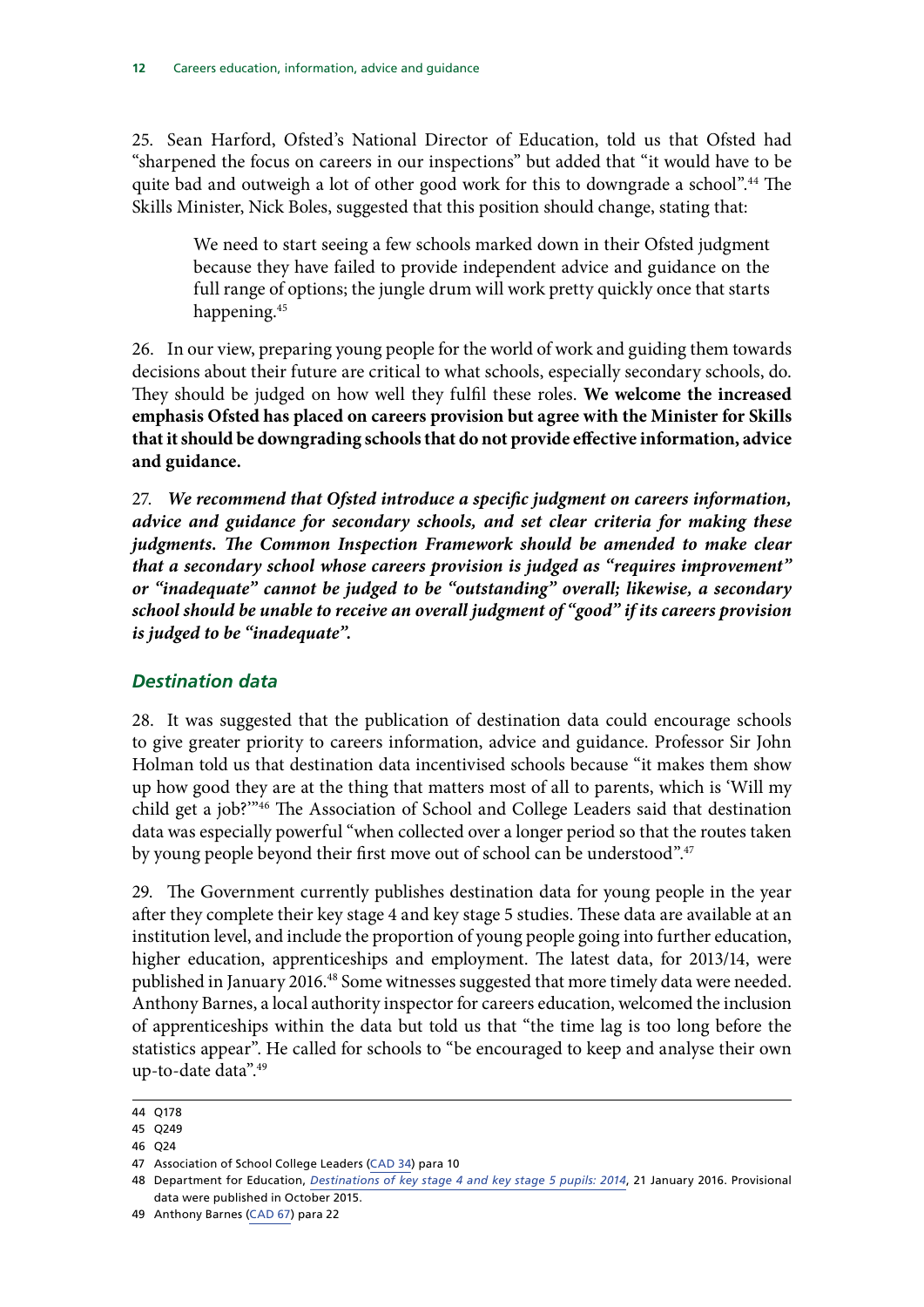30. If destination data are to play a greater role in holding schools to account, consideration must also to be given to how they are used and interpreted. Sean Harford, from Ofsted, told us that the data played an important role in inspections and that when they were weak, "we would start asking questions about that; why those youngsters are not going on to places that we would expect them to go, given their attainment and given their interests when we speak with them".<sup>50</sup> We also received evidence questioning how different destinations should be valued. Future Academies asked:

Can destination measures be assessed differently so that university places are not seemed to be valued more highly than apprenticeships? When some higher level apprenticeships are harder to gain a place on than an Oxbridge college that must be madness.<sup>51</sup>

31. The Government told us that it had "already taken steps to improve the timeliness of the destination measures by again bringing forward the publication of the latest set of data".52 In later evidence, it added that:

BIS, DfE, [Her Majesty's Revenue and Customs] and [Department for Work and Pensions] have been working together to link education data to HMRC and DWP data. [ … ] This data will improve the robustness and coverage of employment destinations data and earnings outcome data.<sup>53</sup>

32. Destination data have an important role to play in ensuring schools can be held to account for their careers provision, including by Ofsted and parents. We welcome the Government's work to improve the timeliness of destination data, and to link them to the data held by Her Majesty's Revenue and Customs and the Department for Work and Pensions. In our view, there is still more that should be done. To be fully useful, destination data should cover a period of five years, to allow for scrutiny of the pathways young people have chosen after they have completed their formal education and training. *We invite the Government, in its response, to set out a comprehensive plan for improving destination data, including the timescales for doing so. This plan should include steps to make the*  data available in a more timely way and to ensure that they cover a longer period of *time, and give more details on how the data will draw on information held by other Government departments. The Government should also consider how best to present its destination data, to mitigate the risk that schools are judged primarily on the number of their students going onto higher education.*

<sup>50</sup> Q178

<sup>51</sup> Future Academies ([CAD 57](http://data.parliament.uk/writtenevidence/committeeevidence.svc/evidencedocument/subcommittee-on-education-skills-and-the-economy/careers-advice-information-and-guidance/written/27063.html)) para 9

<sup>52</sup> Department for Education [\(CAD 40\)](http://data.parliament.uk/writtenevidence/committeeevidence.svc/evidencedocument/subcommittee-on-education-skills-and-the-economy/careers-advice-information-and-guidance/written/27035.html) para 2.9

<sup>53</sup> Department for Education and Department for Business, Innovation and Skills ([CAD 144](http://data.parliament.uk/writtenevidence/committeeevidence.svc/evidencedocument/subcommittee-on-education-skills-and-the-economy/careers-advice-information-and-guidance/written/33338.html)) para 6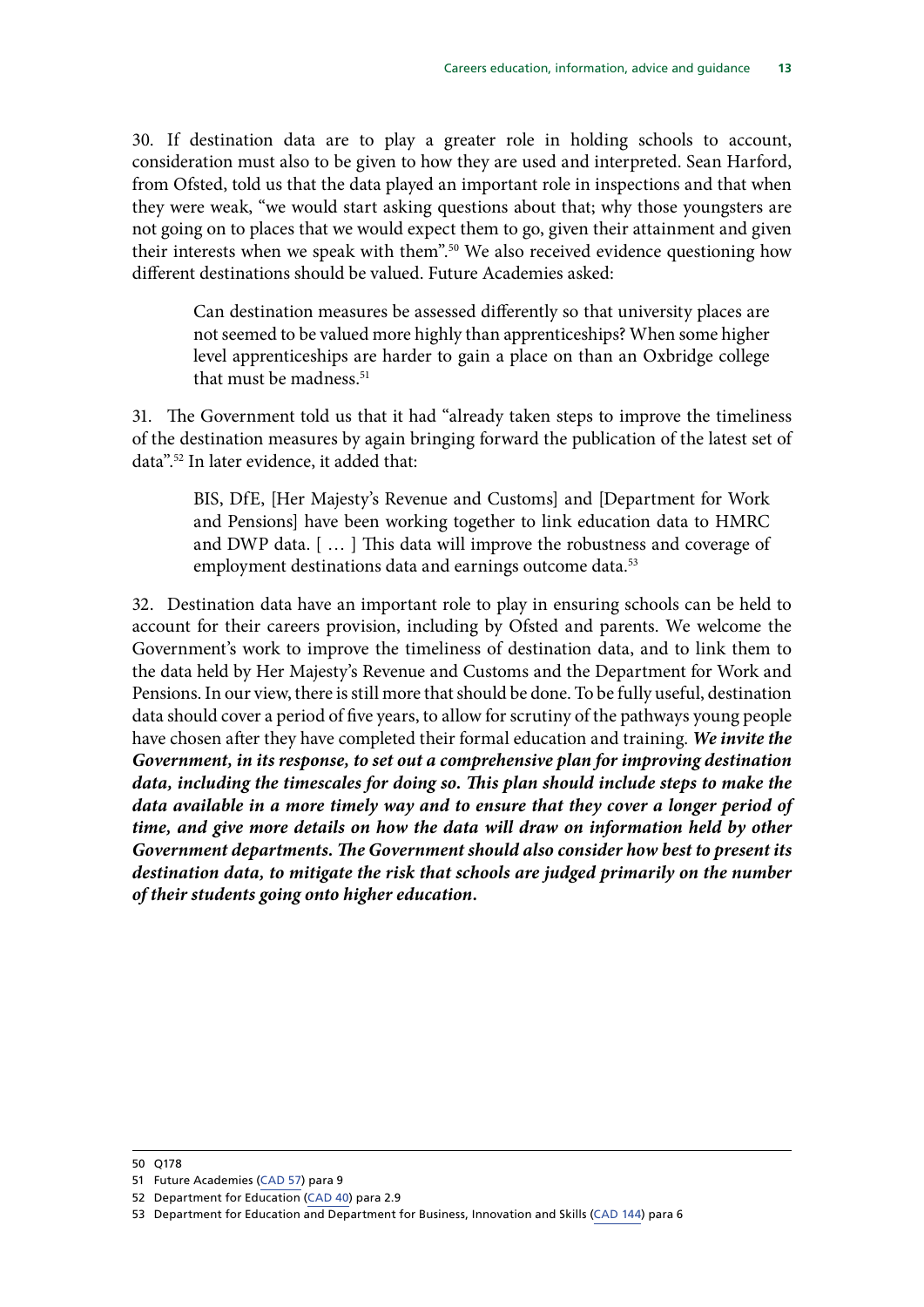### <span id="page-19-0"></span>**3** A more co-ordinated approach

33. It was suggested many times to us that the patchy quality of careers provision in schools was being exacerbated by the sheer number of organisations involved, both at a national level and in terms of the bodies delivering careers services. In this Chapter, we will look at the different organisations and consider how to bring a more ordered approach to the way careers provision is delivered in England.

### **National bodies**

#### *Ministerial responsibility*

34. Ministerial responsibility for careers information, advice and guidance is divided between two Ministers: Sam Gyimah MP, Parliament Under-Secretary of State at the Department for Education, is responsible for provision up to age 18; Nick Boles MP, Minister for Skills at both the Department for Education and the Department for Business, Innovation and Skills, for careers advice for adults.<sup>54</sup> Mr Boles, in evidence prior to this inquiry, told us that it was sensible to have such a split in responsibilities because his other duties had very little connection to schools whereas "Sam Gyimah, who is the relevant Minister, is able to focus on what is actually happening in schools".<sup>55</sup> We also heard about a range of other Government departments involved in careers provision: we were told that the Cabinet Office, Ministry of Justice, Department for Work and Pensions, Department for Communities and Local Government, and the Home Office, all had some involvement in careers initiatives.56

#### *National Careers Service and Careers & Enterprise Company*

35. There are also a number of Government-funded bodies with responsibilities for careers provision. The National Careers Service is funded and managed by the Skills Funding Agency, an executive agency sponsored by BIS. It provides face-to-face, overthe-telephone and online careers services for adults, and telephone and online services to 13–18 year olds.<sup>57</sup> It also runs the Inspiration Agenda, an initiative aimed at giving young people more contact with the world of work.<sup>58</sup> Alongside the National Careers Services sits the Careers & Enterprise Company, whose creation, as we have seen, was announced by the Secretary of State for Education in December 2014.<sup>59</sup> The Company told us that its role was "to take an umbrella view of the landscape of careers and enterprise, supporting programmes that work, filling gaps in provision and ensuring coverage across the country".60 The Company has launched a number of initiatives, mostly notably an Enterprise Adviser scheme through which volunteers from businesses work with the senior leadership teams of schools to support employer engagement programmes.<sup>61</sup>

<sup>54</sup> Cabinet Office, *[List of Ministerial Responsibilities](https://www.gov.uk/government/uploads/system/uploads/attachment_data/file/471311/FINAL_LMR.pdf)*, July 2015, pages 14 and 33

<sup>55</sup> Evidence taken on [25 January 2016,](http://data.parliament.uk/writtenevidence/committeeevidence.svc/evidencedocument/subcommittee-on-education-skills-and-the-economy/responsibilities-of-the-minister-for-skills/oral/27801.html) HC (2015–16) 704, Q49

<sup>56</sup> Careers England ([CAD 143](http://data.parliament.uk/writtenevidence/committeeevidence.svc/evidencedocument/subcommittee-on-education-skills-and-the-economy/careers-advice-information-and-guidance/written/32877.html)), Q 19 [Dr Deirdre Hughes]

<sup>57</sup> National Careers Service, ["About us](https://nationalcareersservice.direct.gov.uk/aboutus/Pages/default.aspx)", accessed 18 May 2015

<sup>58</sup> National Careers Service, ["Careers inspiration](https://nationalcareersservice.direct.gov.uk/advice/in-your-area/south-west/Pages/Careers-Inspiration.aspx)", accessed 18 May 2015

<sup>59</sup> Department for Education, ["New careers & enterprise company for schools"](https://www.gov.uk/government/news/new-careers-and-enterprise-company-for-schools), 10 December 2014

<sup>60</sup> Careers & Enterprise Company [\(CAD 99\)](http://data.parliament.uk/writtenevidence/committeeevidence.svc/evidencedocument/subcommittee-on-education-skills-and-the-economy/careers-advice-information-and-guidance/written/27116.html) para 2.1

<sup>61</sup> Careers & Enterprise Company, "[Enterprise Adviser Network](https://www.careersandenterprise.co.uk/enterprise-adviser-network)", accessed 18 May 2016. See also para [69.](#page-29-2)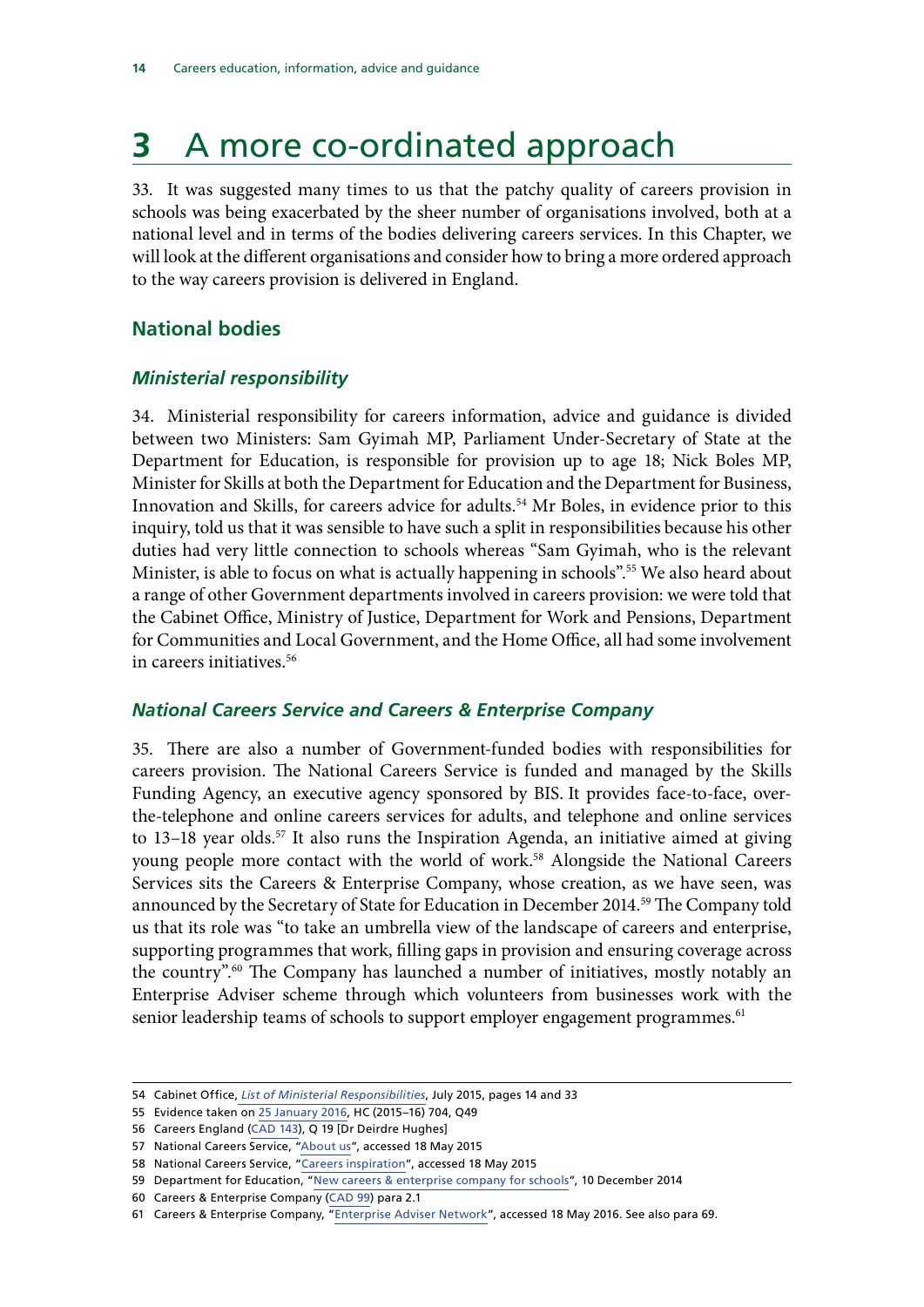<span id="page-20-0"></span>36. Several submissions welcomed the establishment of the Careers & Enterprise Company and its work so far.62 The Gatsby Foundation praised its "dynamism and strong sense of focus, and the speed with which it has mobilised".<sup>63</sup> When we took evidence from Claudia Harris, the Company's Chief Executive, we too were impressed by how quickly it had got up and running. Others suggested that while the Company had done a lot of work on "enterprise", for instance brokering links between employers and schools, it had done less to support the provision of impartial and independent careers guidance to young people. The careers guidance company Inspiring Futures said that the careers community did "not see any real commitment to careers information, education, advice and guidance by the Company".<sup>64</sup>

37. There were also concerns about the potential for overlap between the work of the Careers & Enterprise Company and that of the National Careers Service.<sup>65</sup> Katharine Horler, Chair of the Board of Careers England, told us the National Careers Service's inspiration agenda was "exactly the same" as the work the Careers & Enterprise Company was doing.<sup>66</sup> The Science, Engineering, Manufacturing and Technologies Alliance saw "no real reason for the continued existence of the National Careers Service as a separate entity" and called for it to be subsumed within the Careers & Enterprise Company.<sup>67</sup>

38. Those running the Careers & Enterprise Company and the National Careers Service insisted that their two organisations fulfilled different roles,<sup>68</sup> a point also made by Mr Boles:

The National Careers Service is basically a series of contracts [ … ] It has a single unified website [ … ] but in terms of the provision of direct advice, it is a series of contracts. One of the whole points about the Careers and Enterprise Company was to have a business-led organisation that was in charge of the process of bringing businesses much more into the heart of school life [...].<sup>69</sup>

#### *Jobcentre Plus*

39. We were particularly interested to hear about the Jobcentre Plus Support for Schools initiative, launched in January 2016 by the then Secretary of State for Work and Pensions, Rt Hon Iain Duncan Smith MP, and the Minister for Employment, Rt Hon Priti Patel MP. Through this initiative, "local Jobcentre Plus advisers will offer 12 to 18 year old pupils insight into the world of work and advice on options like traineeships and apprenticeships".<sup>70</sup>

40. While some evidence welcomed the Jobcentre Plus initiative and the additional resources it would provide,<sup>71</sup> other submissions raised concerns about how it would operate, whether Jobcentre staff were the right people to be delivering careers advice to

<sup>62</sup> See, for example, Association of Colleges [\(CAD 49\)](http://data.parliament.uk/writtenevidence/committeeevidence.svc/evidencedocument/subcommittee-on-education-skills-and-the-economy/careers-advice-information-and-guidance/written/27052.html) para 21

<sup>63</sup> Gatsby Foundation ([CAD 008\)](http://data.parliament.uk/writtenevidence/committeeevidence.svc/evidencedocument/subcommittee-on-education-skills-and-the-economy/careers-advice-information-and-guidance/written/26681.html) para 18

<sup>64</sup> Inspiring Futures ([CAD 66](http://data.parliament.uk/writtenevidence/committeeevidence.svc/evidencedocument/subcommittee-on-education-skills-and-the-economy/careers-advice-information-and-guidance/written/27075.html)), para 15

<sup>65</sup> See, for example, Adviza ([CAD 16](http://data.parliament.uk/writtenevidence/committeeevidence.svc/evidencedocument/subcommittee-on-education-skills-and-the-economy/careers-advice-information-and-guidance/written/26906.html)), Sheffield City Region Executive Team ([CAD 58\)](http://data.parliament.uk/writtenevidence/committeeevidence.svc/evidencedocument/subcommittee-on-education-skills-and-the-economy/careers-advice-information-and-guidance/written/27064.html) paras 5.1 and 5.2

<sup>66</sup> Q97. See also Greater Manchester Combined Authority [\(CAD 115](http://data.parliament.uk/writtenevidence/committeeevidence.svc/evidencedocument/subcommittee-on-education-skills-and-the-economy/careers-advice-information-and-guidance/written/27142.html)) para 3.4

<sup>67</sup> Semta [\(CAD 59](http://data.parliament.uk/writtenevidence/committeeevidence.svc/evidencedocument/subcommittee-on-education-skills-and-the-economy/careers-advice-information-and-guidance/written/27065.html)) para 28

<sup>68</sup> Q121 [Joe Billington] and Q122 [Claudia Harris]

<sup>69</sup> Q 203

<sup>70</sup> Department for Work and Pensions, ["Jobcentre Plus support rolled out to schools](https://www.gov.uk/government/news/jobcentre-plus-support-rolled-out-to-schools)", 14 January 2016

<sup>71</sup> See, for example, Semta [\(CAD 59](http://data.parliament.uk/writtenevidence/committeeevidence.svc/evidencedocument/subcommittee-on-education-skills-and-the-economy/careers-advice-information-and-guidance/written/27065.html)), para 29 and, on the resources being welcome, London Councils ([CAD 72\)](http://data.parliament.uk/writtenevidence/committeeevidence.svc/evidencedocument/subcommittee-on-education-skills-and-the-economy/careers-advice-information-and-guidance/written/27082.html) para 4.3. The Department for Work and Pensions told us that £2 million funding was going into the scheme in 2016/17, and £3.6 million in 2017/18, 2018/19 and 2019/20 respectively [\(CAD 145\)](http://data.parliament.uk/writtenevidence/committeeevidence.svc/evidencedocument/subcommittee-on-education-skills-and-the-economy/careers-advice-information-and-guidance/written/33974.html).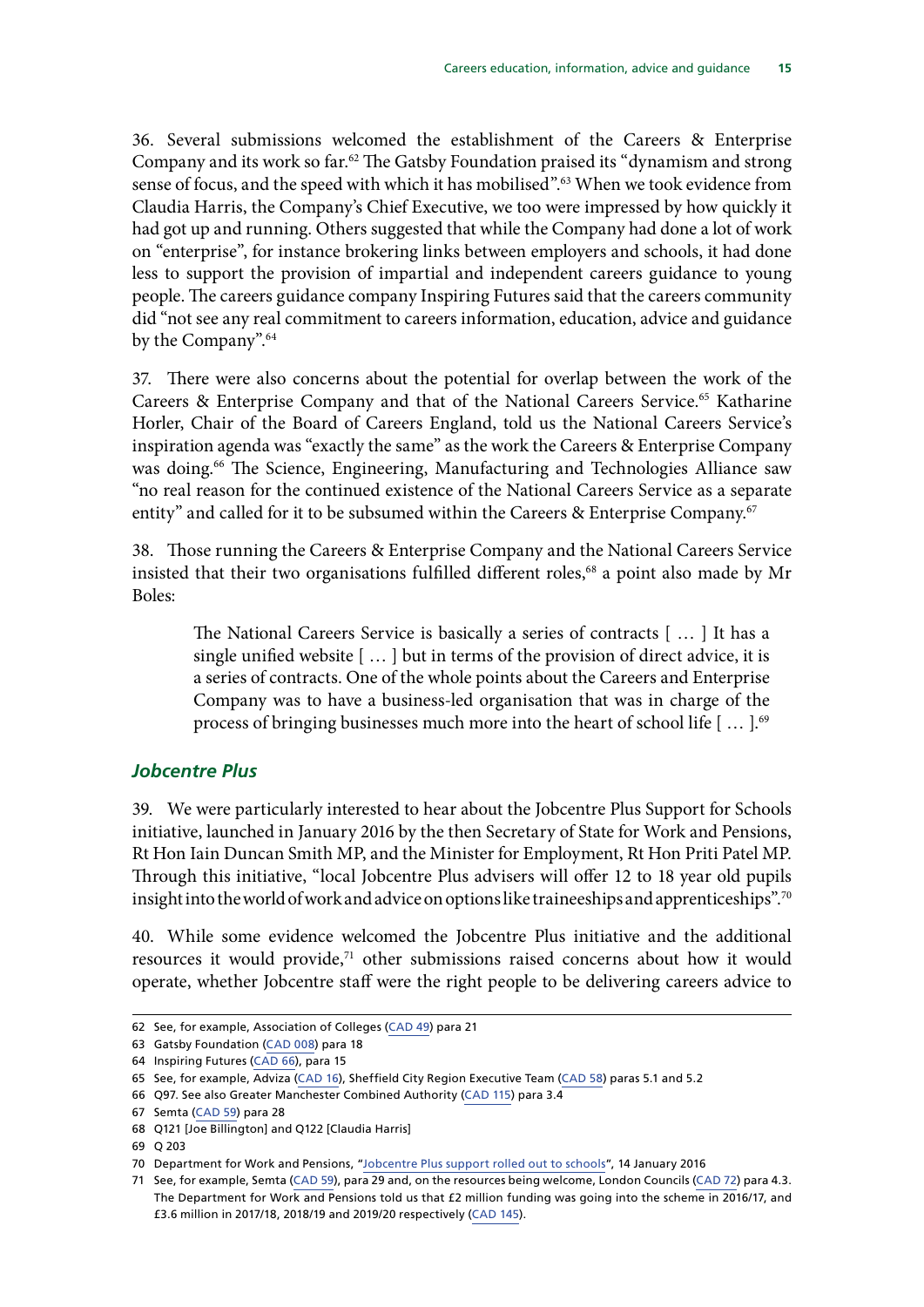<span id="page-21-0"></span>young people, and the risk that, as yet another body operating in this field, it would lead to further confusion.72Given the Careers & Enterprise Company's claim to be an "umbrella organisation",73 we were surprised when Sam Gyimah told us that the Jobcentre Plus (JCP) initiative would not be operating under the Company's umbrella.<sup>74</sup>

41. Indeed, neither Mr Boles nor Mr Gyimah, the Ministers supposedly responsible for careers provision, were able to answer detailed questions about the initiative, referring us instead to Priti Patel. She told us that:

Except where JCP is already engaged with a school through another programme, approaches are being made only though the [Careers & Enterprise Company], Local Enterprise Partnership or another stakeholder to ensure what we offer supplements support already available and does not duplicate or replace it.<sup>75</sup>

She nevertheless did not consider the suggestion that the scheme be brought under the closer supervision of the Company to be either "desirable or necessary" and told us that doing so "could stifle local initiatives between schools and JCP and delay provision of support in any particular area until such time as the CEC network is in place".<sup>76</sup>

### *Co-ordination*

42. The view of many of our witnesses was that much more needed to be done to coordinate careers initiatives at the national level. Professor Tristram Hooley, Professor of Guidance Studies at the University of Derby, said that there "was a desperate need to increase the amount of co-ordination of the myriad of initiatives". He suggested that while none of these initiatives on their own had "sufficient resources to meet the challenge", if they were "taken together there is considerable public money invested in this area of activity".<sup>77</sup> Mr Gyimah told us that "the envelope for this Parliament" was £90 million but that the Government had not yet said how exactly how it would be spent:<sup>78</sup> we were unclear which initiatives it covered. Professor Sir John Holman suggested that having so many different national organisations and initiatives was unhelpful for schools: he warned that head teachers would

just look at this as a forest of, 'Oh, it is another initiative.' It does not fit together for them and they cannot see how they can deliver a particular benchmark through a particular initiative; it just looks like another initiative.<sup>79</sup>

43. Mr Boles nevertheless sought to assure us that careers initiatives were being co-ordinated across the Government, saying that "those of us who have different responsibilities are constantly talking about what we are doing and co-ordinating it". He

<sup>72</sup> See, for example, Gatsby Foundation ([CAD 8](http://data.parliament.uk/writtenevidence/committeeevidence.svc/evidencedocument/subcommittee-on-education-skills-and-the-economy/careers-advice-information-and-guidance/written/26681.html)), Centrepoint [\(CAD 30\)](http://data.parliament.uk/writtenevidence/committeeevidence.svc/evidencedocument/subcommittee-on-education-skills-and-the-economy/careers-advice-information-and-guidance/written/26999.html), para 14, Careers England ([CAD 42\)](http://data.parliament.uk/writtenevidence/committeeevidence.svc/evidencedocument/subcommittee-on-education-skills-and-the-economy/careers-advice-information-and-guidance/written/27037.html), para 3.2, Association of Employment and Learning Providers ([CAD 45](http://data.parliament.uk/writtenevidence/committeeevidence.svc/evidencedocument/subcommittee-on-education-skills-and-the-economy/careers-advice-information-and-guidance/written/27047.html)), para 14

<sup>73</sup> Q 122 [Claudia Harris]

<sup>74</sup> Q 209

<sup>75</sup> Department for Work and Pensions [\(CAD 145\)](http://data.parliament.uk/writtenevidence/committeeevidence.svc/evidencedocument/subcommittee-on-education-skills-and-the-economy/careers-advice-information-and-guidance/written/33974.html) para 6

<sup>76</sup> Department for Work and Pensions [\(CAD 145\)](http://data.parliament.uk/writtenevidence/committeeevidence.svc/evidencedocument/subcommittee-on-education-skills-and-the-economy/careers-advice-information-and-guidance/written/33974.html) para 9

<sup>77</sup> Professor Tristam Hooley [\(CAD 1](http://data.parliament.uk/writtenevidence/committeeevidence.svc/evidencedocument/subcommittee-on-education-skills-and-the-economy/careers-advice-information-and-guidance/written/25775.html)) para 21

<sup>78</sup> Q220

<sup>79</sup> Q17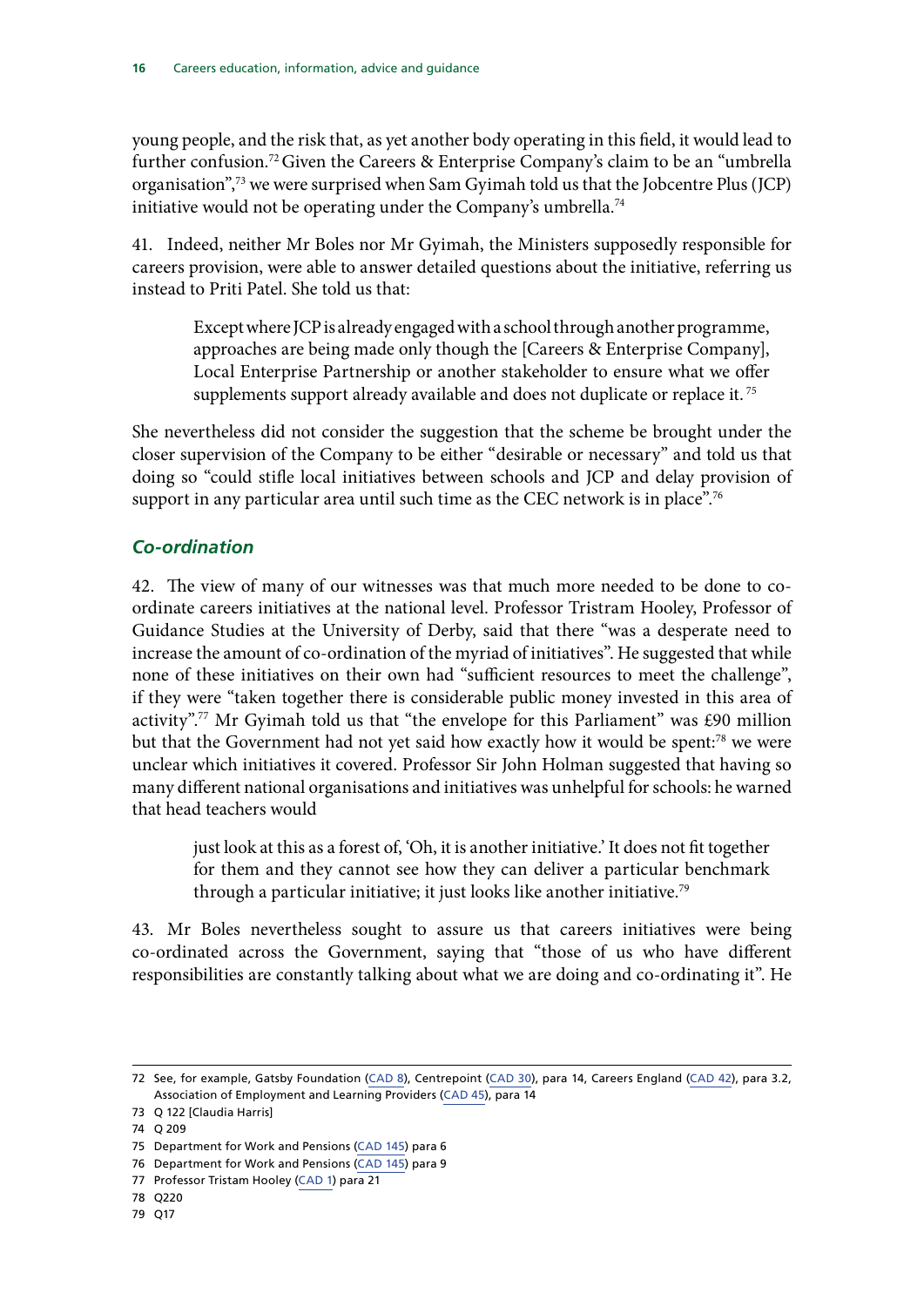<span id="page-22-0"></span>pointed in particular to the Government's "Earn and Learn" taskforce on which both he and the Minister for Employment sat and which he said met "probably about every six weeks or so" $80$ 

44. In spite of the Minister's assurances, we are concerned about the number of Government Departments and other publicly-funded organisations involved in careers guidance at the national level and at the growing list of disparate initiatives. Some of these initiatives may well have merit, but the complexity of the picture means they are at risk of becoming counter-productive in terms of a coherent national system of careers provision. Schools should be able to focus on improving their careers provision without grappling to understand which Department or organisation delivers which particular scheme. In addition, a more co-ordinated approach could enable efficiencies to be made through the closer alignment of funding streams. The forthcoming careers strategy offers a much-needed opportunity for consolidation. *We recommend that the Government, in its careers strategy, take steps to simplify the delivery of its careers policy at the national level. It should put a single Minister and a single Department in charge of co-ordinating careers provision for all ages, and set out how it plans to rationalise the number of Government-funded organisations delivering careers programmes.*

45. We were impressed by what we heard from the Careers & Enterprise Company, and it is clearly making great strides in building links between employers and schools. We were concerned, however, that it had not been given the opportunity to act as the umbrella organisation it purports to be: it should be central to the Government's efforts to provide a more joined-up approach to careers provision. Alongside its existing work, we would like to see it playing as greater a role in supporting independent and impartial careers guidance. *We recommend that all Government-funded careers initiatives, including the Jobcentre Plus support for schools scheme, be brought under the umbrella of the Careers & Enterprise Company. We further recommend that the Government consult on transferring responsibility for the National Careers Service from the Skills Funding Agency to the Careers & Enterprise Company. We also encourage the Careers & Enterprise Company to set out how, in addition to its existing programmes, it plans to support the provision of independent and impartial careers guidance in schools.*

#### **The careers guidance market place**

46. In addition to this complex national picture, we heard that there was a vast range of companies providing careers education, information, advice and guidance services, creating a very congested market-place. London Councils, an organisation representing local authorities in London, told us that schools and colleges looking to buy-in careers guidance were faced with "a daunting array of products and services". We were surprised to hear that it had found more than 240 careers providers operating in London. It told us that this was "vastly more activity than any one school can readily keep track of, let alone a young person and/or parent".<sup>81</sup> Katharine Horler told us that it was "a completely unregulated market so anybody can give careers advice" and warned that the absence of regulation made "schools, young people and parents very vulnerable".<sup>82</sup>

<sup>80</sup> Qq200 and 204

<sup>81</sup> London Councils ([CAD 32](http://data.parliament.uk/writtenevidence/committeeevidence.svc/evidencedocument/subcommittee-on-education-skills-and-the-economy/careers-advice-information-and-guidance/written/27082.html)) para 1.5.2

<sup>82</sup> Q80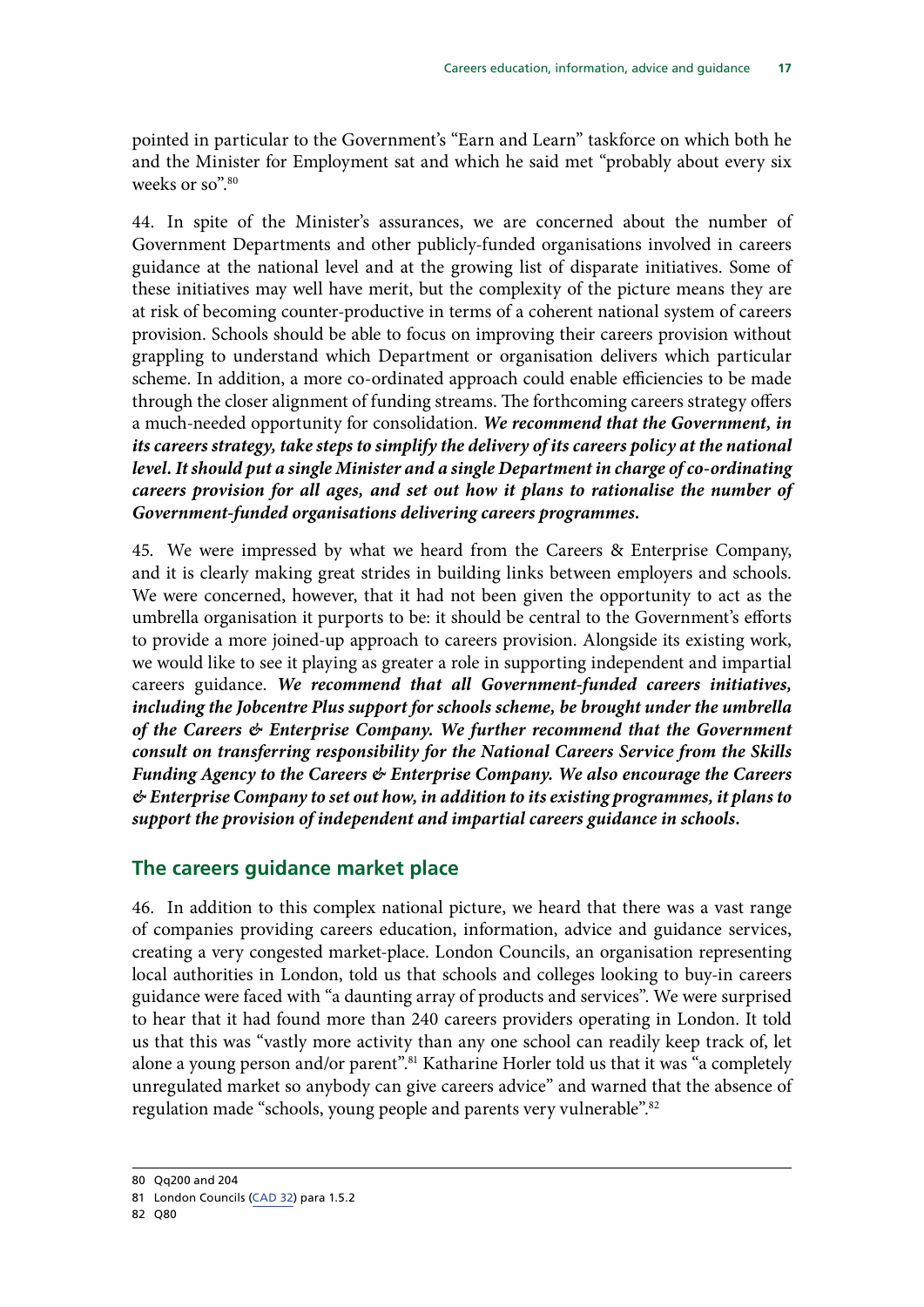<span id="page-23-0"></span>47. We also heard concerns about the number of careers information websites available for young people to access. Dr Mary Bousted, General Secretary of the Association of Teachers and Lecturers, said that in preparation for appearing before the Committee she had looked at a number of careers websites and found that "a lot of them are awful". She said that young people wanting to use them would already have to know what they wanted to do.83 Edge Foundation, a charity promoting technical and professional education, said that navigating careers websites was "hard for a professional—let alone young people and their parents" and asked how they could know which sites to trust. It made the case for a Government-funded "aggregator", a search engine based on the technology used by price comparison websites, which could draw down information from different websites and allow users to rate its usefulness.<sup>84</sup> Joe Billington, Director of the National Careers Service, said that a forthcoming redesign of the NCS's own website would consider how it could draw on existing web-tools rather than duplicate them.<sup>85</sup>

#### *Quality standards*

48. Within this congested market, quality standards could help to provide assurance about an organisation's services. Providers of careers services have the opportunity to be accredited through the Government-owned matrix Standard. The Government's submission told us that this standard:

promotes the delivery of high quality information, advice and/or guidance by ensuring organisations review, evaluate and continuously develop their service; encourage the take up of professionally recognised qualifications and the continuous professional development of their staff.<sup>86</sup>

The Government's statutory guidance on careers guidance and inspiration in schools states that schools should take into consideration the quality of independent provision and points to the matrix Standard as a means by which they can ensure services are of a good quality.87

49. Alongside the matrix Standard, there is also the Quality in Careers Standard (QCS), which provides a validation framework for 12 different awards that quality assure careers education, information, advice and guidance in schools, colleges and work-based learning providers. The Government's statutory guidance "recommends that all schools should work towards a quality award", and states that the QCS "will assist schools to determine an appropriate quality award to pursue".<sup>88</sup>

50. Some evidence suggested that the Government's statutory guidance should be strengthened: first, to require all careers providers to hold the matrix Standard; and, second, to require, rather than recommend, that all schools work towards a quality award validated by the QCS.<sup>89</sup> Graham Stuart MP said that "the simple change from

<sup>83</sup> Q49

<sup>84</sup> Edge Foundation [\(CAD 5](http://data.parliament.uk/writtenevidence/committeeevidence.svc/evidencedocument/subcommittee-on-education-skills-and-the-economy/careers-advice-information-and-guidance/written/26598.html)) paras 19 and 20

<sup>85</sup> Q172

<sup>86</sup> Department for Education [\(CAD 40\)](http://data.parliament.uk/writtenevidence/committeeevidence.svc/evidencedocument/subcommittee-on-education-skills-and-the-economy/careers-advice-information-and-guidance/written/27035.html) para 2.6

<sup>87</sup> Department for Education, *[Careers guidance and inspiration in schools: Statutory guidance for governing bodies,](https://www.gov.uk/government/uploads/system/uploads/attachment_data/file/440795/Careers_Guidance_Schools_Guidance.pdf) [school leaders and school staff](https://www.gov.uk/government/uploads/system/uploads/attachment_data/file/440795/Careers_Guidance_Schools_Guidance.pdf)*, March 2015, para 67

<sup>88</sup> Department for Education, *[Careers guidance and inspiration in schools: Statutory guidance for governing bodies,](https://www.gov.uk/government/uploads/system/uploads/attachment_data/file/440795/Careers_Guidance_Schools_Guidance.pdf) [school leaders and school staff](https://www.gov.uk/government/uploads/system/uploads/attachment_data/file/440795/Careers_Guidance_Schools_Guidance.pdf)*, March 2015, para 67

<sup>89</sup> See, for example, Careers England ([CAD 42](http://data.parliament.uk/writtenevidence/committeeevidence.svc/evidencedocument/subcommittee-on-education-skills-and-the-economy/careers-advice-information-and-guidance/written/27037.html)) para 1.1 and, on the QCS, Career Development Institute ([CAD 76](http://data.parliament.uk/writtenevidence/committeeevidence.svc/evidencedocument/subcommittee-on-education-skills-and-the-economy/careers-advice-information-and-guidance/written/27086.html)) para 1.2.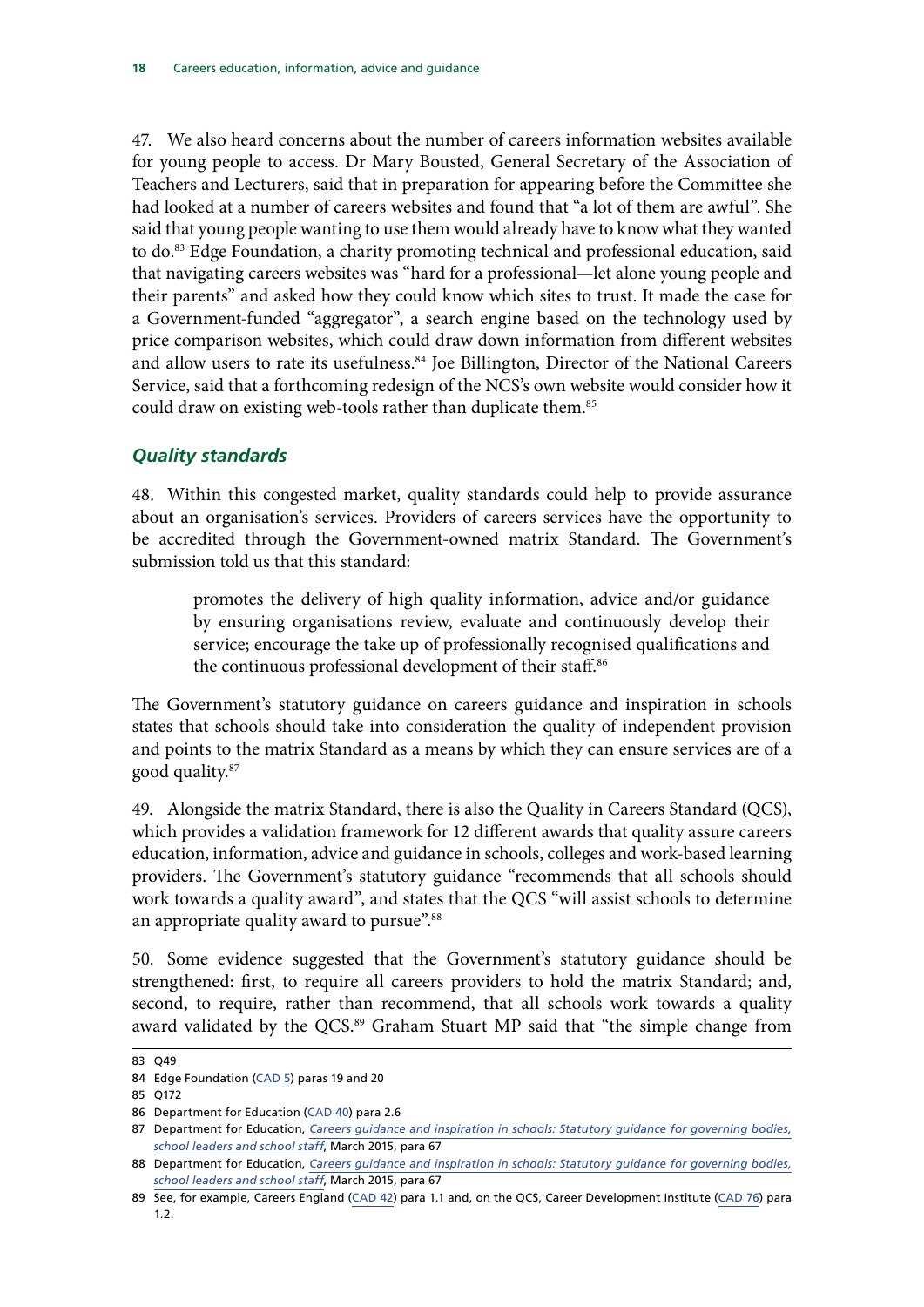<span id="page-24-0"></span>'recommends' to 'requires' would change the careers landscape at a stroke" and that it was "the single most important change that could be introduced to improve careers advice for young people in this country".90

51. In our view, quality awards only work if people are aware of them. They should provide an easy way for parents to judge the effectiveness of a school's careers provision, for students to know whether a website is giving them trustworthy information, and for schools to establish whether a careers provider delivers good quality services. In this context, we found the existence of both a matrix and a Quality in Careers Standard confusing and considered it to be a potential barrier to wider awareness. The fact that the QCS itself recognises 12 different quality awards only adds to this muddled picture.<sup>91</sup> Dr Deirdre Hughes, who chairs the Matrix standard, told us that looking at international evidence about high performing careers provision, one found that it was "one kite mark and one standard that exists".92

52. Ministers said, rightly, that the two standards performed different roles, but having different criteria for schools and service providers to meet need not preclude the two standards being brought together under a single brand or kite mark that can widely promoted. *We support the merger of the Quality in Careers and matrix Standards and recommend that the Government support the establishment and promotion of a single quality brand covering schools, colleges, careers services providers and careers websites, with appropriate criteria for the different types of organisation to meet. As part of this work, it should also encourage the bringing together of the 12 different awards recognised by the Quality in Careers Standard into a single award.*

53. We are also persuaded that, once the new quality brand is in place, there should be a strengthening of the statutory guidance. Requiring schools to work towards a quality standard, and taking action against those that fail to do so, would give them a further incentive to focus their efforts on raising the quality of provision. In addition, if they were required to use only service providers holding a standard, they could be assured that their students were getting good quality information, advice and guidance. *We recommend that the Government, once the new quality brand is in place, amend statutory guidance to require all schools to work towards being accredited under this brand, and only to use careers services from organisations holding it.*

#### **The careers guidance profession**

54. Another area in which we received calls for the Government's statutory guidance to be strengthened related to the professionals delivering careers advice and guidance in schools. Currently, the statutory guidance states that schools "should take into consideration" the quality of careers professionals, noting that "the main qualifications for careers professionals are the Qualification in Career Guidance (QCG) [ … ] and the Level 6 Diploma in Career Guidance and Development".<sup>93</sup> Several submissions supported

<sup>90</sup> Graham Stuart MP ([CAD 50](http://data.parliament.uk/writtenevidence/committeeevidence.svc/evidencedocument/subcommittee-on-education-skills-and-the-economy/careers-advice-information-and-guidance/written/27055.html)) paras 10 and 2

<sup>91</sup> See para 49.

<sup>92</sup> Q6

<sup>93</sup> Department for Education, *[Careers guidance and inspiration in schools: Statutory guidance for governing bodies,](https://www.gov.uk/government/uploads/system/uploads/attachment_data/file/440795/Careers_Guidance_Schools_Guidance.pdf) [school leaders and school staff](https://www.gov.uk/government/uploads/system/uploads/attachment_data/file/440795/Careers_Guidance_Schools_Guidance.pdf)*, March 2015, para 67. According to the [Career Development Institute website](http://www.thecdi.net/Qualification-in-Career-Guidance), all QCG courses are at level 7.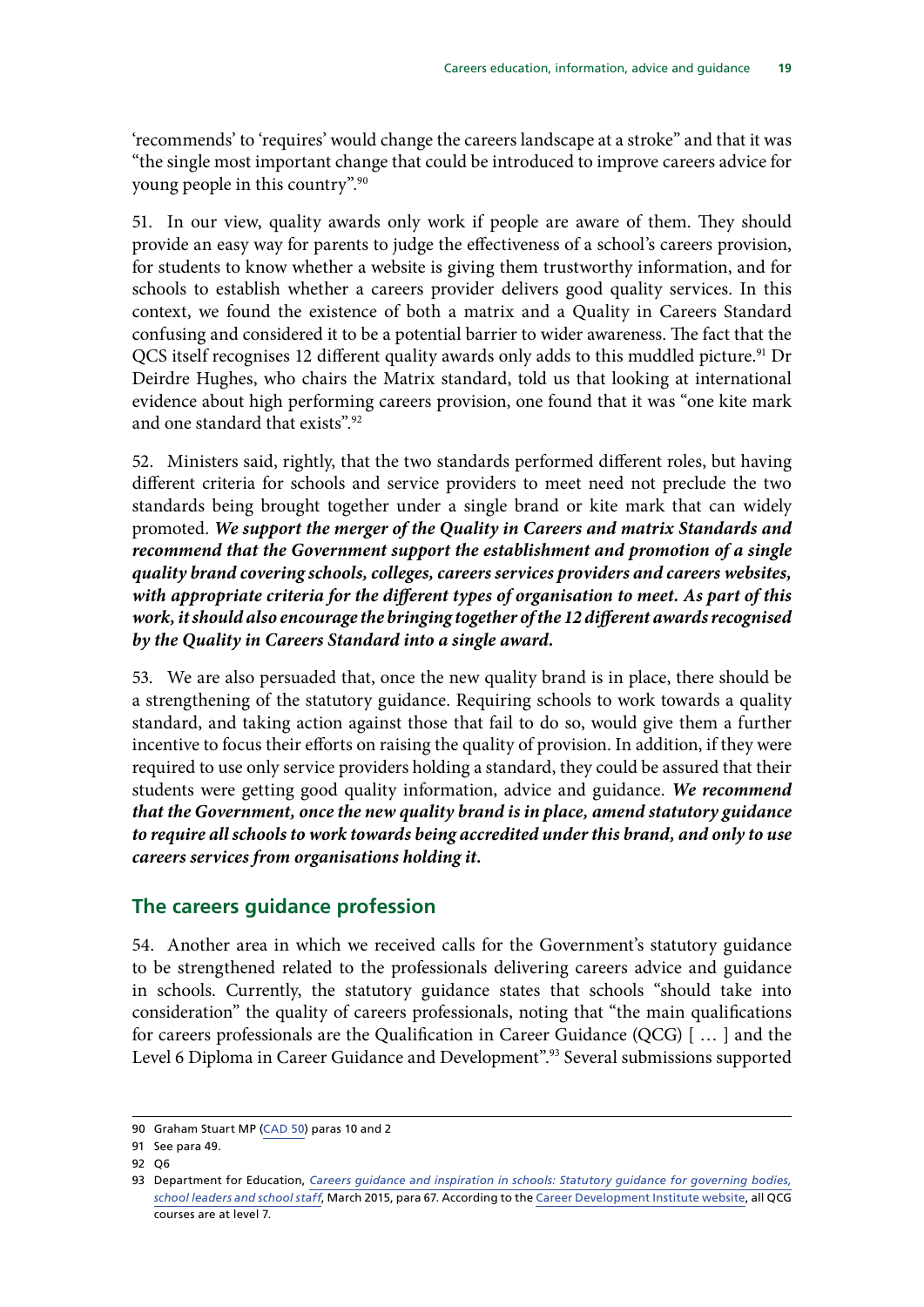the view that guidance should only be delivered by suitably qualified practitioners.<sup>94</sup> We were told several times, however, that in some schools those delivering the guidance were not properly qualified.95

55. The Career Development Institute, the professional body representing careers guidance providers, called on the Government "to require schools and colleges to use only careers advisers who are professionally qualified in careers guidance, to a minimum of Level 6 and are on the UK Register of Career Development Professionals".96

56. In our view, if the quality of careers advice and guidance in schools is to improve, it is important that it is delivered by impartial and independent professionals holding the right qualifications. That some schools are not using such professionals is yet another sign that they may not be taking careers provision seriously. *We recommend that the Government statutory guidance is amended to require those delivering advice and guidance in schools to hold, at a minimum, a relevant level 6 qualification.*

<sup>94</sup> See, for example Professor Tristram Hooley [\(CAD 1\)](http://data.parliament.uk/writtenevidence/committeeevidence.svc/evidencedocument/subcommittee-on-education-skills-and-the-economy/careers-advice-information-and-guidance/written/25775.html) para 15

<sup>95</sup> See, for example, Janet Hutchinson ([CAD 9\)](http://data.parliament.uk/writtenevidence/committeeevidence.svc/evidencedocument/subcommittee-on-education-skills-and-the-economy/careers-advice-information-and-guidance/written/26683.html) para 1, Quality in Careers Consortium [\(CAD 74](http://data.parliament.uk/writtenevidence/committeeevidence.svc/evidencedocument/subcommittee-on-education-skills-and-the-economy/careers-advice-information-and-guidance/written/27084.html)) para 17, CSW Group [\(CAD](http://data.parliament.uk/writtenevidence/committeeevidence.svc/evidencedocument/subcommittee-on-education-skills-and-the-economy/careers-advice-information-and-guidance/written/27127.html) [107\)](http://data.parliament.uk/writtenevidence/committeeevidence.svc/evidencedocument/subcommittee-on-education-skills-and-the-economy/careers-advice-information-and-guidance/written/27127.html) para 5.

<sup>96</sup> Career Development Institute ([CAD 76](http://data.parliament.uk/writtenevidence/committeeevidence.svc/evidencedocument/subcommittee-on-education-skills-and-the-economy/careers-advice-information-and-guidance/written/27086.html)) para 1.2. See also, for example, Careers England ([CAD 42](http://data.parliament.uk/writtenevidence/committeeevidence.svc/evidencedocument/subcommittee-on-education-skills-and-the-economy/careers-advice-information-and-guidance/written/27037.html)).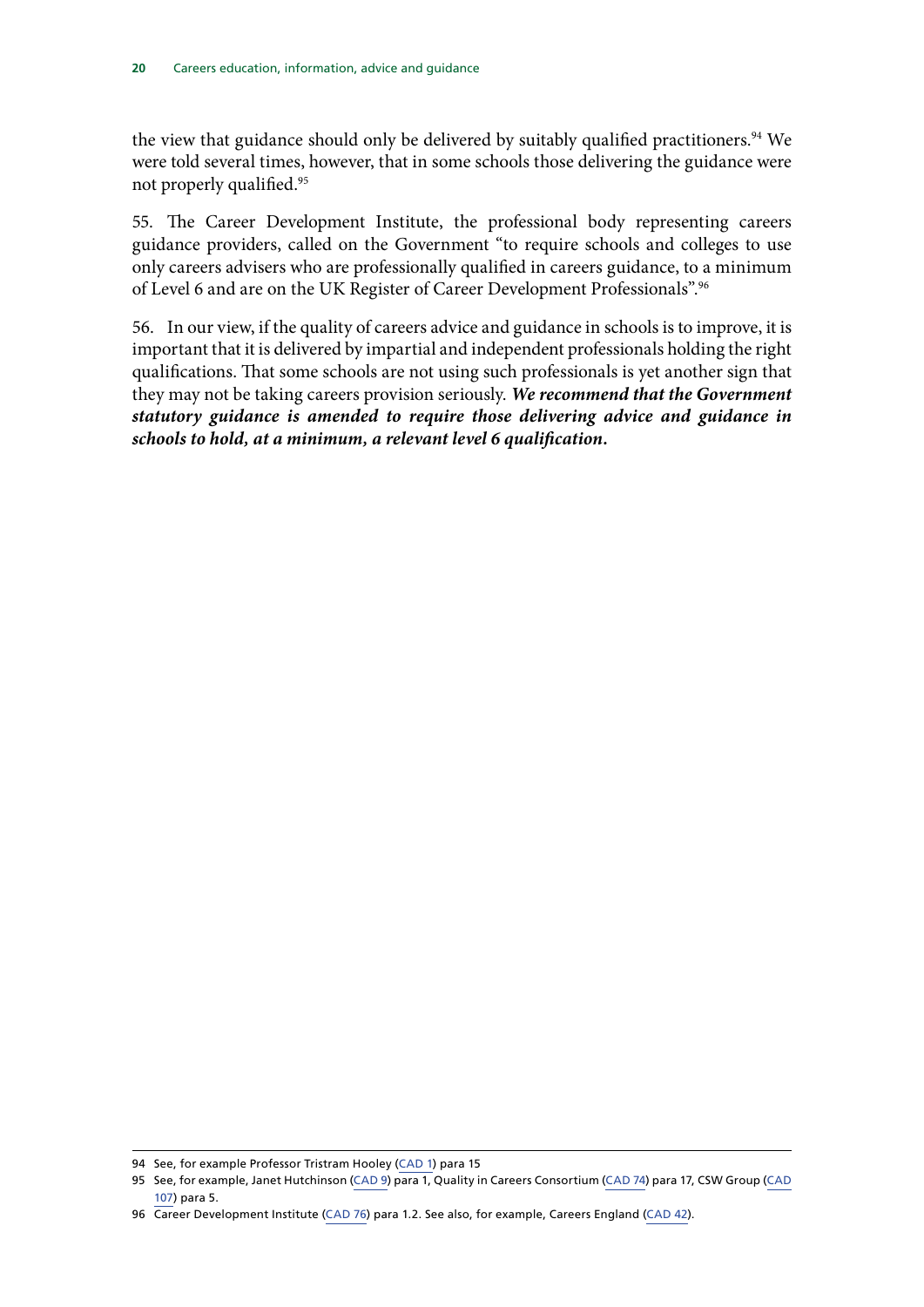# <span id="page-26-0"></span>**4** The labour market

57. Several sectors of the UK economy are currently facing skills shortages or skills mismatches. The Recruitment and Employment Confederation, representing the recruitment industry, told us that there was "a crisis of large proportions as employers continue to find themselves unable to source the skilled individuals they desperately need". It highlighted a number of sectors reporting shortages of temporary and permanent staff and noted that "sectors consistently suffering from a shortage of skilled workers range from engineering and IT to accounting and medical care".97

58. We were told that more should be done to help young people reflect on how their aspirations fit with the opportunities available in the labour market. City & Guilds, a vocational education organisation, carried out research into 14–19 aspirations in 2015, which mapped young people's responses against jobs available now and those forecast to be available in the future. The results suggested that there was a mismatch between aspirations and opportunities: 26% of the respondents, for instance, indicated that they "would like to work in professional, scientific and technical roles, whereas the proportion of people working in this sector is forecast to be 9% in 2022".98 Of equal concern to us was the evidence we received about people being over-qualified for their jobs. The Chartered Institute of Personnel and Development described research it had carried out, which "found that 58.8% of graduates are currently working in non-graduate roles—a percentage only exceeded by Greece and Estonia in the OECD".<sup>99</sup> Several pieces of evidence pointed out that this skills mismatch was contributing to the country's productivity problem.<sup>100</sup>

59. We heard time and again that good careers information, advice and guidance had an important role to play in tackling the skills gap, by helping to better align young people's aspirations with the opportunities most likely to be available to them.<sup>101</sup> National Grid, an electricity and gas company employing people in a wide variety of roles, said that current careers provision was having negative consequences because it was "failing to inspire and raise the aspirations of secondary school students, resulting in too many young people struggling to secure employment at a time when employers cannot find the skills they need".102

#### 60. **Investing in good quality careers advice can help to tackle the skills misalignment by making young people aware of the opportunities available in the job market and helping them to match these opportunities to their skills and interests. Failing to invest will only exacerbate the skills mismatch, which in turn will have a negative impact on the country's productivity.**

61. The Association of School and College Leaders told us that direct access to labour market information could "help young people make positive and proactive choices".<sup>103</sup> One of the Gatsby Foundation's benchmarks relates to "learning from career and labour market information": it states that pupils and their parents should have access to good quality

<sup>97</sup> Recruitment and Employment Confederation ([CAD 43](http://data.parliament.uk/writtenevidence/committeeevidence.svc/evidencedocument/subcommittee-on-education-skills-and-the-economy/careers-advice-information-and-guidance/written/27040.html)) para 5

<sup>98</sup> City & Guilds [\(CAD 64](http://data.parliament.uk/writtenevidence/committeeevidence.svc/evidencedocument/subcommittee-on-education-skills-and-the-economy/careers-advice-information-and-guidance/written/27073.html)) para 8

<sup>99</sup> Chartered Institute of Personnel and Development [\(CAD 79\)](http://data.parliament.uk/writtenevidence/committeeevidence.svc/evidencedocument/subcommittee-on-education-skills-and-the-economy/careers-advice-information-and-guidance/written/27090.html) para 7

<sup>100</sup> See, for example, Prospects Services ([CAD 131\)](http://data.parliament.uk/writtenevidence/committeeevidence.svc/evidencedocument/subcommittee-on-education-skills-and-the-economy/careers-advice-information-and-guidance/written/27269.html) para 5, Career Connect ([CAD 21\)](http://data.parliament.uk/writtenevidence/committeeevidence.svc/evidencedocument/subcommittee-on-education-skills-and-the-economy/careers-advice-information-and-guidance/written/26960.html) para 3.5.

<sup>101</sup> See, for example, North East Chambers of Chambers [\(CAD 53\)](http://data.parliament.uk/writtenevidence/committeeevidence.svc/evidencedocument/subcommittee-on-education-skills-and-the-economy/careers-advice-information-and-guidance/written/27058.html) para 2, Cornwall Council ([CAD 91\)](http://data.parliament.uk/writtenevidence/committeeevidence.svc/evidencedocument/subcommittee-on-education-skills-and-the-economy/careers-advice-information-and-guidance/written/27103.html) para 3.6, All-Party Parliamentary Group on Skills and Employment [\(CAD 93\)](http://data.parliament.uk/writtenevidence/committeeevidence.svc/evidencedocument/subcommittee-on-education-skills-and-the-economy/careers-advice-information-and-guidance/written/27105.html) para 4.

<sup>102</sup> National Grid ([CAD 37](http://data.parliament.uk/writtenevidence/committeeevidence.svc/evidencedocument/subcommittee-on-education-skills-and-the-economy/careers-advice-information-and-guidance/written/27026.html)) para 1.3

<sup>103</sup> Association of School and College Leaders [\(CAD 34\)](http://data.parliament.uk/writtenevidence/committeeevidence.svc/evidencedocument/subcommittee-on-education-skills-and-the-economy/careers-advice-information-and-guidance/written/27006.html) para 5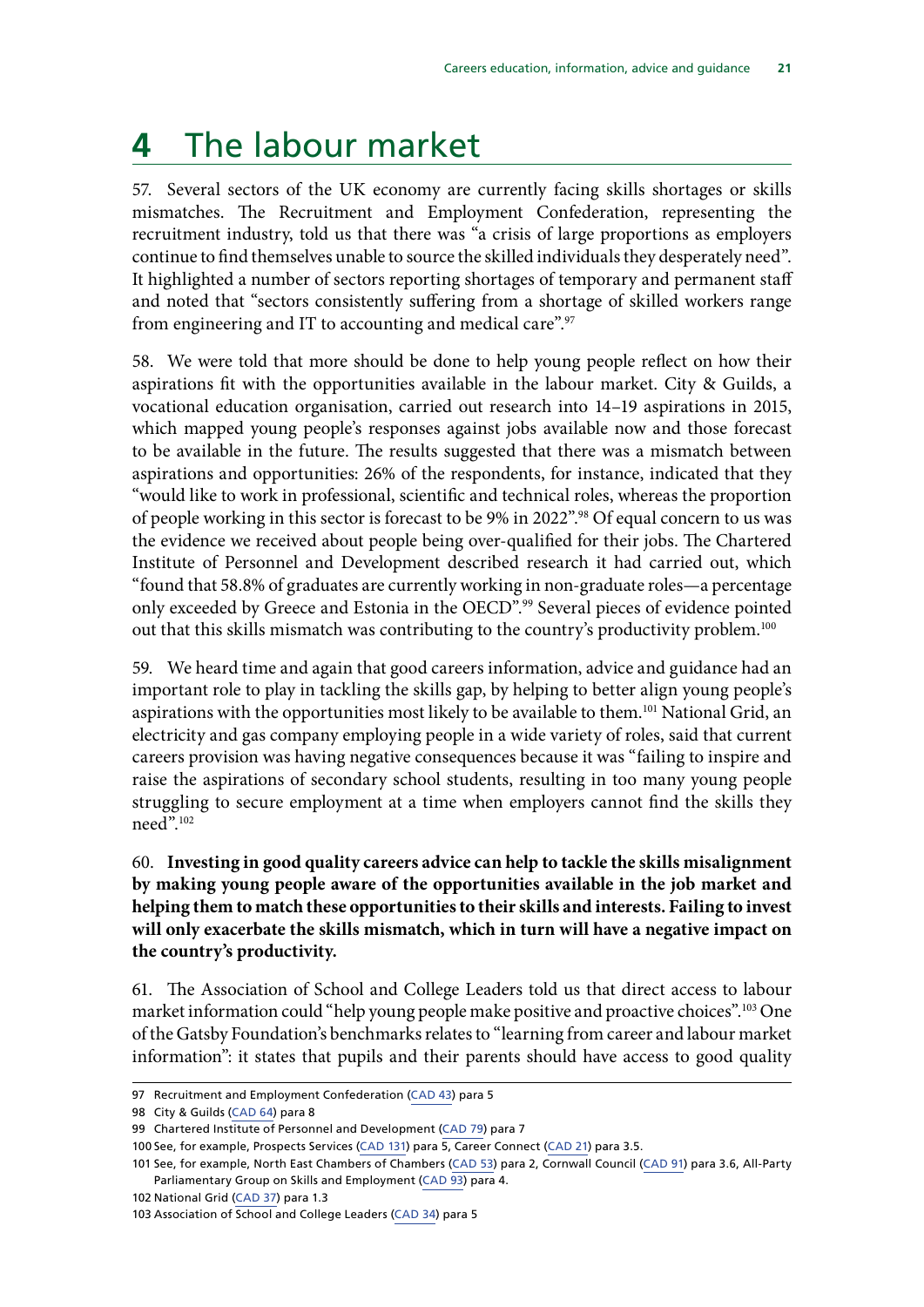<span id="page-27-0"></span>labour market information but also "will need the support of an informed adviser to make best use of available information".104 **In our view, accurate labour market information is vital to providing young people and their parents with guidance about available routes and salaries; it is also important to recognise the key role careers advisers play in helping young to understand this information and how the opportunities in the jobs market fit with their skills and aspirations.**

62. At a national level, labour market information has been provided in recent years by the UK Commission on Employment and Skills (UKCES) in a package known as "LMI for All".105 This package includes details of employment levels in different occupations, average earnings, the skills required in particular jobs and information about the relevant higher education qualifications.<sup>106</sup> The Government decided, as part of the 2015 Spending Review, to withdraw funding from UKCES.107 A number of witnesses to our inquiry spoke very highly of UKCES: in particular, they considered that the LMI for All data had a very valuable role to play in supporting careers guidance and urged that it be preserved.<sup>108</sup> The Ministers agreed that LMI for All was a "valuable and trusted national data set" and assured us that, following the closure of UKCES, it would continue to operate under the project management of BIS.109 *The Committee is disappointed that the consistently high quality analysis and advice provided by the UK Commission on Employment and Skills (UKCES) is to be lost. We welcome the Government's commitment to continue operating the LMI for All dataset. We trust that the Department for Business, Innovation and Skills will build upon the good work of the UK Commission for Employment and Skills. We recommend that the Government set out in its response how it will ensure that LMI data published in future will match the high standards achieved by UKCES. We recommend that in its careers strategy, the Government set out its plans for further improving the quality and usefulness of the data.*

#### **Role and capacity of Local Enterprise Partnerships**

63. Labour market information at a national level is important, as people may relocate for particular jobs. We also heard about the importance of good information at the local level, and the role that Local Enterprise Partnerships (LEPs) could play in providing it. We were impressed to hear about the range of support being offered by some LEPs. The West of England LEP told us that it produced an "annual series of user-friendly reports [bringing] local employment data to life and [ … ] designed to support careers and employability professionals". It was also planning to hold a workshop on how to understand this information, and to send a film of the event to all schools.<sup>110</sup>

64. It was nevertheless made clear to us that, while some LEPs were doing a lot to provide labour market information, others were not. Education for Engineering told us that such information at the local level was "extremely difficult to access at the moment, with many LEPs not yet on a statistically strong footing".<sup>111</sup>

<sup>104</sup> Gatsby Foundation ([CAD 8\)](http://data.parliament.uk/writtenevidence/committeeevidence.svc/evidencedocument/subcommittee-on-education-skills-and-the-economy/careers-advice-information-and-guidance/written/26681.html) Annex

<sup>105</sup> [LMI for All](http://www.lmiforall.org.uk/), accessed 25 May 2016

<sup>106</sup> Department for Education and Department for Business, Innovation and Skills ([CAD 144](http://data.parliament.uk/writtenevidence/committeeevidence.svc/evidencedocument/subcommittee-on-education-skills-and-the-economy/careers-advice-information-and-guidance/written/33338.html))

<sup>107</sup> PQ [27196](http://www.parliament.uk/written-questions-answers-statements/written-question/commons/2016-02-11/27196) [on the UK Commission for Employment and Skills], 22 February 2016

<sup>108</sup> See, for example, Q 37 (Professor Sir John Holman), Q 39 (Dr Deirdre Hughes), Q 55 (Martin Doel), Q 88 (Virginia Isaac).

<sup>109</sup> Department for Education and Department for Business, Innovation and Skills ([CAD 144](http://data.parliament.uk/writtenevidence/committeeevidence.svc/evidencedocument/subcommittee-on-education-skills-and-the-economy/careers-advice-information-and-guidance/written/33338.html)) para 5

<sup>110</sup> West of England Local Enterprise Partnership [\(CAD 89\)](http://data.parliament.uk/writtenevidence/committeeevidence.svc/evidencedocument/subcommittee-on-education-skills-and-the-economy/careers-advice-information-and-guidance/written/27101.html) para 2.13

<sup>111</sup> Education for Engineering ([CAD 96\)](http://data.parliament.uk/writtenevidence/committeeevidence.svc/evidencedocument/subcommittee-on-education-skills-and-the-economy/careers-advice-information-and-guidance/written/27111.html) para 28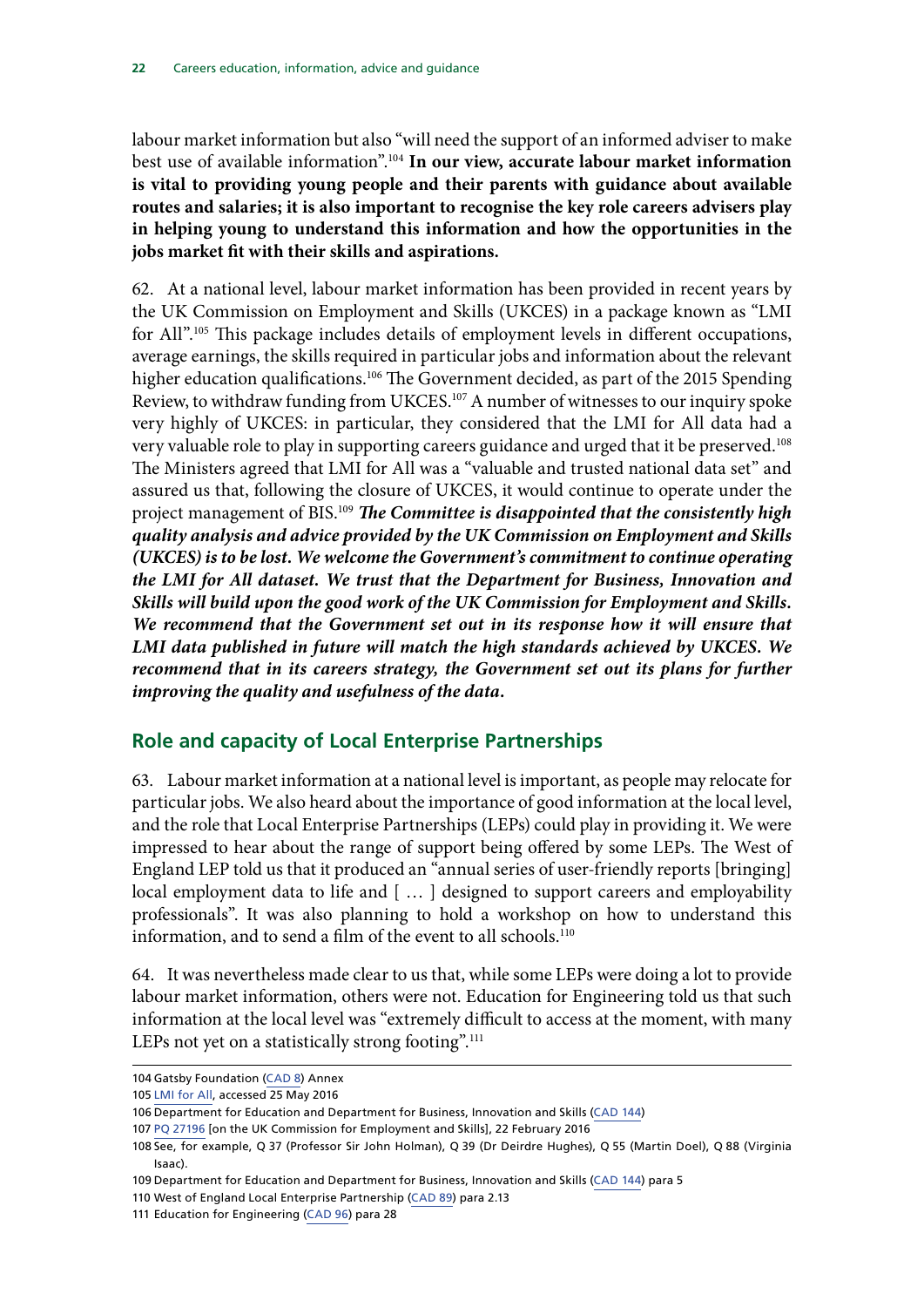65. LEPs have an important role to play in the provision of local labour market information. *We recommend that the Government take steps to ensure that all Local Enterprise Partnerships have the capacity and are encouraged to provide up-to-date good quality labour market information to schools, college and careers professionals within their local area. The Careers & Enterprise Company could be charged with supporting LEPs to improve their data provision. Money saved by the rationalisation of national careers organisations we proposed earlier in this Report could be used to boost the capacity of LEPs for this and other roles in support of careers provision.*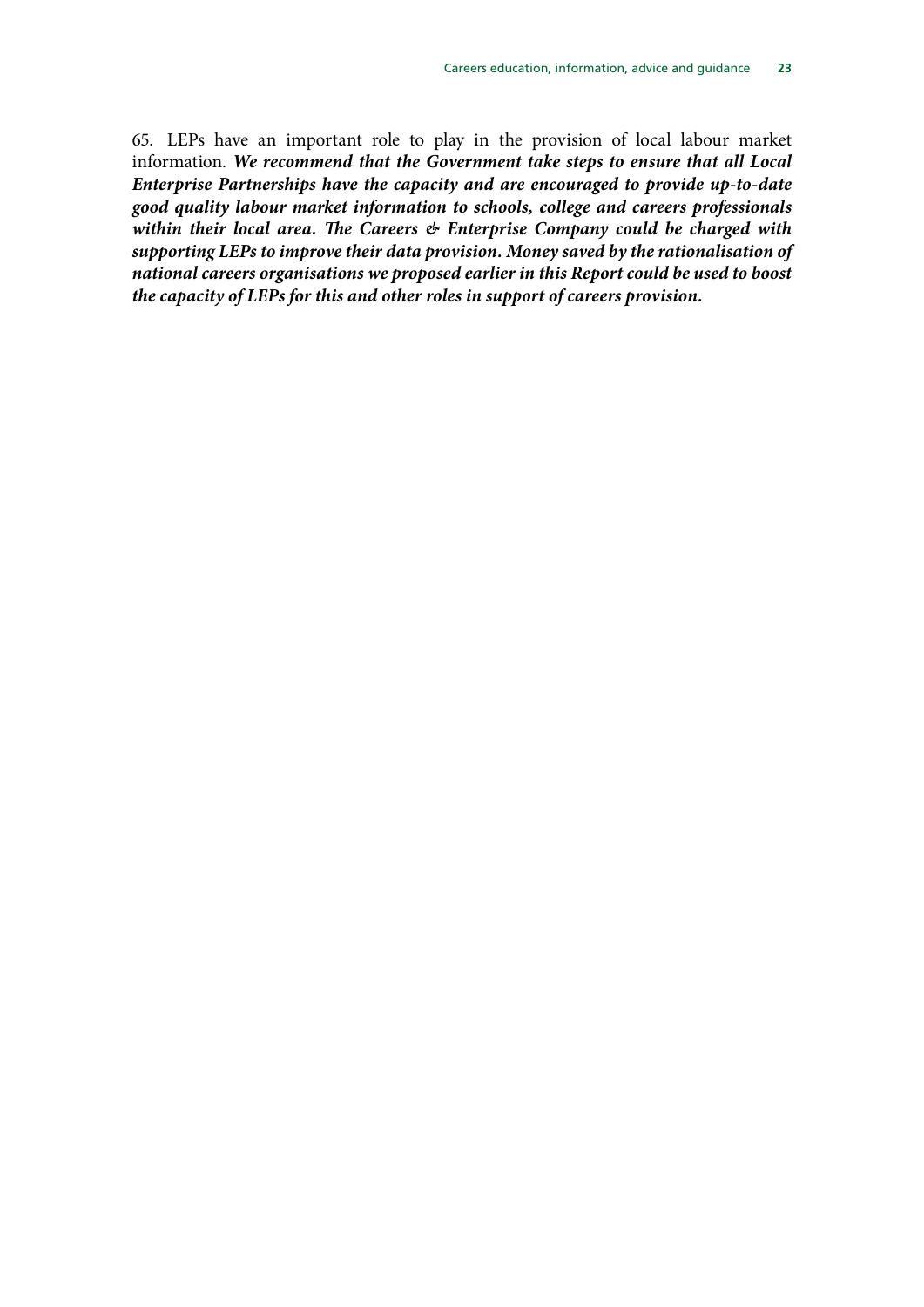# <span id="page-29-0"></span>**5** The role of employers

66. There was broad support in our evidence for employers playing a greater role in supporting careers education in schools. The Aviation Skills Partnership said, for example, that "effective links between employers and the educators" enabled "teachers to better prepare students for work, and employers to provide information on what they are looking for in their future work-force".<sup>112</sup>

<span id="page-29-1"></span>67. We heard about a whole range of contributions employers could make to supporting careers education, including: mentoring students; helping students write curricula vitae (CVs); conducting mock interviews; arranging work experience (which we will consider in more detail below); taking part in careers fairs; and coming into schools to give talks about opportunities available in their fields.113 We heard about some of these contributions in more detail during our visits to Westminster Kingsway College and St Marylebone School, both of whom had extensive employer engagement programmes. Westminster Kingsway had an Employment Hub, dedicated to building links with employers. It brought employers in to talk about careers pathways and to help students write their CVs. St Marylebone School worked with a number of employers—including the hotel company, Marriott, the insurance firm, Prudential, and an oil extraction services company, Petrofac—who offered mentoring and support to the students in a range of different ways. At both the school and the college, we heard that it had been important to establish sustainable relationships with the employers, with clear points of contact. We formed the impression that ad hoc arrangements were unlikely to be successful.

68. Both the school and the college are in the privileged position of being located in inner London, with a large number of employers on their doorstep. We were unsure whether it would be so easy to build links of this kind in other parts of the country. Indeed, some evidence emphasised the challenges in establishing links between schools and colleges and employers. As well as the difficulties some schools faced finding employers, there were obstacles in the incompatibility between working hours and the school timetable, and in the time and effort required to foster and maintain links. Hammersmith Academy, another school in London, observed that engagement with employers was too often:

a little like a Soyuz rocket failing to dock with the International Space Station. Both sides desperately want it to happen, but the conditions aren't suitable for docking to allow transfer of knowledge.<sup>114</sup>

At St Marylebone School we were told that schools needed "brokers" to help with this task: it, for example, had brought in the Brightside Trust, a careers education charity, to help facilitate its mentoring scheme with Petrofac.

<span id="page-29-2"></span>69. The Government has made overcoming the barriers between schools and employers one of the key planks of its policy on careers education. This task has been central to the work so far of the Careers & Enterprise Company, in particular through its nascent Enterprise Adviser network. Claudia Harris, Chief Executive of the Company, told us that the Enterprise Advisers would help the schools "to build a plan" and that this plan could

<sup>112</sup> Aviation Skills Partnership ([CAD 32](http://data.parliament.uk/writtenevidence/committeeevidence.svc/evidencedocument/subcommittee-on-education-skills-and-the-economy/careers-advice-information-and-guidance/written/27003.html)) para 1

<sup>113</sup> For examples of suggestions, see Reed in Partnership [\(CAD 4](http://data.parliament.uk/writtenevidence/committeeevidence.svc/evidencedocument/subcommittee-on-education-skills-and-the-economy/careers-advice-information-and-guidance/written/26451.html)) para 16, The Brokerage CityLink ([CAD 14](http://data.parliament.uk/writtenevidence/committeeevidence.svc/evidencedocument/subcommittee-on-education-skills-and-the-economy/careers-advice-information-and-guidance/written/26898.html)), Adviza [\(CAD](http://data.parliament.uk/writtenevidence/committeeevidence.svc/evidencedocument/subcommittee-on-education-skills-and-the-economy/careers-advice-information-and-guidance/written/26906.html) [16\)](http://data.parliament.uk/writtenevidence/committeeevidence.svc/evidencedocument/subcommittee-on-education-skills-and-the-economy/careers-advice-information-and-guidance/written/26906.html) para 6.1, Career Connect [\(CAD 21](http://data.parliament.uk/writtenevidence/committeeevidence.svc/evidencedocument/subcommittee-on-education-skills-and-the-economy/careers-advice-information-and-guidance/written/26960.html)) para 5.1, Newland Girls' School [\(CAD 36](http://data.parliament.uk/writtenevidence/committeeevidence.svc/evidencedocument/subcommittee-on-education-skills-and-the-economy/careers-advice-information-and-guidance/written/27025.html)) para 1.5.

<sup>114</sup> Hammersmith Academy [\(CAD 101](http://data.parliament.uk/writtenevidence/committeeevidence.svc/evidencedocument/subcommittee-on-education-skills-and-the-economy/careers-advice-information-and-guidance/written/27118.html)) para 2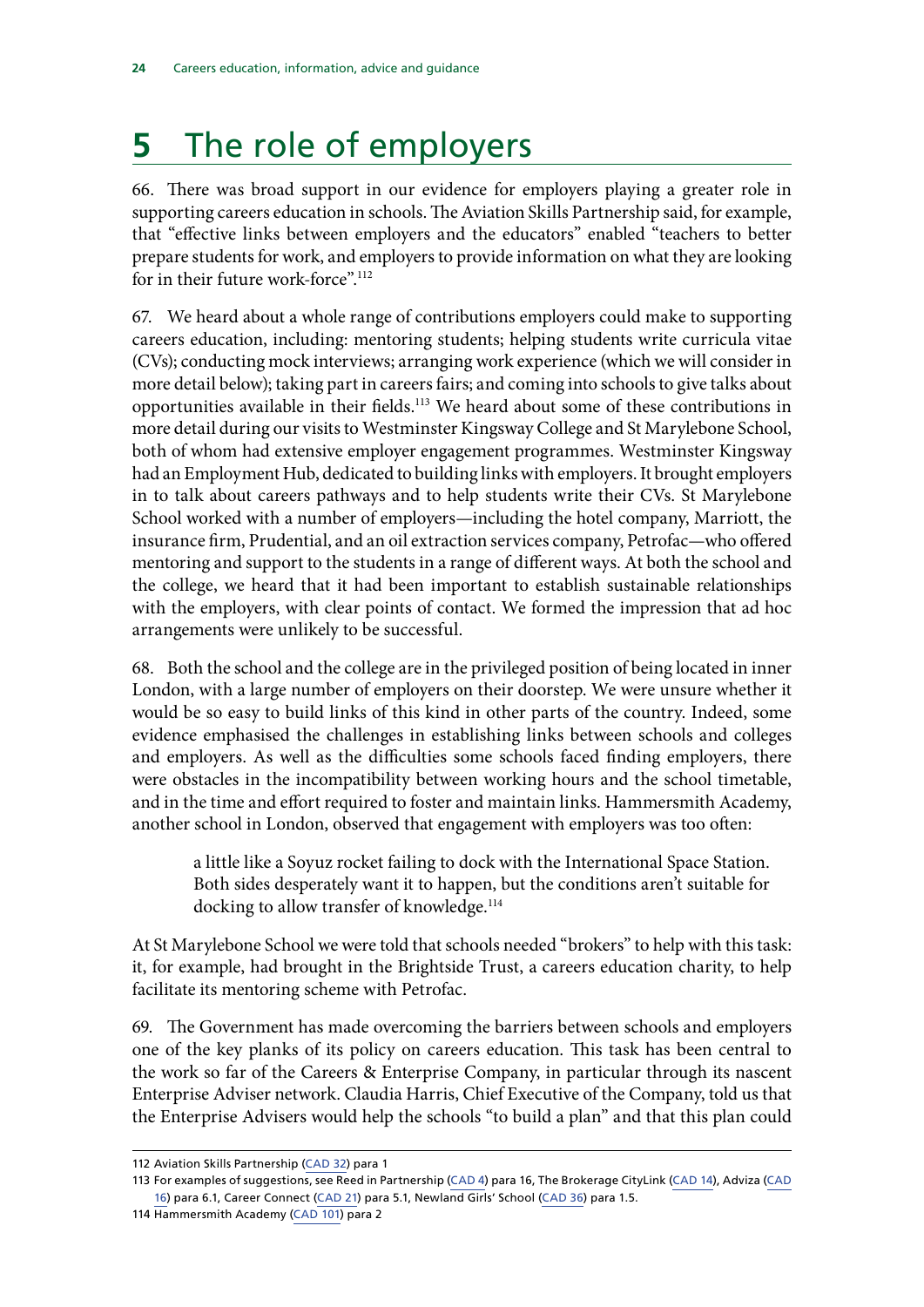involve "bringing employers in to help teach a particular part of the curriculum, or it could be helping sort out work experience".115 Local Enterprise Partnerships (LEPs) have a central role to play in delivering the Enterprise Adviser programme: working alongside the volunteer Enterprise Advisers will be "Enterprise Co-ordinators", full-time staff cofunded by the company and the LEP, and based with the LEP, whose role it is to coordinate the scheme.<sup>116</sup>

70. There was also some concern in our evidence that the Government's focus on employers had been at the expense of other aspects of careers education, information, advice and guidance. Tristram Hooley, Professor of Career Education at the University of Derby, said that the focus on employers had been pursued "(i) at the expense of a recognition of the role that career professionals can play; and (ii) without regard for the fact that most young people move from school to further learning rather than directly to work".117 The Career Development Institute, representing careers professionals, said that it was important to see encounters with employers as complementary to independent and impartial advice and guidance, rather than a replacement for it. It added that "the more exposure young people have to a range of employers, the greater their need to talk to someone who can help them to make an informed choice between all the opportunities on offer".118

71. While there was support for the decision to run the Enterprise Adviser scheme through the LEPs, some evidence suggested that there could be greater room for local flexibility. The Sheffield City Region Executive Team told us that delivering the initiative through the LEPs "is positive and enables partners to join up local and national delivery" but added that "the menu of activities [ … ] initially felt quite prescriptive (almost like a franchise) and, in the opinion of some local partners, a little antiquated in terms of the menu of enterprise activities it suggested for schools".<sup>119</sup> Claudia Harris told us that, while there was no obligation for LEPs to work with the Careers & Enterprise Company, she was pleased that there had been "such a level of sign-up": she said that, as of 21 March, the Company was working with 33 of the 39 LEPs.120

72. **Employers have an important role to play in careers education but there have been longstanding challenges in building links between employers on the one hand and schools and colleges on the other. We welcome the Careers & Enterprise Company's work to overcome these challenges, in particular through its Enterprise Adviser scheme. It is important, however, that employer engagement is seen as a complement to, rather than a substitute for, impartial, independent careers advice and guidance. Young people who take part in employer engagement programmes should have the opportunity to reflect on their experiences with an impartial careers adviser.**

<sup>115</sup> Q 149

<sup>116</sup> Careers & Enterprise Company [\(CAD 142\)](http://data.parliament.uk/writtenevidence/committeeevidence.svc/evidencedocument/subcommittee-on-education-skills-and-the-economy/careers-advice-information-and-guidance/written/32460.html) paras 2.1 and 2.2

<sup>117</sup> Professor Tristram Hooley [\(CAD 1](http://data.parliament.uk/writtenevidence/committeeevidence.svc/evidencedocument/subcommittee-on-education-skills-and-the-economy/careers-advice-information-and-guidance/written/25775.html)) para 21

<sup>118</sup> Career Development Institute ([CAD 76](http://data.parliament.uk/writtenevidence/committeeevidence.svc/evidencedocument/subcommittee-on-education-skills-and-the-economy/careers-advice-information-and-guidance/written/27086.html)) para 6.1

<sup>119</sup> Sheffield City Region Executive Team [\(CAD 58](http://data.parliament.uk/writtenevidence/committeeevidence.svc/evidencedocument/subcommittee-on-education-skills-and-the-economy/careers-advice-information-and-guidance/written/27064.html)) paras 5.1 and 6.3. See also Greater Manchester Combined Authority ([CAD 115\)](http://data.parliament.uk/writtenevidence/committeeevidence.svc/evidencedocument/subcommittee-on-education-skills-and-the-economy/careers-advice-information-and-guidance/written/27142.html) paras 3.1 and 3.3.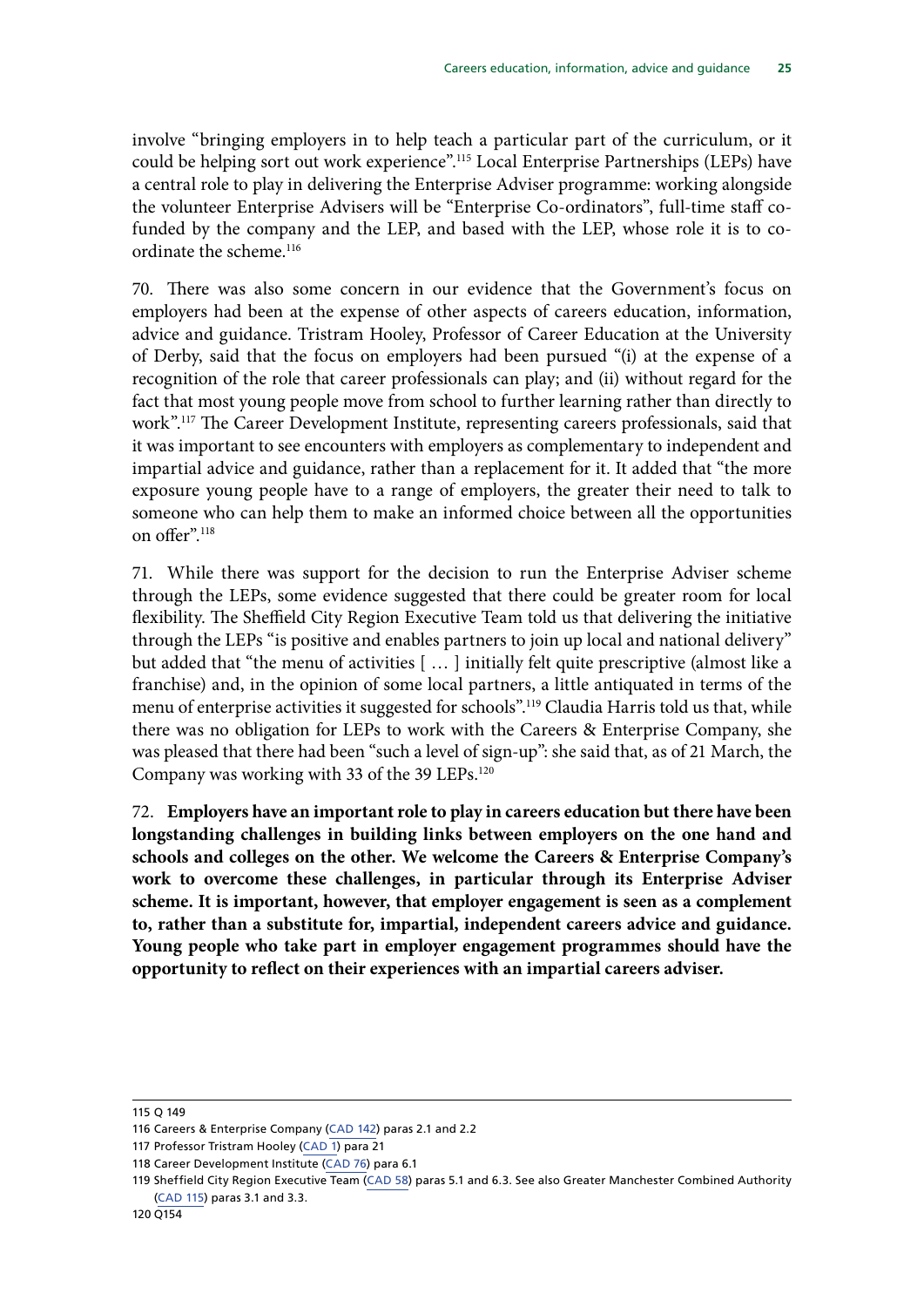<span id="page-31-0"></span>73. *We welcome the involvement of Local Enterprise Partnerships in the Enterprise Adviser scheme. We encourage all LEPs to play their full role in brokering links between employers and schools. We recommend that, for its part, the Careers & Enterprise*  Company ensure that the scheme leaves plenty of room for local flexibility and that it *supports, rather than duplicates, any existing work being carried out by the LEP.*

#### **Work experience**

74. Until 2012, schools were under a duty to provide work-related learning at Key Stage 4. This duty was removed following a recommendation in the 2011 *Review of Vocational Education*, conducted by the economist Professor Alison Wolf (now Baroness Wolf of Dulwich) at the request of the Government. This review concluded that the duty had "served its time", was "very expensive" and "too often [… did] not even involve being in a work place".<sup>121</sup>

75. The Wolf Review called instead for the Government to "evaluate models for supplying genuine work experience to 16-18 year olds [at Key Stage 5] who are enrolled as full-time students".122 The Government now expects 16-19 olds to be "offered the opportunity to undertake high quality and meaningful work experience as part of their post-16 education". This work experience should be provided as part of students' study programmes.<sup>123</sup>

76. We heard concerns that the removal of the duty at Key Stage 4 had resulted in too few opportunities for work experience being available to young people. Suffolk County Council said that for students in Years 10 and 11 there were "limited opportunities for placements", a situation that it said had been exacerbated by the removal of the duty. It added, somewhat troublingly, that "at the same time too many young people do not get this opportunity as part of their Study Programme in Year[s] 12 and 13".<sup>124</sup>

77. The British Chambers of Commerce called for the Key Stage 4 duty to be reintroduced but acknowledged that a more flexible approach might be needed as a "rigid two weeks of work experience does not fit with the needs of all employers, schools or pupils".125 Its Head of Business, Education and Skills, Marcus Mason, acknowledged that businesses could do more to facilitate work experience opportunities:

We ask businesses, "What do you think young people are lacking? What is the most important thing for them to have before going into a job to prepare them?" and they say, "Work experience," but most of them do not offer work experience. That is an obvious example where businesses can do more.<sup>126</sup>

78. The Minister, Mr Gyimah, told us that work experience was "hugely important for young people to experience for a whole number of reasons" and that it "connects the future with the present".<sup>127</sup> He cautioned, however, that under the Key Stage 4 duty:

124 Suffolk County Council [[CAD 63](http://data.parliament.uk/writtenevidence/committeeevidence.svc/evidencedocument/subcommittee-on-education-skills-and-the-economy/careers-advice-information-and-guidance/written/27072.html)] para 6.4

<sup>121</sup> Department for Education, *[Review of Vocational Education - the Wolf Report](https://www.gov.uk/government/uploads/system/uploads/attachment_data/file/180504/DFE-00031-2011.pdf)*, March 2011, page 131

<sup>122</sup> Department for Education, *[Review of Vocational Education - the Wolf Report](https://www.gov.uk/government/uploads/system/uploads/attachment_data/file/180504/DFE-00031-2011.pdf)*, March 2011, page 131

<sup>123</sup> Department for Education, *[Post-16 work experience as a part of 16 to 19 study programmes and traineeships,](https://www.gov.uk/government/uploads/system/uploads/attachment_data/file/416026/130332015_DfE_dept_advice_post-16_WEx_-_final.pdf) March 2015, page 4.* The Government introduced 16 to 19 study programmes in August 2013. All post 16 students follow a study programme tailored to their prior attainment by age 16 and to their career aspirations.

<sup>125</sup> British Chambers of Commerce [[CAD 80](http://data.parliament.uk/writtenevidence/committeeevidence.svc/evidencedocument/subcommittee-on-education-skills-and-the-economy/careers-advice-information-and-guidance/written/27091.html)] paras 20 and 21

<sup>126</sup> Q 59

<sup>127</sup> Q 240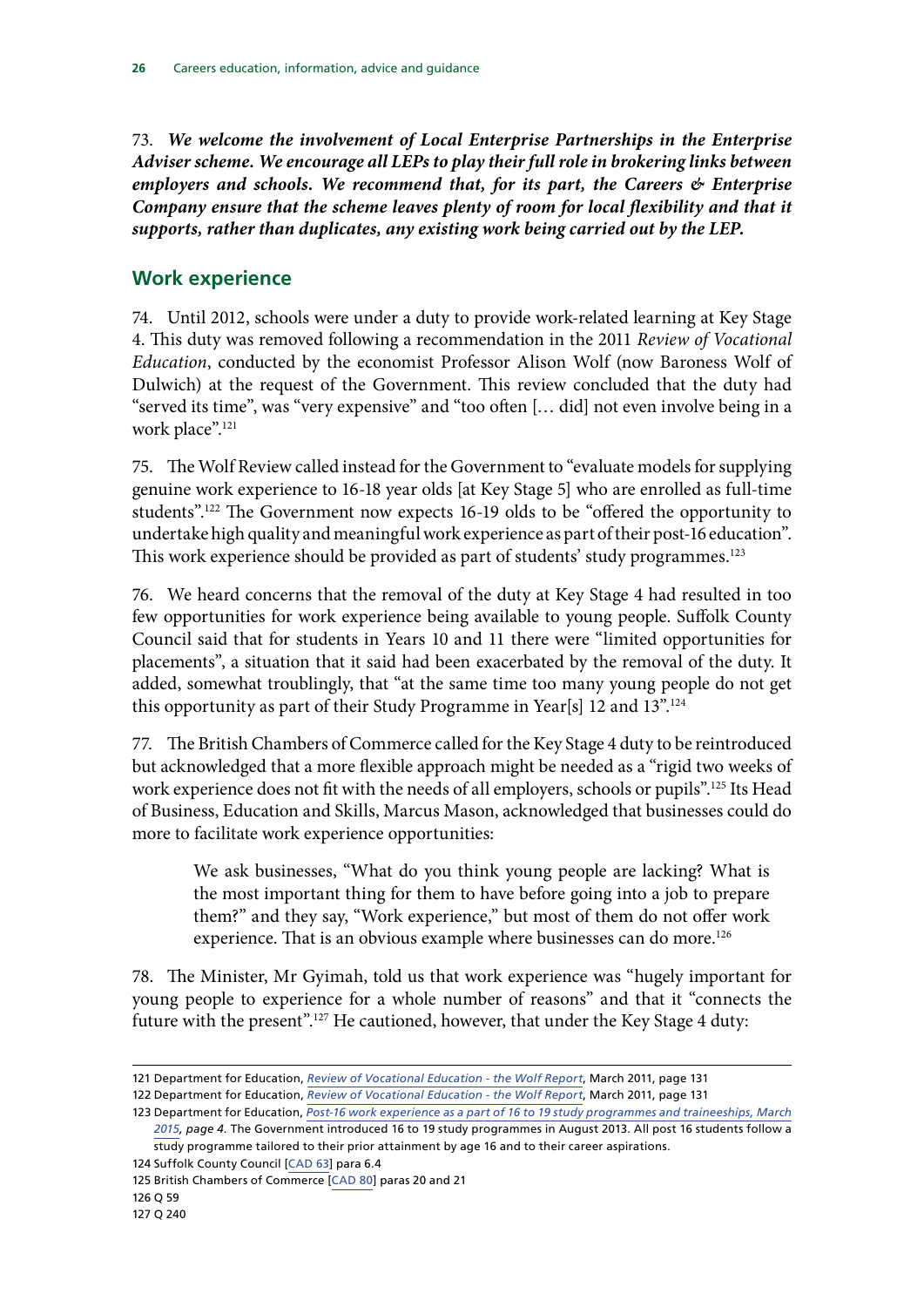What you had is a week where if you want to be a journalist, you go to a local paper and you end up sitting in their offices making tea. I do not think that is where we want to get to. If anything, what we want to focus on is the number of employer interactions that you want a young person to have over the course of their time at school  $[$  ...  $]^{128}$ 

79. In our view, all students should have the opportunity to take part in work experience at both Key Stage 4 and Key Stage 5. We agree that the statutory duty at Key Stage 4 did not always give rise to meaningful work experience and that more flexible approaches are needed. Nevertheless, it seems that too many young people are missing out on work experience opportunities and that, in consequence, they are not developing the skills they may later need in the work-place. *We recommend that the Government work with employers and schools to produce a plan to ensure that all students at Key Stage 4 have the opportunity to take part in meaningful work experience. It should also ensure that there are mechanisms in place to ensure that work experience is being effectively delivered through Key Stage 5 study plans.*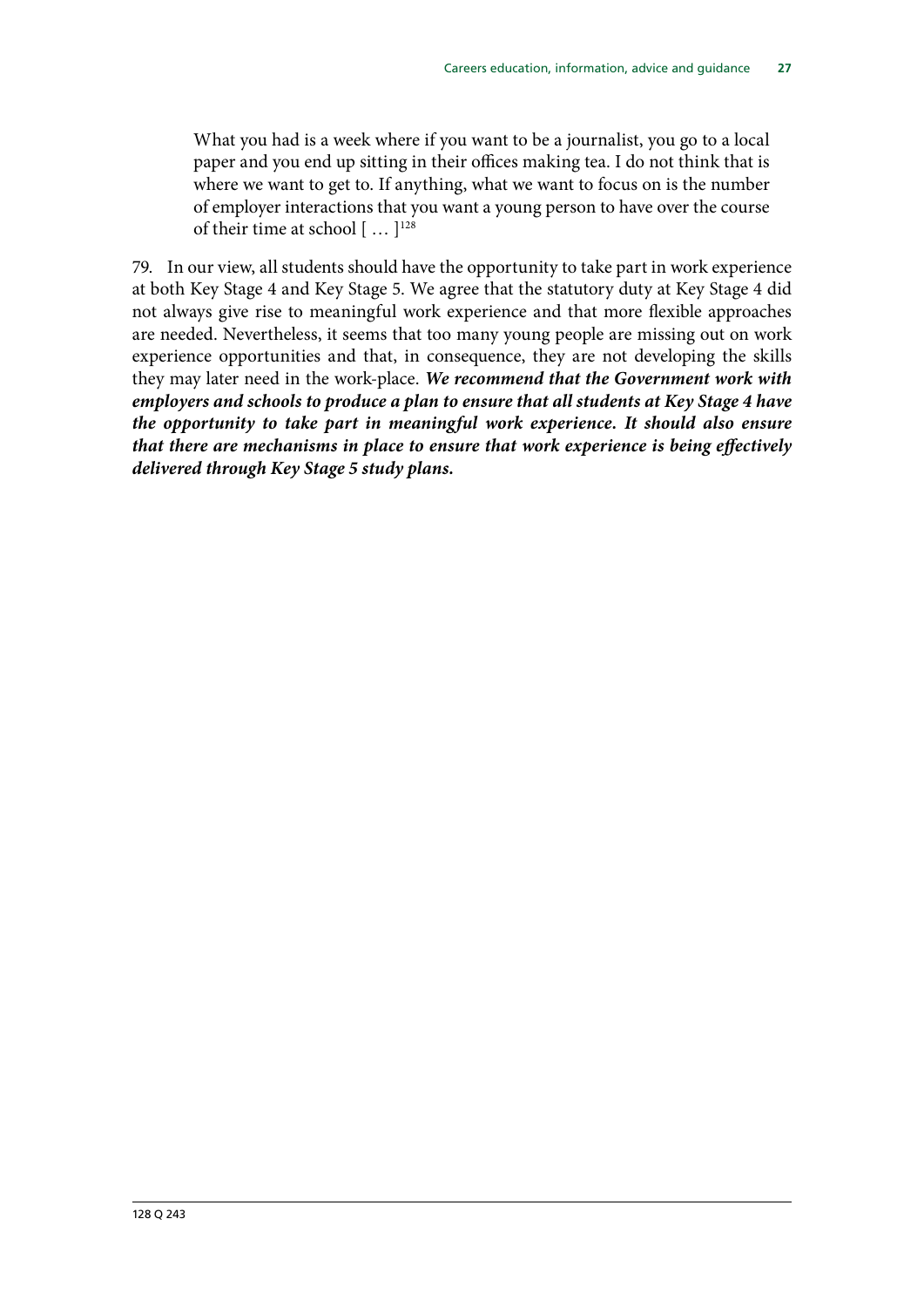# <span id="page-33-0"></span>**6** Conclusion

80. Careers education, information, advice and guidance is inadequate in too many English schools. In consequence, too many young people are leaving education without having had the chance fully to consider their future options or how their skills and experiences fit with the opportunities available in the labour market. Recent years have seen a whole host of policy changes, initiatives and new bodies: none has led to any serious improvement in provision; some have proved counter-productive.

81. We are pleased that the Government will soon publish its careers strategy. This strategy offers a timely opportunity finally to get careers provision right. In this Report, we have identified a number of areas on which the strategy should focus:

- Providing incentives for schools to improve their careers provision and mechanisms for holding to account those that fail to do so;
- Taking steps to untangle the complex web of national organisations and to create efficiencies by bringing funding streams into line;
- Bringing greater coherence to the unruly market of organisations and websites offering careers information, advice and guidance services;
- Ensuring advice and guidance is grounded in accurate information about the labour market; and
- Giving young people the opportunity to understand better the world of work, through encounters with employers and meaningful work experience opportunities.

82. Careers education, information, advice and guidance have a critical role to play in ensuring both that our young people are well-prepared for their future lives and that our economy has a workforce with the skills it needs. We hope that this Report will be a step towards a careers system that at long last meets these aims.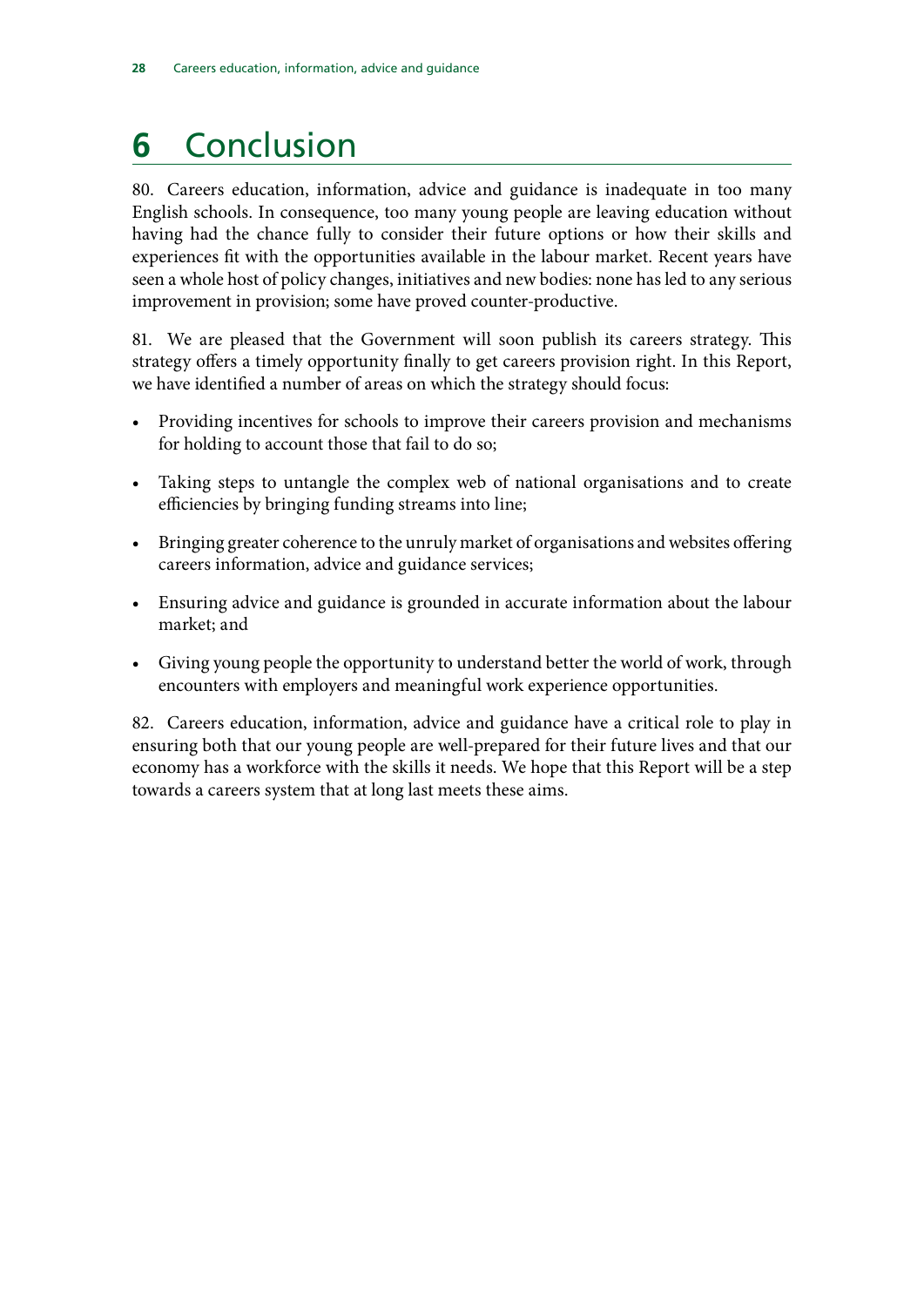### <span id="page-34-0"></span>Conclusions and recommendations

#### Quality of careers advice in schools

1. It is three years since the Education Committee produced a Report raising serious concerns about the quality of careers information, advice and guidance in schools and yet provision remains patchy across England. We are very disappointed that careers advice and guidance is still poor in so many schools: the system has failed too many young people for far too long. The Government's careers strategy is urgently needed and must include immediate steps to ensure all young people have access to high quality information, advice and guidance. (Paragraph 15)

#### What should schools be doing?

2. An effective school careers programme should include a combination of impartial and independent advice and guidance, careers education embedded in the curriculum, and opportunities for students to engage with employers. We consider the Gatsby Foundation's eight benchmarks a useful statement of the careers provision to which all schools should be aspiring. The Government's policy objective should be to incentivise all schools to ensure their careers provision is brought up to a good standard and to hold them to account when they fail to do so. (Paragraph 19)

#### Incentivising schools

3. *We welcome the Government's intention to legislate to require schools to collaborate with training providers and look forward to seeing further details of how it will work in practice. We recommend that the Government set out robust mechanisms to ensure that the new law is well-publicised and properly enforced.* (Paragraph 23)

#### **Ofsted**

- 4. We welcome the increased emphasis Ofsted has placed on careers provision but agree with the Minister for Skills that it should be downgrading schools that do not provide effective information, advice and guidance. (Paragraph 26)
- 5. *We recommend that Ofsted introduce a specific judgment on careers information, advice and guidance for secondary schools, and set clear criteria for making these judgments. The Common Inspection Framework should be amended to make clear that a secondary school whose careers provision is judged as "requires improvement" or "inadequate" cannot be judged to be "outstanding" overall; likewise, a secondary school should be unable to receive an overall judgment of "good" if its careers provision is judged to be "inadequate".* (Paragraph 27)

#### Destination data

6. *We invite the Government, in its response, to set out a comprehensive plan for improving destination data, including the timescales for doing so. This plan should include steps to make the data available in a more timely way and to ensure that they*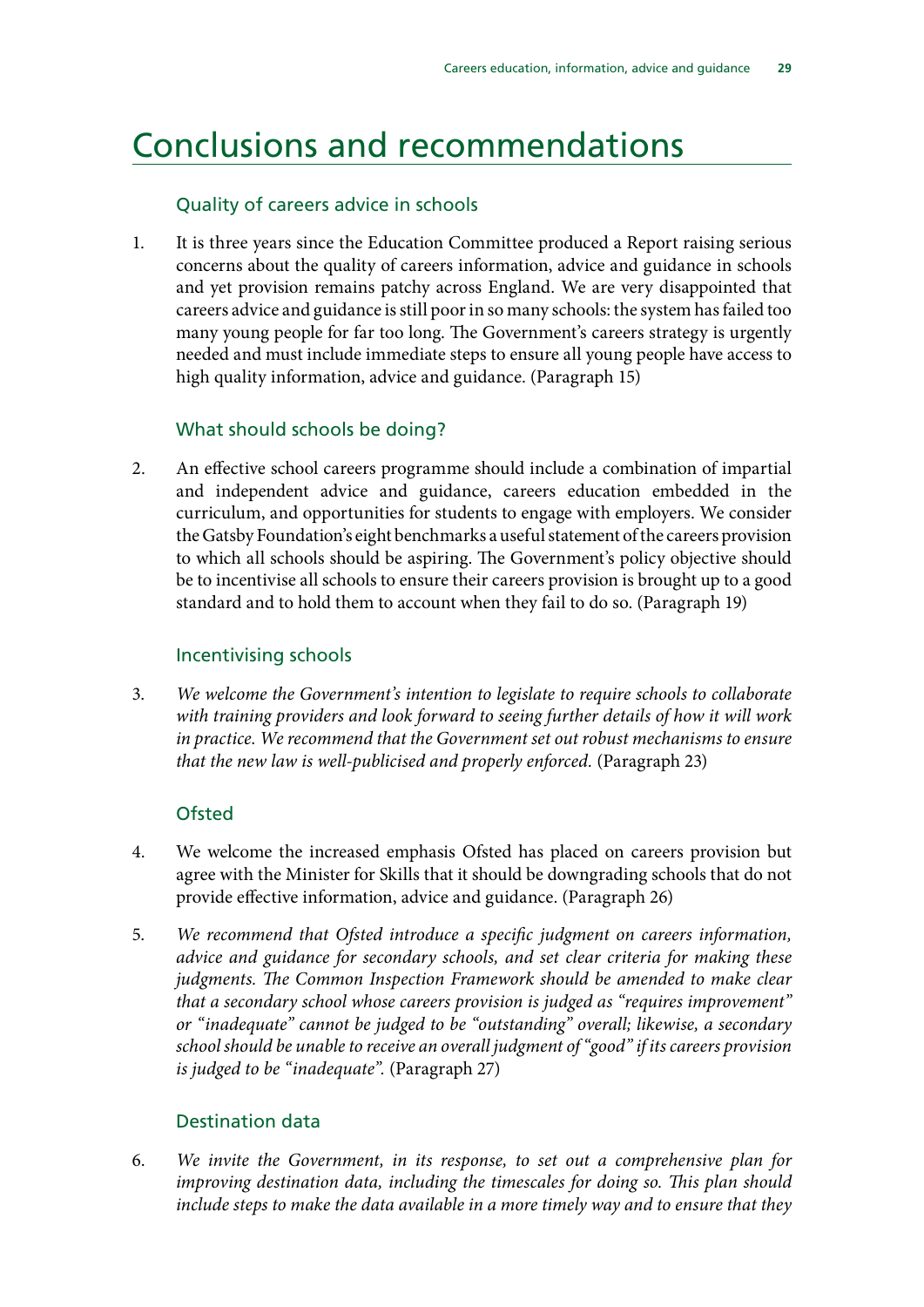*cover a longer period of time, and give more details on how the data will draw on information held by other Government departments. The Government should also consider how best to present its destination data, to mitigate the risk that schools are judged primarily on the number of their students going onto higher education.*  (Paragraph 32)

#### Co-ordination

- 7. *We recommend that the Government, in its careers strategy, take steps to simplify the delivery of its careers policy at the national level. It should put a single Minister and a single Department in charge of co-ordinating careers provision for all ages, and set out how it plans to rationalise the number of Government-funded organisations delivering careers programmes.* (Paragraph 44)
- 8. *We recommend that all Government-funded careers initiatives, including the Jobcentre Plus support for schools scheme, be brought under the umbrella of the Careers & Enterprise Company. We further recommend that the Government consult on transferring responsibility for the National Careers Service from the Skills Funding Agency to the Careers & Enterprise Company. We also encourage the Careers & Enterprise Company to set out how, in addition to its existing programmes, it plans to support the provision of independent and impartial careers guidance in schools.*  (Paragraph 45)

### Quality standards

- 9. *We support the merger of the Quality in Careers and matrix Standards and recommend that the Government support the establishment and promotion of a single quality brand covering schools, colleges, careers services providers and careers websites, with appropriate criteria for the different types of organisation to meet. As part of this work, it should also encourage the bringing together of the 12 different awards recognised by the Quality in Careers Standard into a single award.* (Paragraph 52)
- 10. *We recommend that the Government, once the new quality brand is in place, amend statutory guidance to require all schools to work towards being accredited under this brand, and only to use careers services from organisations holding it.* (Paragraph 53)

#### The careers guidance profession

11. *We recommend that the Government statutory guidance is amended to require those delivering advice and guidance in schools to hold, at a minimum, a relevant level 6 qualification.* (Paragraph 56)

### The labour market

12. Investing in good quality careers advice can help to tackle the skills misalignment by making young people aware of the opportunities available in the job market and helping them to match these opportunities to their skills and interests. Failing to invest will only exacerbate the skills mismatch, which in turn will have a negative impact on the country's productivity. (Paragraph 60)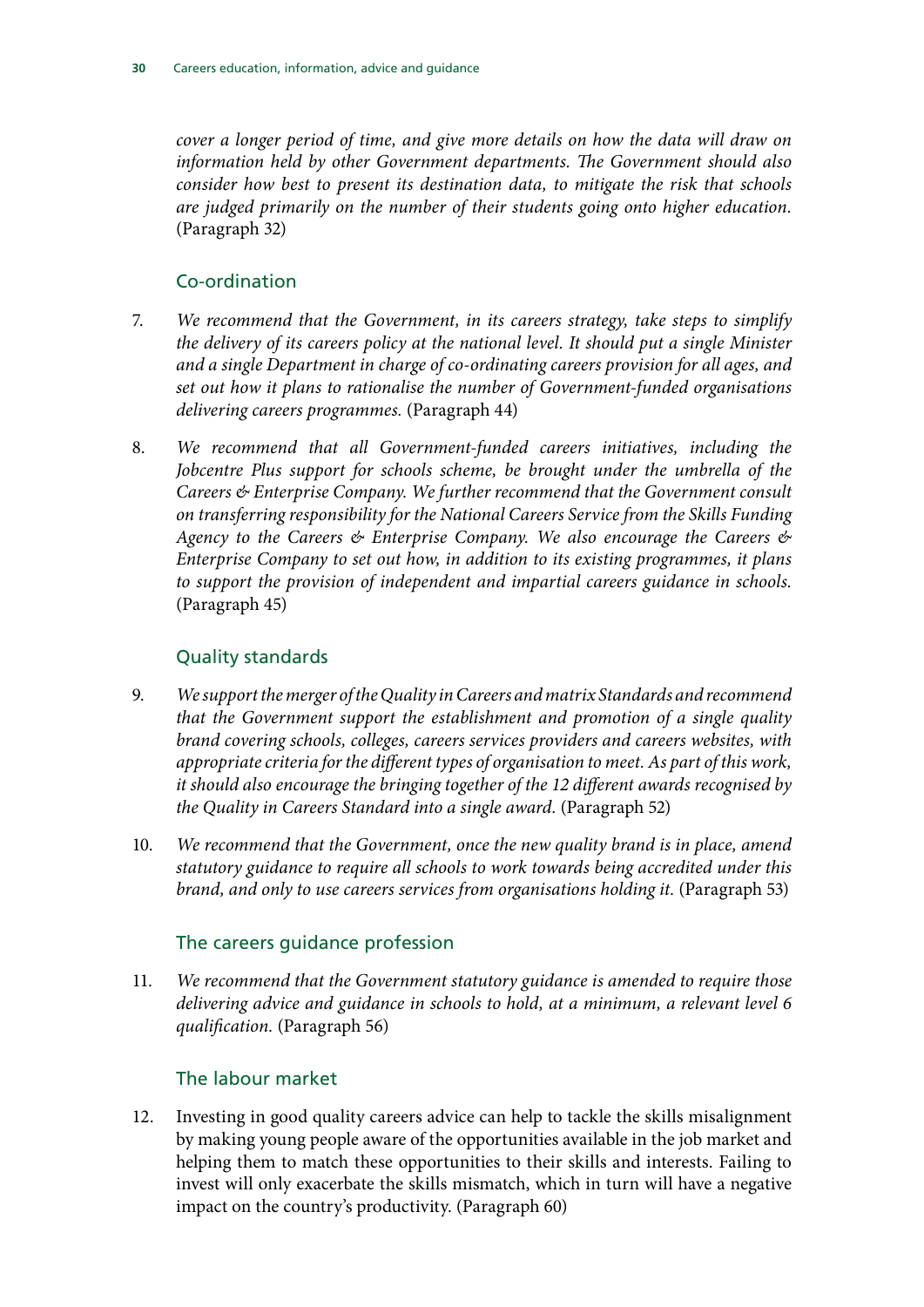- 13. In our view, accurate labour market information is vital to providing young people and their parents with guidance about available routes and salaries; it is also important to recognise the key role careers advisers play in helping young to understand this information and how the opportunities in the jobs market fit with their skills and aspirations. (Paragraph 61)
- 14. *The Committee is disappointed that the consistently high quality analysis and advice provided by the UK Commission on Employment and Skills (UKCES) is to be lost. We welcome the Government's commitment to continue operating the LMI for All dataset. We trust that the Department for Business, Innovation and Skills will build upon the good work of the UK Commission for Employment and Skills. We recommend that the Government set out in its response how it will ensure that LMI data published in future will match the high standards achieved by UKCES. We recommend that in its careers strategy, the Government set out its plans for further improving the quality and usefulness of the data.* (Paragraph 62)

#### Role and capacity of Local Enterprise Partnerships

15. *We recommend that the Government take steps to ensure that all Local Enterprise Partnerships have the capacity and are encouraged to provide up-to-date good quality*  labour market information to schools, college and careers professionals within their *local area. The Careers & Enterprise Company could be charged with supporting*  LEPs to improve their data provision. Money saved by the rationalisation of national *careers organisations we proposed earlier in this Report could be used to boost the capacity of LEPs for this and other roles in support of careers provision.* (Paragraph 65)

#### The role of employers

- 16. Employers have an important role to play in careers education but there have been longstanding challenges in building links between employers on the one hand and schools and colleges on the other. We welcome the Careers & Enterprise Company's work to overcome these challenges, in particular through its Enterprise Adviser scheme. It is important, however, that employer engagement is seen as a complement to, rather than a substitute for, impartial, independent careers advice and guidance. Young people who take part in employer engagement programmes should have the opportunity to reflect on their experiences with an impartial careers adviser. (Paragraph 72)
- 17. *We welcome the involvement of Local Enterprise Partnerships in the Enterprise Adviser scheme. We encourage all LEPs to play their full role in brokering links between employers and schools. We recommend that, for its part, the Careers & Enterprise Company ensure that the scheme leaves plenty of room for local flexibility and that it supports, rather than duplicates, any existing work being carried out by the LEP.* (Paragraph 73)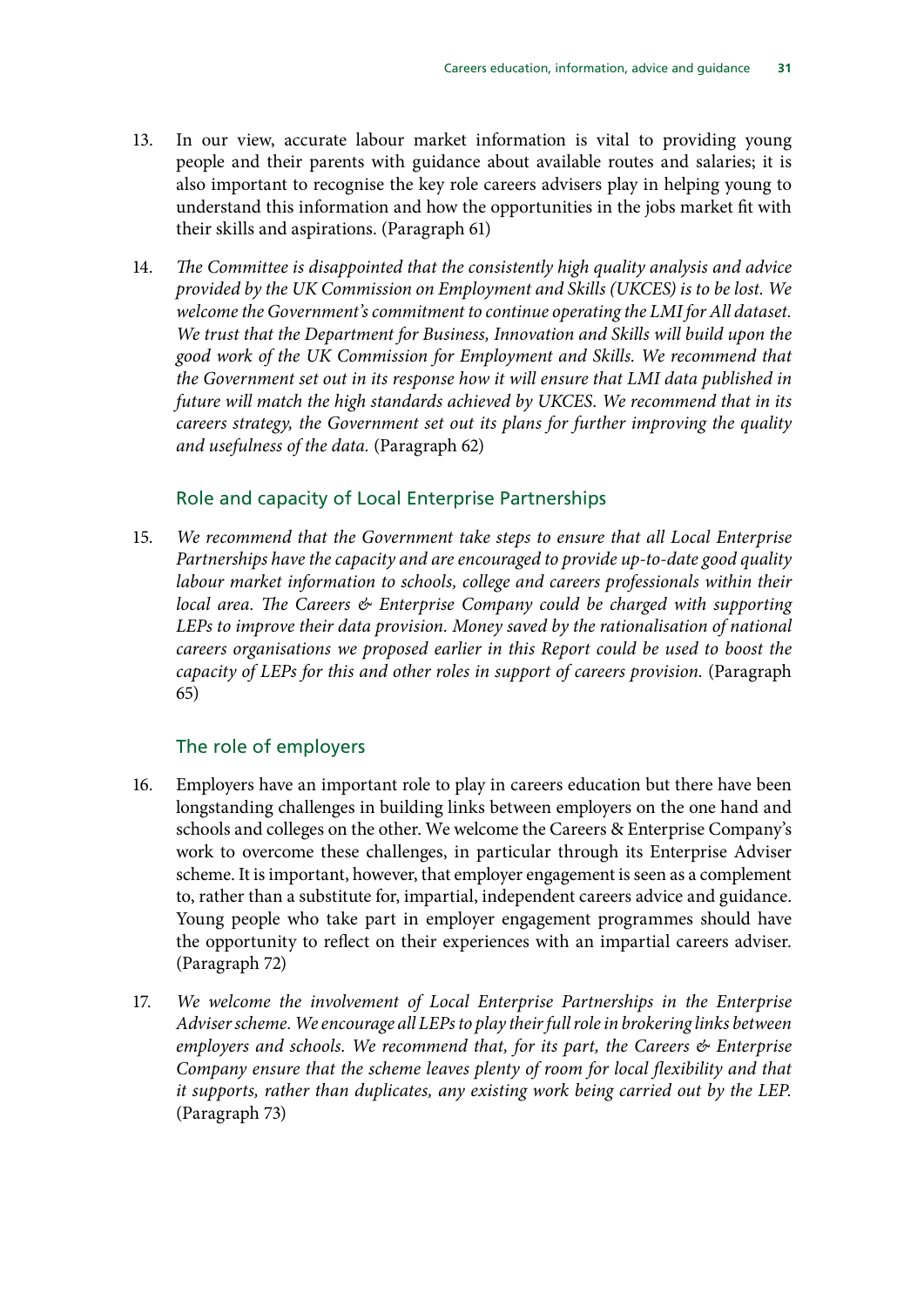#### Work experience

18. *We recommend that the Government work with employers and schools to produce a plan to ensure that all students at Key Stage 4 have the opportunity to take part in meaningful work experience. It should also ensure that there are mechanisms in place to ensure that work experience is being effectively delivered through Key Stage 5 study plans.* (Paragraph 79)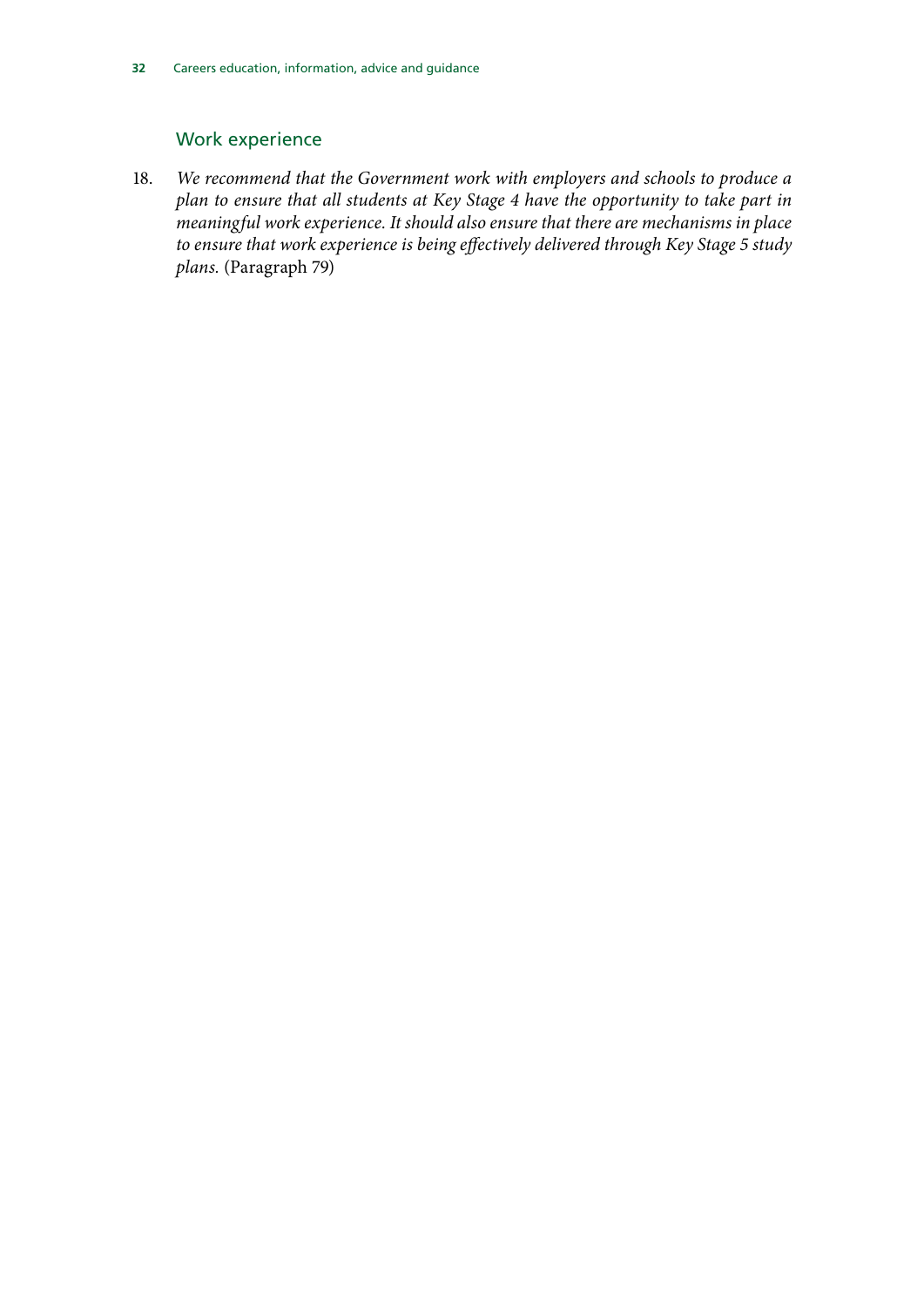### <span id="page-38-0"></span>Formal Minutes of the Sub-Committees

#### **Wednesday 29 June 2016**

The Sub-Committees on Education, Skills and the Economy of the Business, Innovation and Skills and Education Committees met concurrently, pursuant to Standing Order No. 137A.

Members present:

| Paul Blomfield      | Jonathan Reynolds |
|---------------------|-------------------|
| Neil Carmichael     | Stephen Timms     |
| Michelle Donelan    | Chris White       |
| Catherine McKinnell | Mr Iain Wright    |
| Amanda Milling      |                   |

Neil Carmichael was called to the Chair, in accordance with the provisions of Standing Order No. 137A(1)(d).

Draft Report (*Careers education, information, advice and guidance*), proposed by the Chair, brought up and read.

*Ordered*, That the draft Report be considered concurrently, in accordance with Standing Order No. 137A(1)(c).

*Ordered*, That the draft Report be read a second time, paragraph by paragraph.

Paragraphs 1 to 82 read and agreed to.

*Resolved*, That the Report be the First Report of the Sub-Committees to the Business, Innovation and Skills and Education Committees.

*Ordered*, That Mr Iain Wright make the Report to the Business, Innovation and Skills Committee.

*Ordered*, That the Chair make the Report to the Education Committee.

[Adjourned till Wednesday 20 July at 9.00 am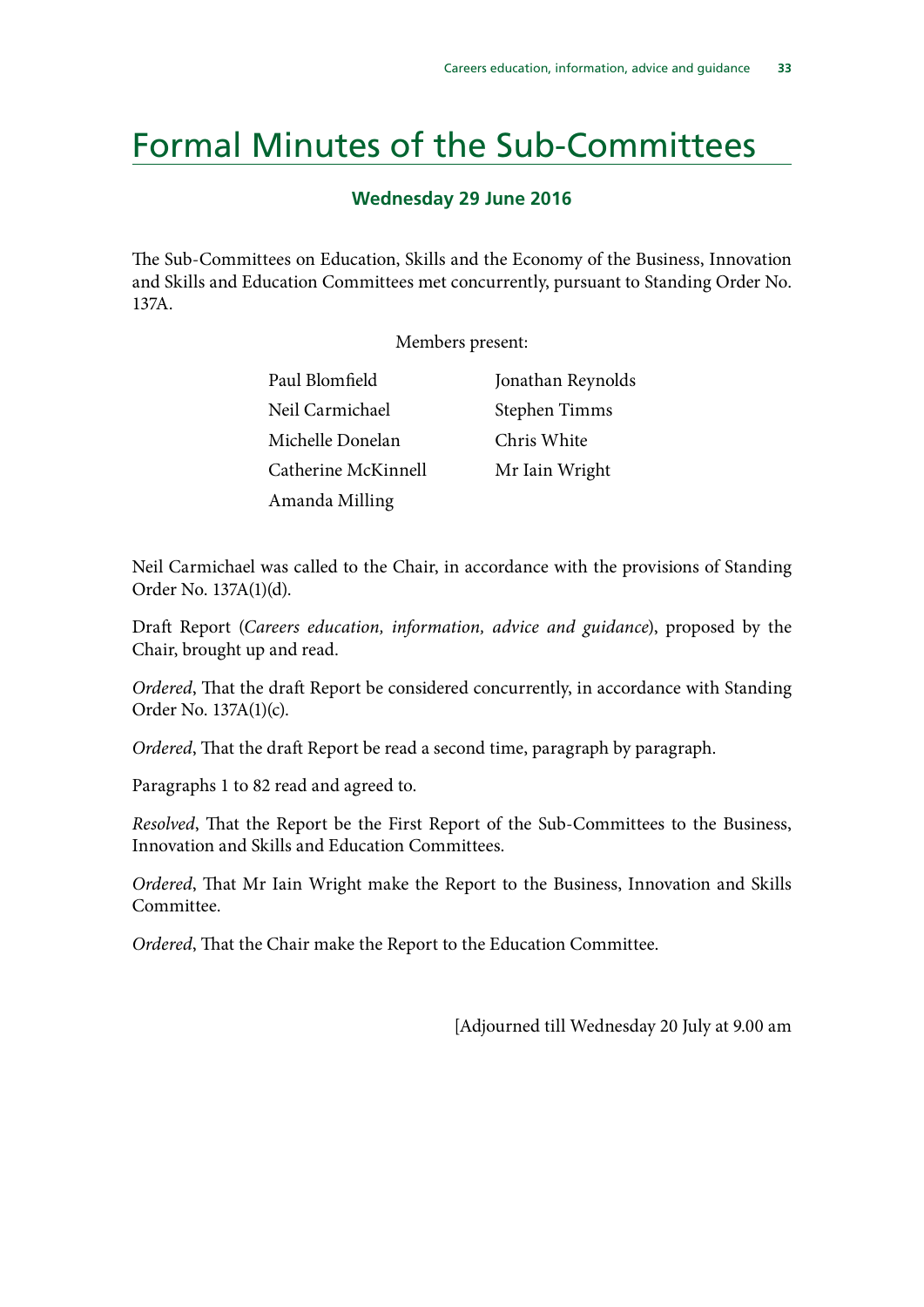## <span id="page-39-0"></span>Formal Minutes of the Committees

#### **Wednesday 29 June 2016**

The Business, Innovation and Skills and Education Committees met concurrently, pursuant to Standing Order No. 137A.

Members present:

| Paul Blomfield      | Jonathan Reynolds |
|---------------------|-------------------|
| Neil Carmichael     | Stephen Timms     |
| Michelle Donelan    | Chris White       |
| Catherine McKinnell | Mr Iain Wright    |
| Amanda Milling      |                   |

Neil Carmichael was called to the Chair, in accordance with the provisions of Standing Order No. 137A(1)(d).

Draft Report from the Sub-Committees on Education, Skills and the Economy (*Careers education, information, advice and guidance*) brought up and read.

*Ordered*, That the draft Report be considered concurrently, in accordance with Standing Order No. 137A(1)(c).

*Ordered*, That the draft Report be read a second time, paragraph by paragraph.

Paragraphs 1 to 82 read and agreed to.

[The Committees adjourned.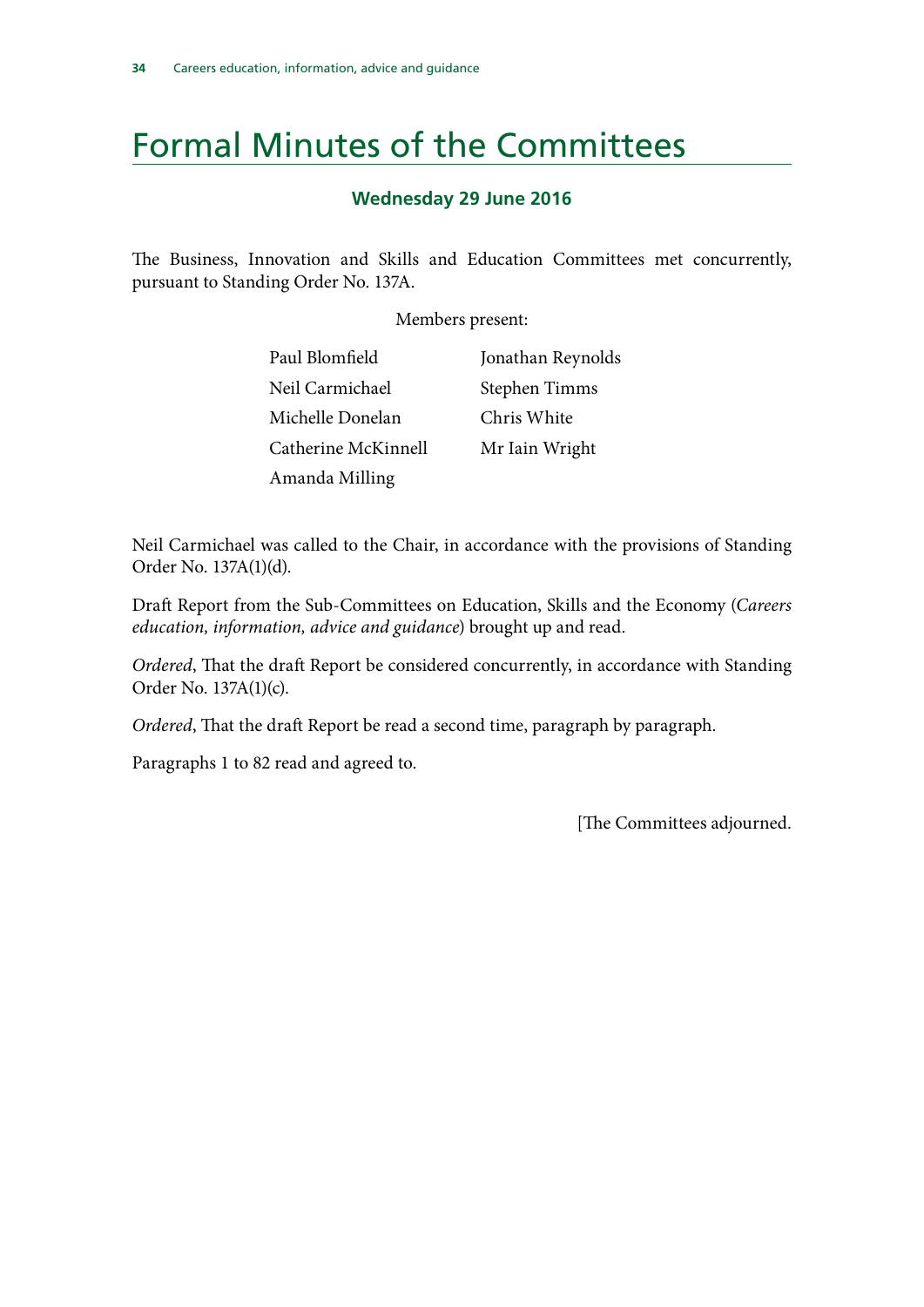#### **BUSINESS, INNOVATION AND SKILLS COMMITTEE**

Members present:

Mr Iain Wright, in the Chair

Paul Blomfield Amanda Milling Jonathan Reynolds Chris White

*Resolved*, That the draft Report prepared by the Sub-Committees on Education, Skills and the Economy be the First Report of the Committee to the House.

*Ordered*, That the provisions of Standing Order No. 137A(2) be applied to the Report.

*Ordered*, That the Chair make the Joint Report to the House.

*Ordered*, That embargoed copies of the Report be made available, in accordance with the provisions of Standing Order No.134.

[Adjourned till Tuesday 5 July at 9.00 am

#### **EDUCATION COMMITTEE**

Members present:

Neil Carmichael, in the Chair

Michelle Donelan

Stephen Timms

Catherine McKinnell

*Resolved*, That the draft Report prepared by the Sub-Committees on Education, Skills and the Economy be the First Report of the Committee to the House.

*Ordered*, That the provisions of Standing Order No. 137A(2) be applied to the Report.

*Ordered*, That the Chair make the Joint Report to the House.

*Ordered*, That embargoed copies of the Report be made available, in accordance with the provisions of Standing Order No.134.

[Adjourned till Tuesday 5 July 9.00 am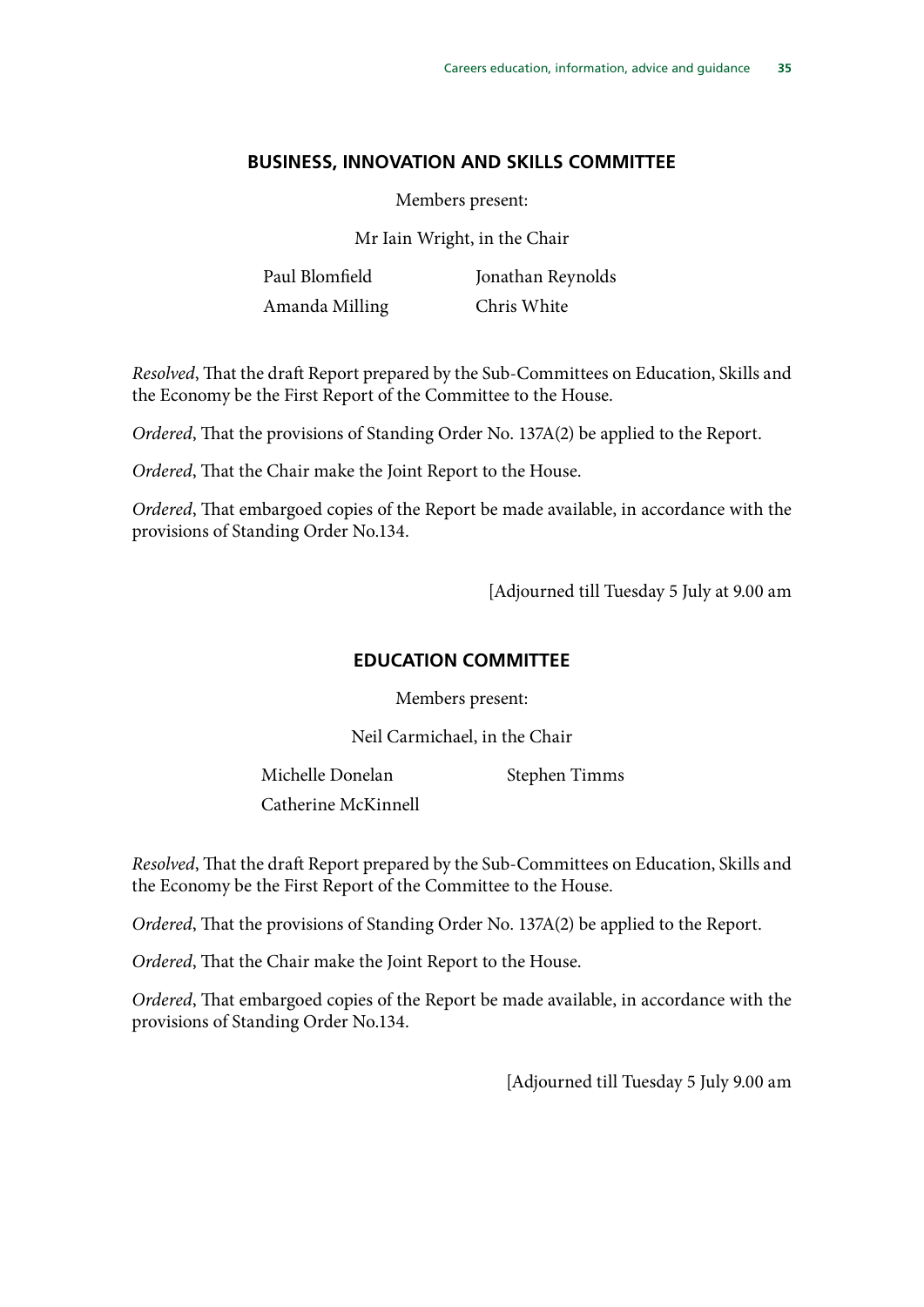### <span id="page-41-0"></span>**Witnesses**

The following witnesses gave evidence. Transcripts can be viewed on the [inquiry publications](http://www.parliament.uk/business/committees/committees-a-z/commons-select/education-skills-and-economy/inquiries/parliament-2015/careers-advice-15-16/) [page](http://www.parliament.uk/business/committees/committees-a-z/commons-select/education-skills-and-economy/inquiries/parliament-2015/careers-advice-15-16/) of the Committee's website.

| <b>Monday 8 February 2016</b>                                                                                                                                                                                                                                                                                             | <b>Question number</b> |
|---------------------------------------------------------------------------------------------------------------------------------------------------------------------------------------------------------------------------------------------------------------------------------------------------------------------------|------------------------|
| Professor Louise Archer, Director, ASPIRES 2 Project, King's College London,<br>Professor Ann Hodgson, Co-Director, Centre for Post-14 Education and<br>Work, University College, London, Professor Sir John Holman, Gatsby<br>Foundation, and Dr Deirdre Hughes OBE, Principal Research Fellow,<br>University of Warwick | $Q1 - 39$              |
| Dr Mary Bousted, General Secretary, Association of Teachers and Lecturers,<br>Sian Carr, Vice President, Association of School and College Leaders, Martin<br>Doel CBE, Chief Executive, Association of Colleges, and Marcus Mason,<br>Head of Business, Education and Skills, British Chambers of Commerce               | Q40-70                 |
| <b>Monday 7 March 2016</b>                                                                                                                                                                                                                                                                                                |                        |
| Katharine Horler, Chair of the Board, Careers England, Virginia Isaac,<br>President, Career Development Institute, Paul Warner, Director of<br>Policy and Strategy, Association of Employment and Learning Providers,<br>and Adam Powell, Director of Skills, West of England Local Enterprise<br>Partnership             | $Q71 - 119$            |
| Monday 21 March 2016                                                                                                                                                                                                                                                                                                      |                        |
| Joe Billington, Director, National Careers Service, Sean Harford, National<br>Director, Education, Ofsted, and Claudia Harris, Chief Executive,<br><b>Careers &amp; Enterprise Company</b>                                                                                                                                | Q120-187               |
| <b>Wednesday 27 April 2016</b>                                                                                                                                                                                                                                                                                            |                        |
| Sam Gyimah MP, Parliamentary Under-Secretary of State for Childcare and<br>Education, Department for Education, and Nick Boles MP, Minister for<br>Skills, Department for Education and Department for Business, Innovation<br>and Skills                                                                                 | Q188-253               |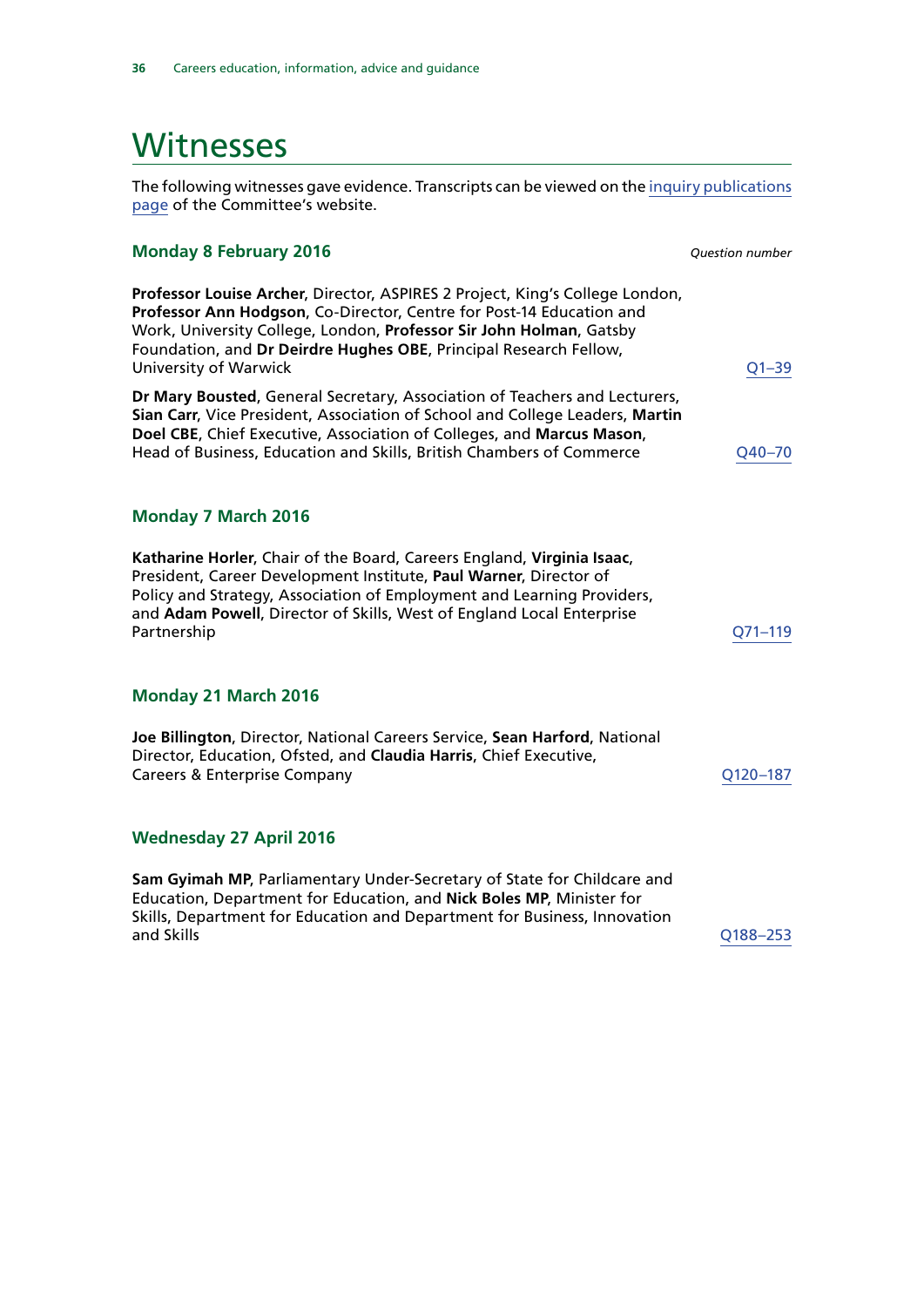### <span id="page-42-0"></span>Published written evidence

The following written evidence was received and can be viewed on the [inquiry publications](http://www.parliament.uk/business/committees/committees-a-z/commons-select/education-skills-and-economy/inquiries/parliament-2015/careers-advice-15-16/publications/) [page](http://www.parliament.uk/business/committees/committees-a-z/commons-select/education-skills-and-economy/inquiries/parliament-2015/careers-advice-15-16/publications/) of the Committee's website.

CAD numbers are generated by the evidence processing system and so may not be complete.

- Adviza [\(CAD0016](http://data.parliament.uk/WrittenEvidence/CommitteeEvidence.svc/EvidenceDocument/SubCommittee%20on%20Education,%20Skills%20and%20the%20Economy/Careers%20advice,%20information%20and%20guidance/written/26906.html))
- Aimhigher West Midlands [\(CAD0038\)](http://data.parliament.uk/WrittenEvidence/CommitteeEvidence.svc/EvidenceDocument/SubCommittee%20on%20Education,%20Skills%20and%20the%20Economy/Careers%20advice,%20information%20and%20guidance/written/27033.html)
- Alison Braithwaite [\(CAD0020](http://data.parliament.uk/WrittenEvidence/CommitteeEvidence.svc/EvidenceDocument/SubCommittee%20on%20Education,%20Skills%20and%20the%20Economy/Careers%20advice,%20information%20and%20guidance/written/26956.html))
- All-Party Parliamentary Group for Skills & Employment [\(CAD0093\)](http://data.parliament.uk/WrittenEvidence/CommitteeEvidence.svc/EvidenceDocument/SubCommittee%20on%20Education,%20Skills%20and%20the%20Economy/Careers%20advice,%20information%20and%20guidance/written/27105.html)
- Ambitious about Autism [\(CAD0083\)](http://data.parliament.uk/WrittenEvidence/CommitteeEvidence.svc/EvidenceDocument/SubCommittee%20on%20Education,%20Skills%20and%20the%20Economy/Careers%20advice,%20information%20and%20guidance/written/27095.html)
- Asdan, ABC Awards and emfec ([CAD0087\)](http://data.parliament.uk/WrittenEvidence/CommitteeEvidence.svc/EvidenceDocument/SubCommittee%20on%20Education,%20Skills%20and%20the%20Economy/Careers%20advice,%20information%20and%20guidance/written/27099.html)
- Aspire Group [\(CAD0104\)](http://data.parliament.uk/WrittenEvidence/CommitteeEvidence.svc/EvidenceDocument/SubCommittee%20on%20Education,%20Skills%20and%20the%20Economy/Careers%20advice,%20information%20and%20guidance/written/27123.html)
- Association of Teachers and Lecturers [\(CAD0119\)](http://data.parliament.uk/WrittenEvidence/CommitteeEvidence.svc/EvidenceDocument/SubCommittee%20on%20Education,%20Skills%20and%20the%20Economy/Careers%20advice,%20information%20and%20guidance/written/27152.html)
- Association of Colleges [\(CAD0049](http://data.parliament.uk/WrittenEvidence/CommitteeEvidence.svc/EvidenceDocument/SubCommittee%20on%20Education,%20Skills%20and%20the%20Economy/Careers%20advice,%20information%20and%20guidance/written/27052.html))
- Association of Employment and Learning Providers [\(CAD0045\)](http://data.parliament.uk/WrittenEvidence/CommitteeEvidence.svc/EvidenceDocument/SubCommittee%20on%20Education,%20Skills%20and%20the%20Economy/Careers%20advice,%20information%20and%20guidance/written/27047.html)
- Association of National Specialist Colleges [\(CAD0082](http://data.parliament.uk/WrittenEvidence/CommitteeEvidence.svc/EvidenceDocument/SubCommittee%20on%20Education,%20Skills%20and%20the%20Economy/Careers%20advice,%20information%20and%20guidance/written/27093.html))
- Association of School and College Leaders [\(CAD0034](http://data.parliament.uk/WrittenEvidence/CommitteeEvidence.svc/EvidenceDocument/SubCommittee%20on%20Education,%20Skills%20and%20the%20Economy/Careers%20advice,%20information%20and%20guidance/written/27006.html))
- Aviation Skills Partnership [\(CAD0032](http://data.parliament.uk/WrittenEvidence/CommitteeEvidence.svc/EvidenceDocument/SubCommittee%20on%20Education,%20Skills%20and%20the%20Economy/Careers%20advice,%20information%20and%20guidance/written/27003.html))
- Barclays [\(CAD0137](http://data.parliament.uk/WrittenEvidence/CommitteeEvidence.svc/EvidenceDocument/SubCommittee%20on%20Education,%20Skills%20and%20the%20Economy/Careers%20advice,%20information%20and%20guidance/written/28371.html))
- Barnardo's [\(CAD0125\)](http://data.parliament.uk/WrittenEvidence/CommitteeEvidence.svc/EvidenceDocument/SubCommittee%20on%20Education,%20Skills%20and%20the%20Economy/Careers%20advice,%20information%20and%20guidance/written/27160.html)
- Barnet and Southgate College ([CAD0007\)](http://data.parliament.uk/WrittenEvidence/CommitteeEvidence.svc/EvidenceDocument/SubCommittee%20on%20Education,%20Skills%20and%20the%20Economy/Careers%20advice,%20information%20and%20guidance/written/26647.html)
- 17 Brighton and Hove City Council [\(CAD0046](http://data.parliament.uk/WrittenEvidence/CommitteeEvidence.svc/EvidenceDocument/SubCommittee%20on%20Education,%20Skills%20and%20the%20Economy/Careers%20advice,%20information%20and%20guidance/written/27048.html))
- Brightside [\(CAD0041\)](http://data.parliament.uk/WrittenEvidence/CommitteeEvidence.svc/EvidenceDocument/SubCommittee%20on%20Education,%20Skills%20and%20the%20Economy/Careers%20advice,%20information%20and%20guidance/written/27036.html)
- British Chambers of Commerce [\(CAD0080\)](http://data.parliament.uk/WrittenEvidence/CommitteeEvidence.svc/EvidenceDocument/SubCommittee%20on%20Education,%20Skills%20and%20the%20Economy/Careers%20advice,%20information%20and%20guidance/written/27091.html)
- British Gas [\(CAD0111](http://data.parliament.uk/WrittenEvidence/CommitteeEvidence.svc/EvidenceDocument/SubCommittee%20on%20Education,%20Skills%20and%20the%20Economy/Careers%20advice,%20information%20and%20guidance/written/27134.html))
- Career Connect [\(CAD0021\)](http://data.parliament.uk/WrittenEvidence/CommitteeEvidence.svc/EvidenceDocument/SubCommittee%20on%20Education,%20Skills%20and%20the%20Economy/Careers%20advice,%20information%20and%20guidance/written/26960.html)
- Career Development Institute [\(CAD0076\)](http://data.parliament.uk/WrittenEvidence/CommitteeEvidence.svc/EvidenceDocument/SubCommittee%20on%20Education,%20Skills%20and%20the%20Economy/Careers%20advice,%20information%20and%20guidance/written/27086.html)
- Careers & Enterprise Company [\(CAD0142](http://data.parliament.uk/WrittenEvidence/CommitteeEvidence.svc/EvidenceDocument/SubCommittee%20on%20Education,%20Skills%20and%20the%20Economy/Careers%20advice,%20information%20and%20guidance/written/32460.html))
- Careers & Enterprise Company [\(CAD0099](http://data.parliament.uk/WrittenEvidence/CommitteeEvidence.svc/EvidenceDocument/SubCommittee%20on%20Education,%20Skills%20and%20the%20Economy/Careers%20advice,%20information%20and%20guidance/written/27116.html))
- Careers England [\(CAD0042](http://data.parliament.uk/WrittenEvidence/CommitteeEvidence.svc/EvidenceDocument/SubCommittee%20on%20Education,%20Skills%20and%20the%20Economy/Careers%20advice,%20information%20and%20guidance/written/27037.html))
- Careers England [\(CAD0143](http://data.parliament.uk/WrittenEvidence/CommitteeEvidence.svc/EvidenceDocument/SubCommittee%20on%20Education,%20Skills%20and%20the%20Economy/Careers%20advice,%20information%20and%20guidance/written/32877.html))
- Careers Research and Advisory Centre ([CAD0023](http://data.parliament.uk/WrittenEvidence/CommitteeEvidence.svc/EvidenceDocument/SubCommittee%20on%20Education,%20Skills%20and%20the%20Economy/Careers%20advice,%20information%20and%20guidance/written/26979.html))
- Centrepoint ([CAD0030\)](http://data.parliament.uk/WrittenEvidence/CommitteeEvidence.svc/EvidenceDocument/SubCommittee%20on%20Education,%20Skills%20and%20the%20Economy/Careers%20advice,%20information%20and%20guidance/written/26999.html)
- Chartered Institute of Building [\(CAD0078](http://data.parliament.uk/WrittenEvidence/CommitteeEvidence.svc/EvidenceDocument/SubCommittee%20on%20Education,%20Skills%20and%20the%20Economy/Careers%20advice,%20information%20and%20guidance/written/27089.html))
- Chartered Institute of Personnel and Development [\(CAD0079](http://data.parliament.uk/WrittenEvidence/CommitteeEvidence.svc/EvidenceDocument/SubCommittee%20on%20Education,%20Skills%20and%20the%20Economy/Careers%20advice,%20information%20and%20guidance/written/27090.html))
- City & Guilds [\(CAD0064](http://data.parliament.uk/WrittenEvidence/CommitteeEvidence.svc/EvidenceDocument/SubCommittee%20on%20Education,%20Skills%20and%20the%20Economy/Careers%20advice,%20information%20and%20guidance/written/27073.html))
- City Year UK [\(CAD0056\)](http://data.parliament.uk/WrittenEvidence/CommitteeEvidence.svc/EvidenceDocument/SubCommittee%20on%20Education,%20Skills%20and%20the%20Economy/Careers%20advice,%20information%20and%20guidance/written/27062.html)
- Construction Industry Training Board [\(CAD0117](http://data.parliament.uk/WrittenEvidence/CommitteeEvidence.svc/EvidenceDocument/SubCommittee%20on%20Education,%20Skills%20and%20the%20Economy/Careers%20advice,%20information%20and%20guidance/written/27146.html))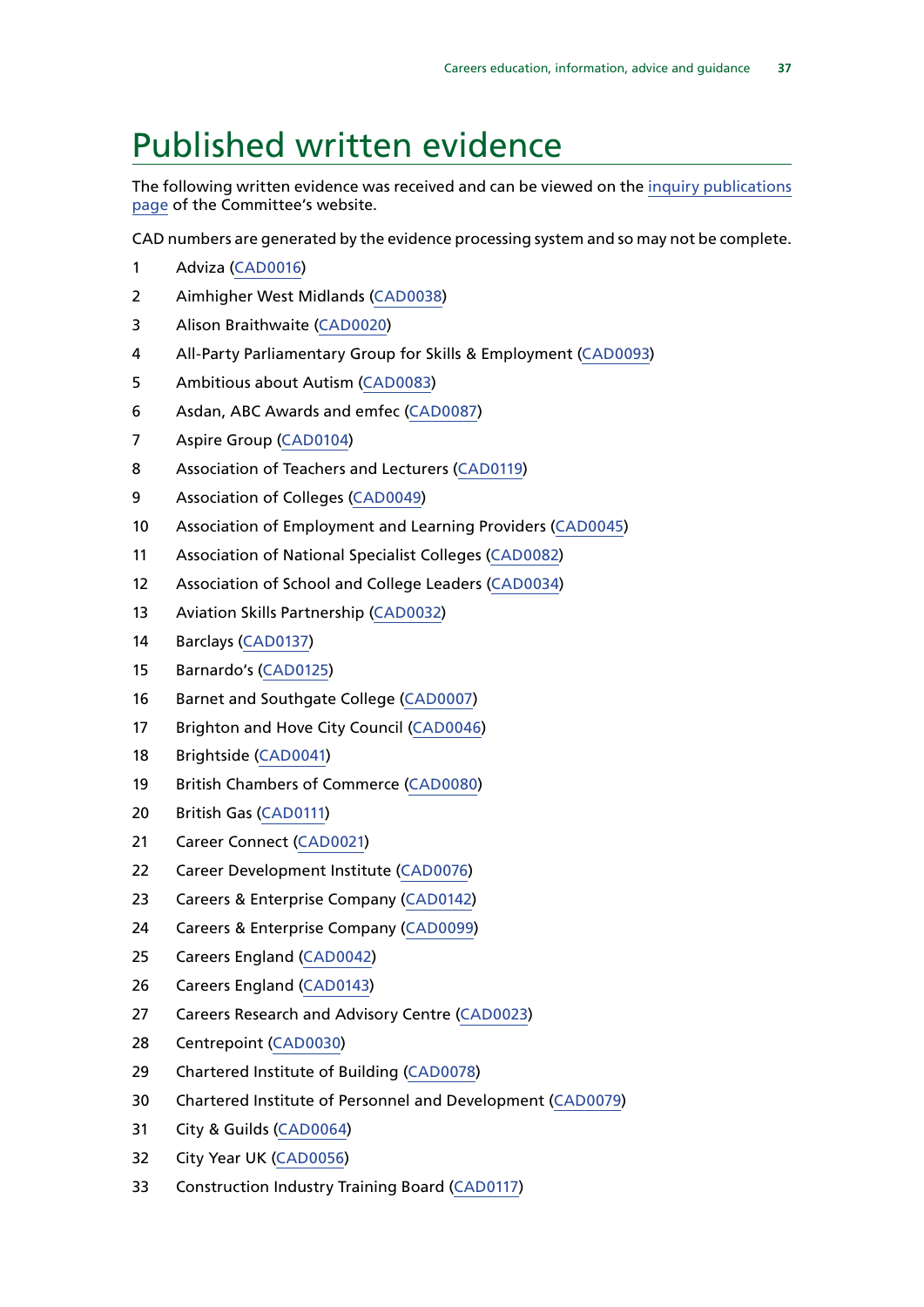- Cornwall Council [\(CAD0091](http://data.parliament.uk/WrittenEvidence/CommitteeEvidence.svc/EvidenceDocument/SubCommittee%20on%20Education,%20Skills%20and%20the%20Economy/Careers%20advice,%20information%20and%20guidance/written/27103.html))
- CSW Group Ltd ([CAD0107\)](http://data.parliament.uk/WrittenEvidence/CommitteeEvidence.svc/EvidenceDocument/SubCommittee%20on%20Education,%20Skills%20and%20the%20Economy/Careers%20advice,%20information%20and%20guidance/written/27127.html)
- CXH Ltd [\(CAD0017](http://data.parliament.uk/WrittenEvidence/CommitteeEvidence.svc/EvidenceDocument/SubCommittee%20on%20Education,%20Skills%20and%20the%20Economy/Careers%20advice,%20information%20and%20guidance/written/26928.html))
- Department for Education [\(CAD0040](http://data.parliament.uk/WrittenEvidence/CommitteeEvidence.svc/EvidenceDocument/SubCommittee%20on%20Education,%20Skills%20and%20the%20Economy/Careers%20advice,%20information%20and%20guidance/written/27035.html))
- Department for Education [\(CAD0139\)](http://data.parliament.uk/WrittenEvidence/CommitteeEvidence.svc/EvidenceDocument/SubCommittee%20on%20Education,%20Skills%20and%20the%20Economy/Careers%20advice,%20information%20and%20guidance/written/28849.html)
- Department for Education and Department for Business, Innovation and Skills ([CAD0144\)](http://data.parliament.uk/WrittenEvidence/CommitteeEvidence.svc/EvidenceDocument/SubCommittee%20on%20Education,%20Skills%20and%20the%20Economy/Careers%20advice,%20information%20and%20guidance/written/33338.html)
- Department for Work and Pensions [\(CAD0145](http://data.parliament.uk/WrittenEvidence/CommitteeEvidence.svc/EvidenceDocument/SubCommittee%20on%20Education,%20Skills%20and%20the%20Economy/Careers%20advice,%20information%20and%20guidance/written/33974.html))
- Dr Deirdre Hughes OBE ([CAD0140\)](http://data.parliament.uk/WrittenEvidence/CommitteeEvidence.svc/EvidenceDocument/SubCommittee%20on%20Education,%20Skills%20and%20the%20Economy/Careers%20advice,%20information%20and%20guidance/written/30203.html)
- Dr Michelle Stewart [\(CAD0121\)](http://data.parliament.uk/WrittenEvidence/CommitteeEvidence.svc/EvidenceDocument/SubCommittee%20on%20Education,%20Skills%20and%20the%20Economy/Careers%20advice,%20information%20and%20guidance/written/27156.html)
- Durham County Council [\(CAD0094\)](http://data.parliament.uk/WrittenEvidence/CommitteeEvidence.svc/EvidenceDocument/SubCommittee%20on%20Education,%20Skills%20and%20the%20Economy/Careers%20advice,%20information%20and%20guidance/written/27106.html)
- Edge Foundation ([CAD0005\)](http://data.parliament.uk/WrittenEvidence/CommitteeEvidence.svc/EvidenceDocument/SubCommittee%20on%20Education,%20Skills%20and%20the%20Economy/Careers%20advice,%20information%20and%20guidance/written/26598.html)
- Education for Engineering [\(CAD0096\)](http://data.parliament.uk/WrittenEvidence/CommitteeEvidence.svc/EvidenceDocument/SubCommittee%20on%20Education,%20Skills%20and%20the%20Economy/Careers%20advice,%20information%20and%20guidance/written/27111.html)
- EEF The Manufacturers' Organisation [\(CAD0110\)](http://data.parliament.uk/WrittenEvidence/CommitteeEvidence.svc/EvidenceDocument/SubCommittee%20on%20Education,%20Skills%20and%20the%20Economy/Careers%20advice,%20information%20and%20guidance/written/27133.html)
- Employment Related Services Association ([CAD0130](http://data.parliament.uk/WrittenEvidence/CommitteeEvidence.svc/EvidenceDocument/SubCommittee%20on%20Education,%20Skills%20and%20the%20Economy/Careers%20advice,%20information%20and%20guidance/written/27200.html))
- Enbyten Ltd ([CAD0097\)](http://data.parliament.uk/WrittenEvidence/CommitteeEvidence.svc/EvidenceDocument/SubCommittee%20on%20Education,%20Skills%20and%20the%20Economy/Careers%20advice,%20information%20and%20guidance/written/27113.html)
- EngineeringUK [\(CAD0136\)](http://data.parliament.uk/WrittenEvidence/CommitteeEvidence.svc/EvidenceDocument/SubCommittee%20on%20Education,%20Skills%20and%20the%20Economy/Careers%20advice,%20information%20and%20guidance/written/28266.html)
- Fair Train [\(CAD0070\)](http://data.parliament.uk/WrittenEvidence/CommitteeEvidence.svc/EvidenceDocument/SubCommittee%20on%20Education,%20Skills%20and%20the%20Economy/Careers%20advice,%20information%20and%20guidance/written/27080.html)
- Federation of Small Businesses [\(CAD0084](http://data.parliament.uk/WrittenEvidence/CommitteeEvidence.svc/EvidenceDocument/SubCommittee%20on%20Education,%20Skills%20and%20the%20Economy/Careers%20advice,%20information%20and%20guidance/written/27096.html))
- Find a Future [\(CAD0109\)](http://data.parliament.uk/WrittenEvidence/CommitteeEvidence.svc/EvidenceDocument/SubCommittee%20on%20Education,%20Skills%20and%20the%20Economy/Careers%20advice,%20information%20and%20guidance/written/27131.html)
- Future Academies [\(CAD0057\)](http://data.parliament.uk/WrittenEvidence/CommitteeEvidence.svc/EvidenceDocument/SubCommittee%20on%20Education,%20Skills%20and%20the%20Economy/Careers%20advice,%20information%20and%20guidance/written/27063.html)
- Futures Advice, Skills and Employment ([CAD0051\)](http://data.parliament.uk/WrittenEvidence/CommitteeEvidence.svc/EvidenceDocument/SubCommittee%20on%20Education,%20Skills%20and%20the%20Economy/Careers%20advice,%20information%20and%20guidance/written/27056.html)
- Gateshead College [\(CAD0106](http://data.parliament.uk/WrittenEvidence/CommitteeEvidence.svc/EvidenceDocument/SubCommittee%20on%20Education,%20Skills%20and%20the%20Economy/Careers%20advice,%20information%20and%20guidance/written/27125.html))
- Gatsby Foundation [\(CAD0008](http://data.parliament.uk/WrittenEvidence/CommitteeEvidence.svc/EvidenceDocument/SubCommittee%20on%20Education,%20Skills%20and%20the%20Economy/Careers%20advice,%20information%20and%20guidance/written/26681.html))
- Graham Stuart MP ([CAD0050\)](http://data.parliament.uk/WrittenEvidence/CommitteeEvidence.svc/EvidenceDocument/SubCommittee%20on%20Education,%20Skills%20and%20the%20Economy/Careers%20advice,%20information%20and%20guidance/written/27055.html)
- Greater Manchester Combined Authority [\(CAD0115\)](http://data.parliament.uk/WrittenEvidence/CommitteeEvidence.svc/EvidenceDocument/SubCommittee%20on%20Education,%20Skills%20and%20the%20Economy/Careers%20advice,%20information%20and%20guidance/written/27142.html)
- Hammersmith Academy [\(CAD0101](http://data.parliament.uk/WrittenEvidence/CommitteeEvidence.svc/EvidenceDocument/SubCommittee%20on%20Education,%20Skills%20and%20the%20Economy/Careers%20advice,%20information%20and%20guidance/written/27118.html))
- Hampshire County Council AICE [\(CAD0122\)](http://data.parliament.uk/WrittenEvidence/CommitteeEvidence.svc/EvidenceDocument/SubCommittee%20on%20Education,%20Skills%20and%20the%20Economy/Careers%20advice,%20information%20and%20guidance/written/27157.html)
- Impetus The Private Equity Foundation ([CAD0075](http://data.parliament.uk/WrittenEvidence/CommitteeEvidence.svc/EvidenceDocument/SubCommittee%20on%20Education,%20Skills%20and%20the%20Economy/Careers%20advice,%20information%20and%20guidance/written/27085.html))
- Inspiring Futures [\(CAD0066\)](http://data.parliament.uk/WrittenEvidence/CommitteeEvidence.svc/EvidenceDocument/SubCommittee%20on%20Education,%20Skills%20and%20the%20Economy/Careers%20advice,%20information%20and%20guidance/written/27075.html)
- Institute of Chartered Accountants in England and Wales [\(CAD0060](http://data.parliament.uk/WrittenEvidence/CommitteeEvidence.svc/EvidenceDocument/SubCommittee%20on%20Education,%20Skills%20and%20the%20Economy/Careers%20advice,%20information%20and%20guidance/written/27069.html))
- Institute of Directors [\(CAD0105](http://data.parliament.uk/WrittenEvidence/CommitteeEvidence.svc/EvidenceDocument/SubCommittee%20on%20Education,%20Skills%20and%20the%20Economy/Careers%20advice,%20information%20and%20guidance/written/27124.html))
- Institute of the Motor Industry [\(CAD0116\)](http://data.parliament.uk/WrittenEvidence/CommitteeEvidence.svc/EvidenceDocument/SubCommittee%20on%20Education,%20Skills%20and%20the%20Economy/Careers%20advice,%20information%20and%20guidance/written/27143.html)
- Learning and Work Institute [\(CAD0118](http://data.parliament.uk/WrittenEvidence/CommitteeEvidence.svc/EvidenceDocument/SubCommittee%20on%20Education,%20Skills%20and%20the%20Economy/Careers%20advice,%20information%20and%20guidance/written/27150.html))
- Linking London [\(CAD0120](http://data.parliament.uk/WrittenEvidence/CommitteeEvidence.svc/EvidenceDocument/SubCommittee%20on%20Education,%20Skills%20and%20the%20Economy/Careers%20advice,%20information%20and%20guidance/written/27153.html))
- Liverpool City Region Employment and Skills Board [\(CAD0081](http://data.parliament.uk/WrittenEvidence/CommitteeEvidence.svc/EvidenceDocument/SubCommittee%20on%20Education,%20Skills%20and%20the%20Economy/Careers%20advice,%20information%20and%20guidance/written/27092.html))
- London Councils [\(CAD0072\)](http://data.parliament.uk/WrittenEvidence/CommitteeEvidence.svc/EvidenceDocument/SubCommittee%20on%20Education,%20Skills%20and%20the%20Economy/Careers%20advice,%20information%20and%20guidance/written/27082.html)
- Michelle Homer ([CAD0048\)](http://data.parliament.uk/WrittenEvidence/CommitteeEvidence.svc/EvidenceDocument/SubCommittee%20on%20Education,%20Skills%20and%20the%20Economy/Careers%20advice,%20information%20and%20guidance/written/27051.html)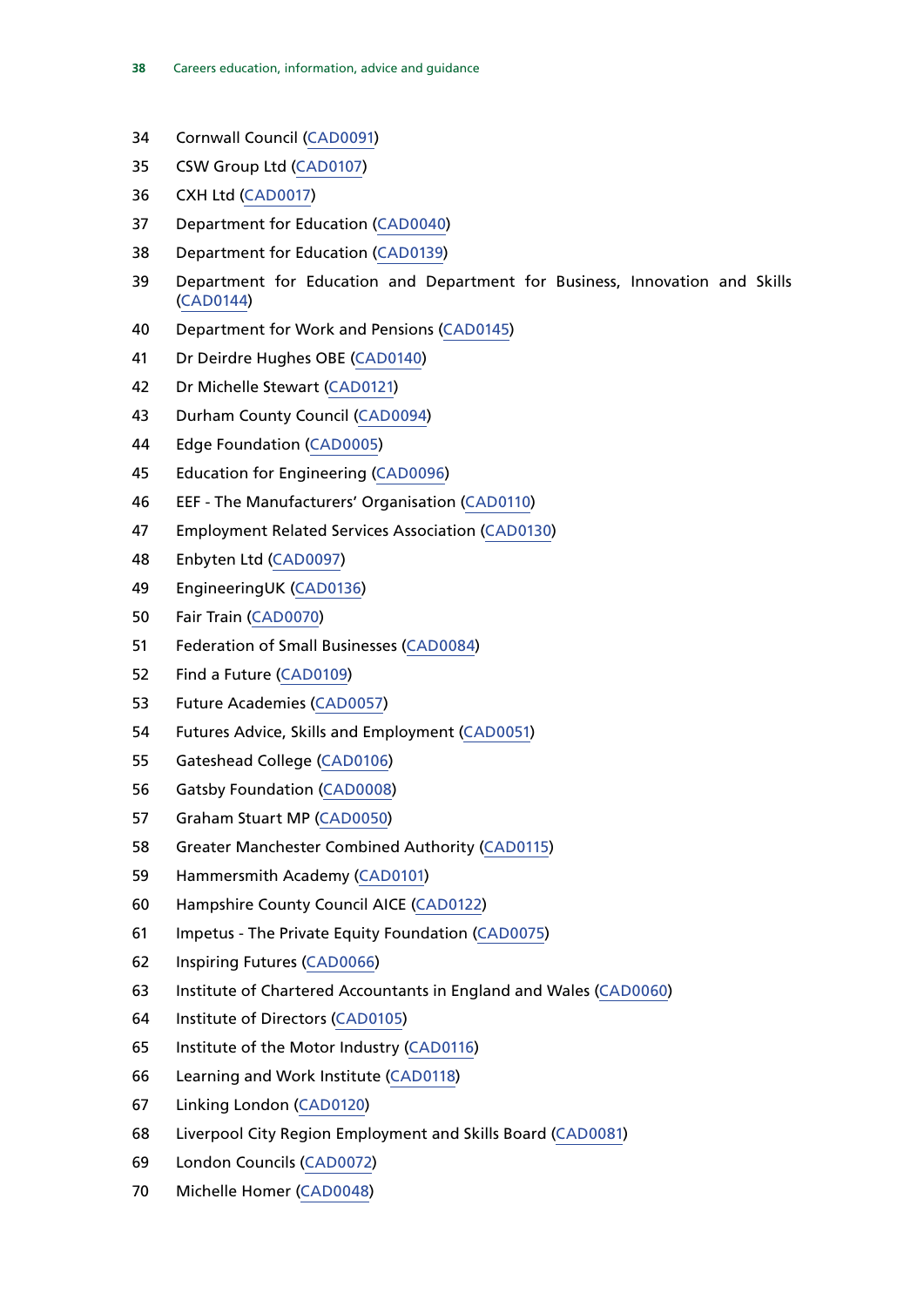- Mime Consulting [\(CAD0086](http://data.parliament.uk/WrittenEvidence/CommitteeEvidence.svc/EvidenceDocument/SubCommittee%20on%20Education,%20Skills%20and%20the%20Economy/Careers%20advice,%20information%20and%20guidance/written/27098.html))
- Mr Anthony Barnes [\(CAD0067](http://data.parliament.uk/WrittenEvidence/CommitteeEvidence.svc/EvidenceDocument/SubCommittee%20on%20Education,%20Skills%20and%20the%20Economy/Careers%20advice,%20information%20and%20guidance/written/27076.html))
- Mr Nick Palmer ([CAD0026](http://data.parliament.uk/WrittenEvidence/CommitteeEvidence.svc/EvidenceDocument/SubCommittee%20on%20Education,%20Skills%20and%20the%20Economy/Careers%20advice,%20information%20and%20guidance/written/26985.html))
- Mrs Janet Downs [\(CAD0003](http://data.parliament.uk/WrittenEvidence/CommitteeEvidence.svc/EvidenceDocument/SubCommittee%20on%20Education,%20Skills%20and%20the%20Economy/Careers%20advice,%20information%20and%20guidance/written/25986.html))
- Mrs Margaret Bevan ([CAD0006](http://data.parliament.uk/WrittenEvidence/CommitteeEvidence.svc/EvidenceDocument/SubCommittee%20on%20Education,%20Skills%20and%20the%20Economy/Careers%20advice,%20information%20and%20guidance/written/26621.html))
- Mrs Penny Longman [\(CAD0054\)](http://data.parliament.uk/WrittenEvidence/CommitteeEvidence.svc/EvidenceDocument/SubCommittee%20on%20Education,%20Skills%20and%20the%20Economy/Careers%20advice,%20information%20and%20guidance/written/27060.html)
- Ms Janet Hutchinson ([CAD0009\)](http://data.parliament.uk/WrittenEvidence/CommitteeEvidence.svc/EvidenceDocument/SubCommittee%20on%20Education,%20Skills%20and%20the%20Economy/Careers%20advice,%20information%20and%20guidance/written/26683.html)
- Mybigcareer [\(CAD0069](http://data.parliament.uk/WrittenEvidence/CommitteeEvidence.svc/EvidenceDocument/SubCommittee%20on%20Education,%20Skills%20and%20the%20Economy/Careers%20advice,%20information%20and%20guidance/written/27079.html))
- NASUWT ([CAD0065\)](http://data.parliament.uk/WrittenEvidence/CommitteeEvidence.svc/EvidenceDocument/SubCommittee%20on%20Education,%20Skills%20and%20the%20Economy/Careers%20advice,%20information%20and%20guidance/written/27074.html)
- National Association of Head Teachers ([CAD0018\)](http://data.parliament.uk/WrittenEvidence/CommitteeEvidence.svc/EvidenceDocument/SubCommittee%20on%20Education,%20Skills%20and%20the%20Economy/Careers%20advice,%20information%20and%20guidance/written/26941.html)
- National Careers Service, Skills Funding Agency [\(CAD0141\)](http://data.parliament.uk/WrittenEvidence/CommitteeEvidence.svc/EvidenceDocument/SubCommittee%20on%20Education,%20Skills%20and%20the%20Economy/Careers%20advice,%20information%20and%20guidance/written/31746.html)
- National Foundation for Educational Research [\(CAD0010](http://data.parliament.uk/WrittenEvidence/CommitteeEvidence.svc/EvidenceDocument/SubCommittee%20on%20Education,%20Skills%20and%20the%20Economy/Careers%20advice,%20information%20and%20guidance/written/26817.html))
- National Grid [\(CAD0037\)](http://data.parliament.uk/WrittenEvidence/CommitteeEvidence.svc/EvidenceDocument/SubCommittee%20on%20Education,%20Skills%20and%20the%20Economy/Careers%20advice,%20information%20and%20guidance/written/27026.html)
- National Literacy Trust [\(CAD0019\)](http://data.parliament.uk/WrittenEvidence/CommitteeEvidence.svc/EvidenceDocument/SubCommittee%20on%20Education,%20Skills%20and%20the%20Economy/Careers%20advice,%20information%20and%20guidance/written/26951.html)
- Newlands Girls' School [\(CAD0036\)](http://data.parliament.uk/WrittenEvidence/CommitteeEvidence.svc/EvidenceDocument/SubCommittee%20on%20Education,%20Skills%20and%20the%20Economy/Careers%20advice,%20information%20and%20guidance/written/27025.html)
- North East Chamber of Commerce ([CAD0053](http://data.parliament.uk/WrittenEvidence/CommitteeEvidence.svc/EvidenceDocument/SubCommittee%20on%20Education,%20Skills%20and%20the%20Economy/Careers%20advice,%20information%20and%20guidance/written/27058.html))
- Ofsted [\(CAD0031](http://data.parliament.uk/WrittenEvidence/CommitteeEvidence.svc/EvidenceDocument/SubCommittee%20on%20Education,%20Skills%20and%20the%20Economy/Careers%20advice,%20information%20and%20guidance/written/27002.html))
- Partners within the Heart of the South West [\(CAD0085\)](http://data.parliament.uk/WrittenEvidence/CommitteeEvidence.svc/EvidenceDocument/SubCommittee%20on%20Education,%20Skills%20and%20the%20Economy/Careers%20advice,%20information%20and%20guidance/written/27097.html)
- Plymouth City Council [\(CAD0071\)](http://data.parliament.uk/WrittenEvidence/CommitteeEvidence.svc/EvidenceDocument/SubCommittee%20on%20Education,%20Skills%20and%20the%20Economy/Careers%20advice,%20information%20and%20guidance/written/27081.html)
- Professor Louise Archer [\(CAD0013\)](http://data.parliament.uk/WrittenEvidence/CommitteeEvidence.svc/EvidenceDocument/SubCommittee%20on%20Education,%20Skills%20and%20the%20Economy/Careers%20advice,%20information%20and%20guidance/written/26872.html)
- 91 Professor Sandra McNally ([CAD0025](http://data.parliament.uk/WrittenEvidence/CommitteeEvidence.svc/EvidenceDocument/SubCommittee%20on%20Education,%20Skills%20and%20the%20Economy/Careers%20advice,%20information%20and%20guidance/written/26984.html))
- Professor Tristram Hooley [\(CAD0001](http://data.parliament.uk/WrittenEvidence/CommitteeEvidence.svc/EvidenceDocument/SubCommittee%20on%20Education,%20Skills%20and%20the%20Economy/Careers%20advice,%20information%20and%20guidance/written/25775.html))
- Prospects Group [\(CAD0131\)](http://data.parliament.uk/WrittenEvidence/CommitteeEvidence.svc/EvidenceDocument/SubCommittee%20on%20Education,%20Skills%20and%20the%20Economy/Careers%20advice,%20information%20and%20guidance/written/27269.html)
- Quality Assurance Agency for Higher Education [\(CAD0095](http://data.parliament.uk/WrittenEvidence/CommitteeEvidence.svc/EvidenceDocument/SubCommittee%20on%20Education,%20Skills%20and%20the%20Economy/Careers%20advice,%20information%20and%20guidance/written/27107.html))
- 95 Quality in Careers Consortium [\(CAD0074](http://data.parliament.uk/WrittenEvidence/CommitteeEvidence.svc/EvidenceDocument/SubCommittee%20on%20Education,%20Skills%20and%20the%20Economy/Careers%20advice,%20information%20and%20guidance/written/27084.html))
- Recruitment and Employment Confederation [\(CAD0043](http://data.parliament.uk/WrittenEvidence/CommitteeEvidence.svc/EvidenceDocument/SubCommittee%20on%20Education,%20Skills%20and%20the%20Economy/Careers%20advice,%20information%20and%20guidance/written/27040.html))
- Reed in Partnership [\(CAD0004\)](http://data.parliament.uk/WrittenEvidence/CommitteeEvidence.svc/EvidenceDocument/SubCommittee%20on%20Education,%20Skills%20and%20the%20Economy/Careers%20advice,%20information%20and%20guidance/written/26451.html)
- Rightstep [\(CAD0113\)](http://data.parliament.uk/WrittenEvidence/CommitteeEvidence.svc/EvidenceDocument/SubCommittee%20on%20Education,%20Skills%20and%20the%20Economy/Careers%20advice,%20information%20and%20guidance/written/27140.html)
- Russell Group [\(CAD0108](http://data.parliament.uk/WrittenEvidence/CommitteeEvidence.svc/EvidenceDocument/SubCommittee%20on%20Education,%20Skills%20and%20the%20Economy/Careers%20advice,%20information%20and%20guidance/written/27128.html))
- Semta ([CAD0059](http://data.parliament.uk/WrittenEvidence/CommitteeEvidence.svc/EvidenceDocument/SubCommittee%20on%20Education,%20Skills%20and%20the%20Economy/Careers%20advice,%20information%20and%20guidance/written/27065.html))
- Sheffield City Region Executive Team [\(CAD0058\)](http://data.parliament.uk/WrittenEvidence/CommitteeEvidence.svc/EvidenceDocument/SubCommittee%20on%20Education,%20Skills%20and%20the%20Economy/Careers%20advice,%20information%20and%20guidance/written/27064.html)
- Society of Motor Manufacturers and Traders [\(CAD0098](http://data.parliament.uk/WrittenEvidence/CommitteeEvidence.svc/EvidenceDocument/SubCommittee%20on%20Education,%20Skills%20and%20the%20Economy/Careers%20advice,%20information%20and%20guidance/written/27115.html))
- Stem Learning ([CAD0092](http://data.parliament.uk/WrittenEvidence/CommitteeEvidence.svc/EvidenceDocument/SubCommittee%20on%20Education,%20Skills%20and%20the%20Economy/Careers%20advice,%20information%20and%20guidance/written/27104.html))
- Stemnet (Science, Engineering, Technology, Mathematics Network) [\(CAD0068](http://data.parliament.uk/WrittenEvidence/CommitteeEvidence.svc/EvidenceDocument/SubCommittee%20on%20Education,%20Skills%20and%20the%20Economy/Careers%20advice,%20information%20and%20guidance/written/27078.html))
- Stratford upon Avon School ([CAD0015\)](http://data.parliament.uk/WrittenEvidence/CommitteeEvidence.svc/EvidenceDocument/SubCommittee%20on%20Education,%20Skills%20and%20the%20Economy/Careers%20advice,%20information%20and%20guidance/written/26904.html)
- Suffolk County Council ([CAD0063\)](http://data.parliament.uk/WrittenEvidence/CommitteeEvidence.svc/EvidenceDocument/SubCommittee%20on%20Education,%20Skills%20and%20the%20Economy/Careers%20advice,%20information%20and%20guidance/written/27072.html)
- Surrey Employment and Skills Board [\(CAD0114](http://data.parliament.uk/WrittenEvidence/CommitteeEvidence.svc/EvidenceDocument/SubCommittee%20on%20Education,%20Skills%20and%20the%20Economy/Careers%20advice,%20information%20and%20guidance/written/27141.html))
- Tees Valley Unlimited [\(CAD0028\)](http://data.parliament.uk/WrittenEvidence/CommitteeEvidence.svc/EvidenceDocument/SubCommittee%20on%20Education,%20Skills%20and%20the%20Economy/Careers%20advice,%20information%20and%20guidance/written/26992.html)